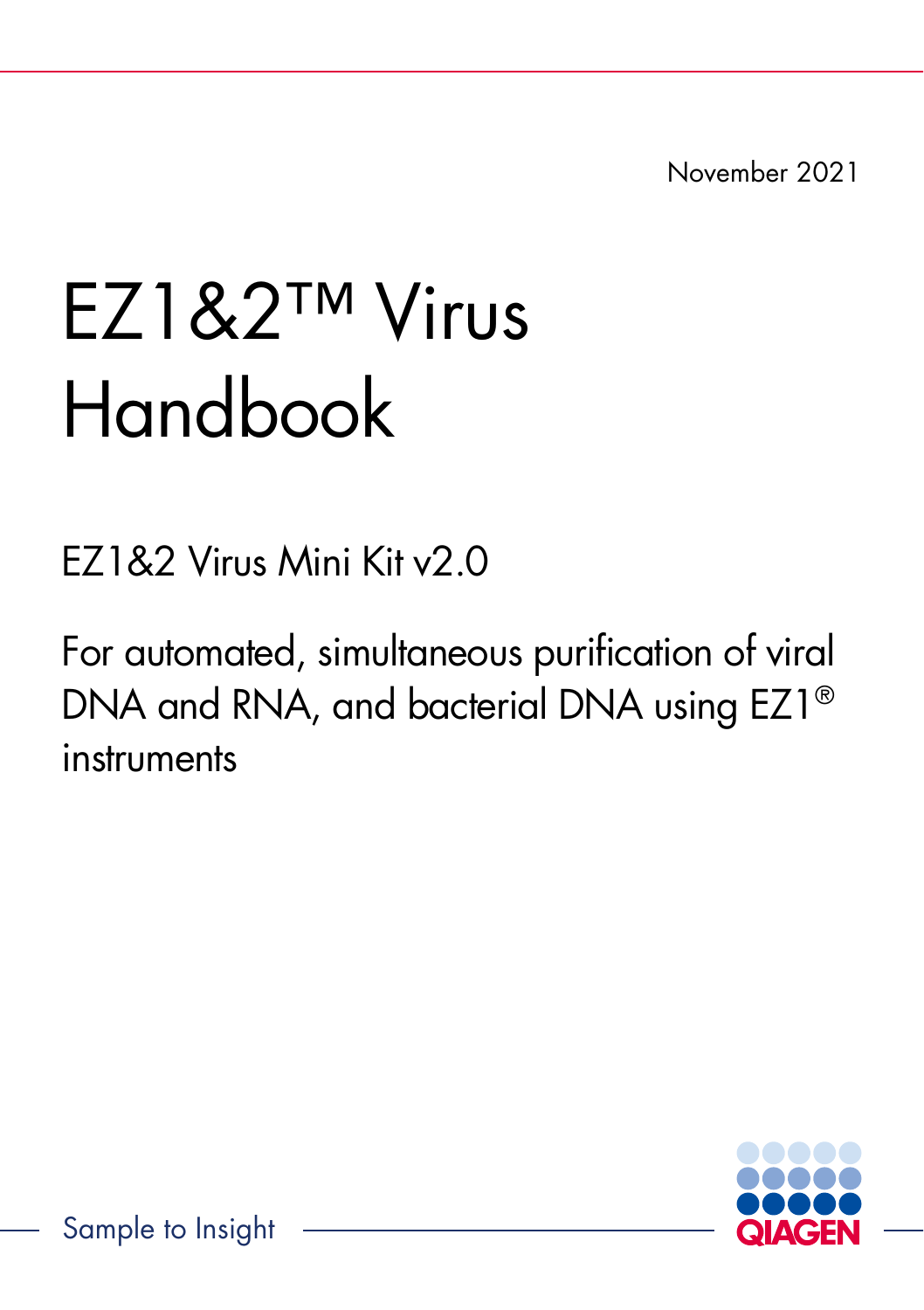### Contents

| Protocol: Pretreatment for Isolation of Genomic DNA of Gram Positive Bacteria 30 |  |
|----------------------------------------------------------------------------------|--|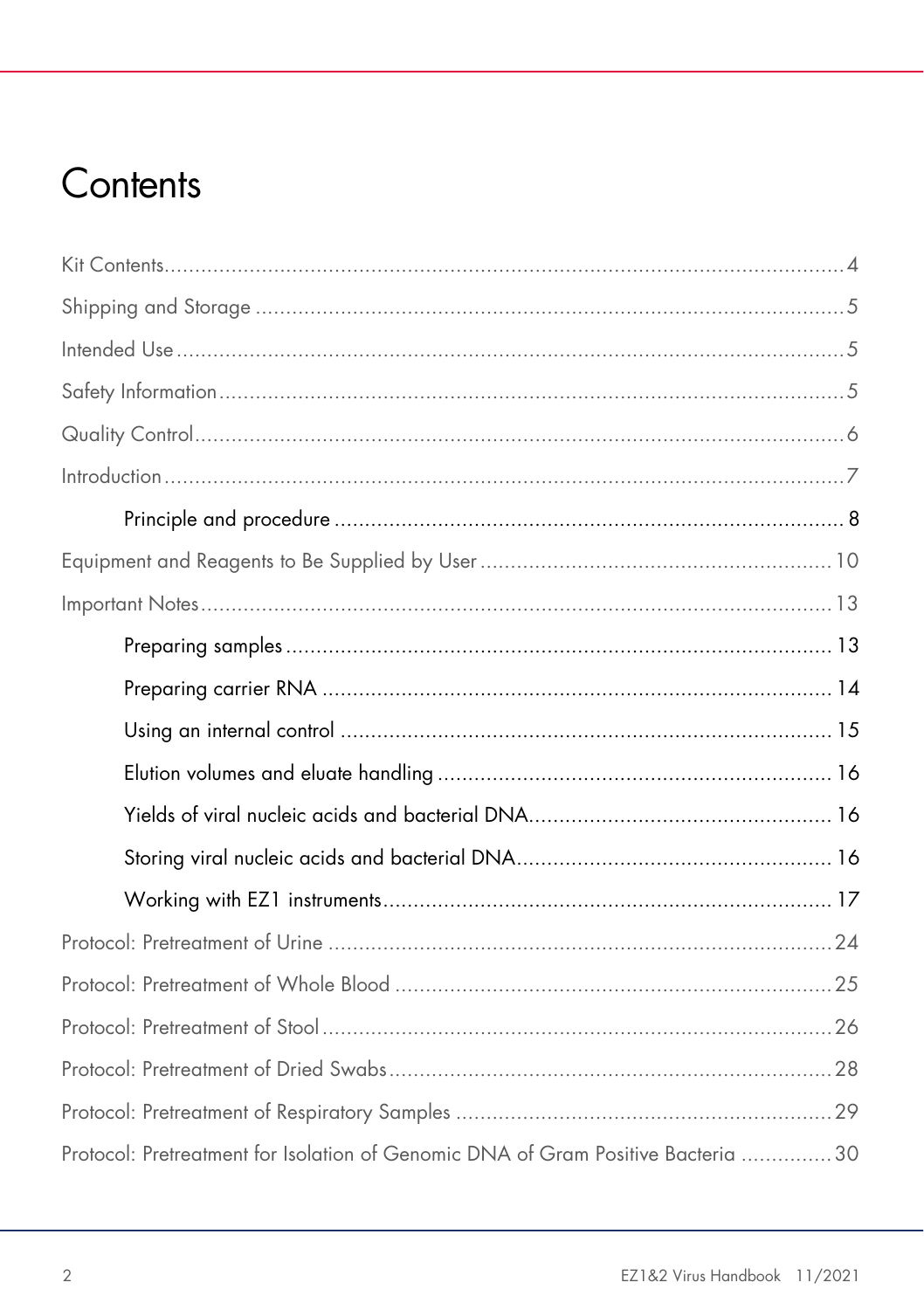| Protocol: Purification of Viral DNA and RNA, and Bacterial DNA31 |  |
|------------------------------------------------------------------|--|
|                                                                  |  |
|                                                                  |  |
|                                                                  |  |
|                                                                  |  |
|                                                                  |  |
|                                                                  |  |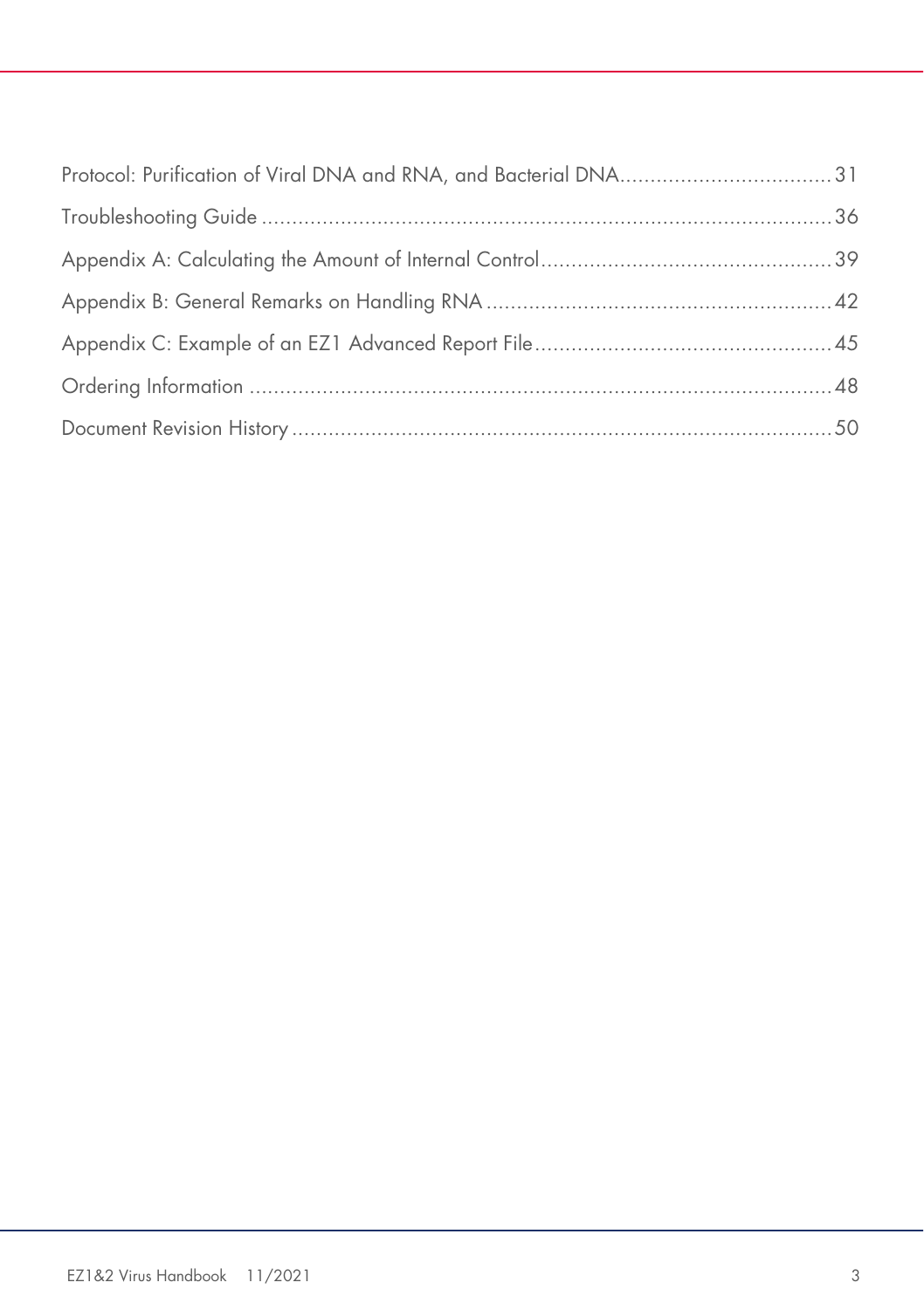### <span id="page-3-0"></span>Kit Contents

| EZ1&2 Virus Mini Kit v2.0<br>Catalog no.          | (48)<br>955134 |
|---------------------------------------------------|----------------|
| Number of preps                                   | 48             |
| Reagent Cartridges, Virus Mini v2.0* <sup>†</sup> | 48             |
| Disposable Tip Holders                            | 50             |
| Disposable Filter-Tips                            | 50             |
| Sample Tubes (2 ml)                               | 100            |
| Elution Tubes (1.5 ml)                            | 100            |
| <b>Carrier RNA</b>                                | $310 \mu g$    |
| Buffer AVE <sup>t</sup>                           | $3 \times 2$ m |
| $Q$ -Card <sup>‡</sup>                            |                |
| Quick-Start Protocol                              |                |

\* Contains a guanidine salt. Not compatible with disinfectants containing bleach. See page [5](#page-4-2) for safety information.

† Contains sodium azide as a preservative.

‡ The information encoded in the bar code on the Q-Card is needed for reagent data tracking using the EZ1 Advanced and EZ1 Advanced XL instruments.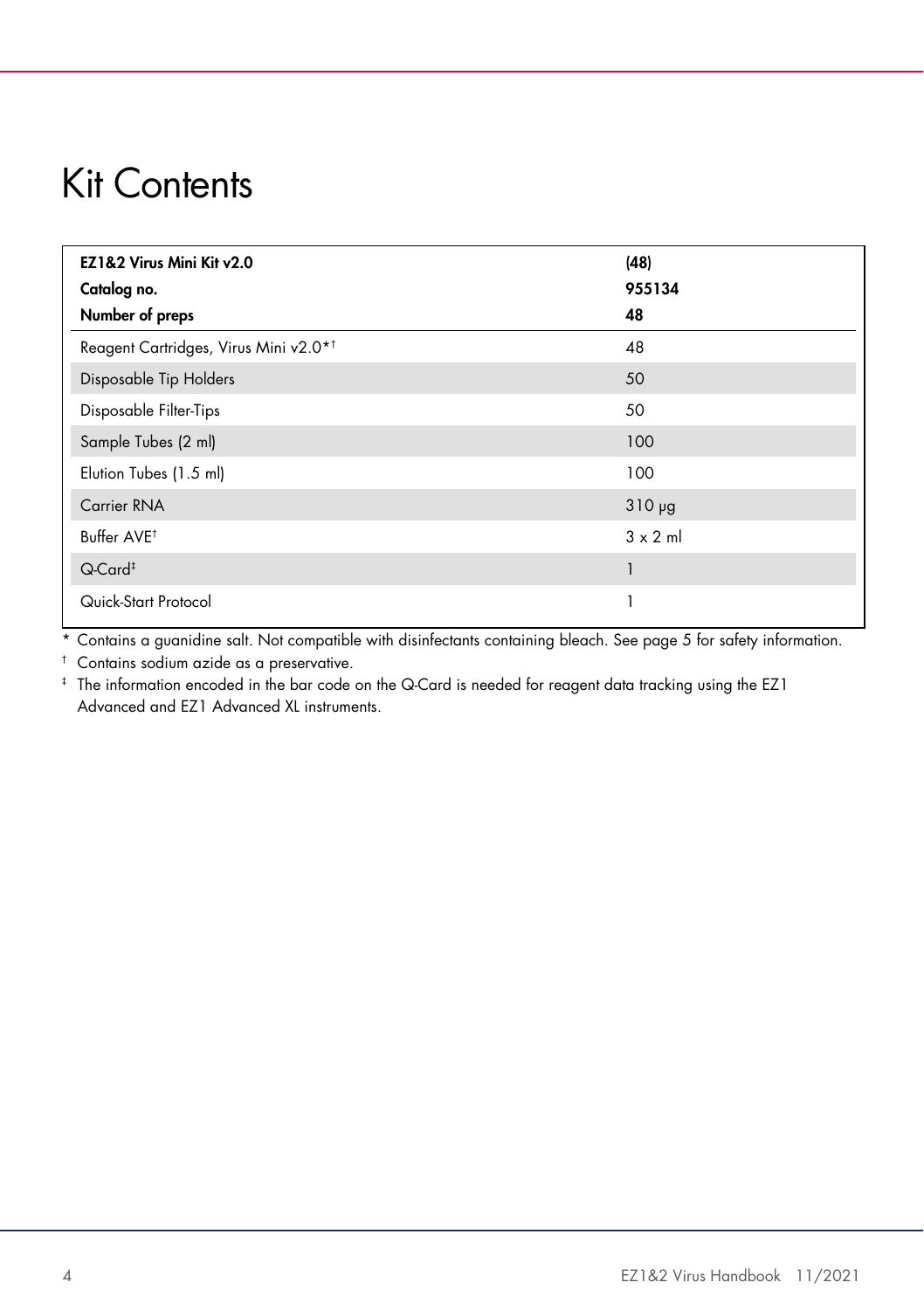# <span id="page-4-0"></span>Shipping and Storage

The EZ1&2 Virus Mini Kit v2.0 is shipped at ambient temperature. All buffers and reagents can be stored at room temperature (15–25°C). Do not freeze the reagent cartridges. When stored properly, the reagent cartridges are stable until the expiration date on the Q-Card. Lyophilized carrier RNA is stable until the expiration date on the Q-Card when stored at room temperature.

### <span id="page-4-1"></span>Intended Use

The EZ1&2 Virus Mini Kit v2.0 is intended for molecular biology applications. This product is not intended for the diagnosis, prevention, or treatment of a disease.

All due care and attention should be exercised in the handling of the products. We recommend all users of QIAGEN® products to adhere to the NIH guidelines that have been developed for recombinant DNA experiments, or to other applicable guidelines.

# <span id="page-4-2"></span>Safety Information

When working with chemicals, always wear a suitable lab coat, disposable gloves, and protective goggles. For more information, please consult the appropriate safety data sheets (SDSs). These are available online in convenient and compact PDF format at www.qiagen.com/safety, where you can find, view, and print the SDS for each QIAGEN kit and kit component.



CAUTION DO NOT add bleach or acidic solutions directly to the samplepreparation waste.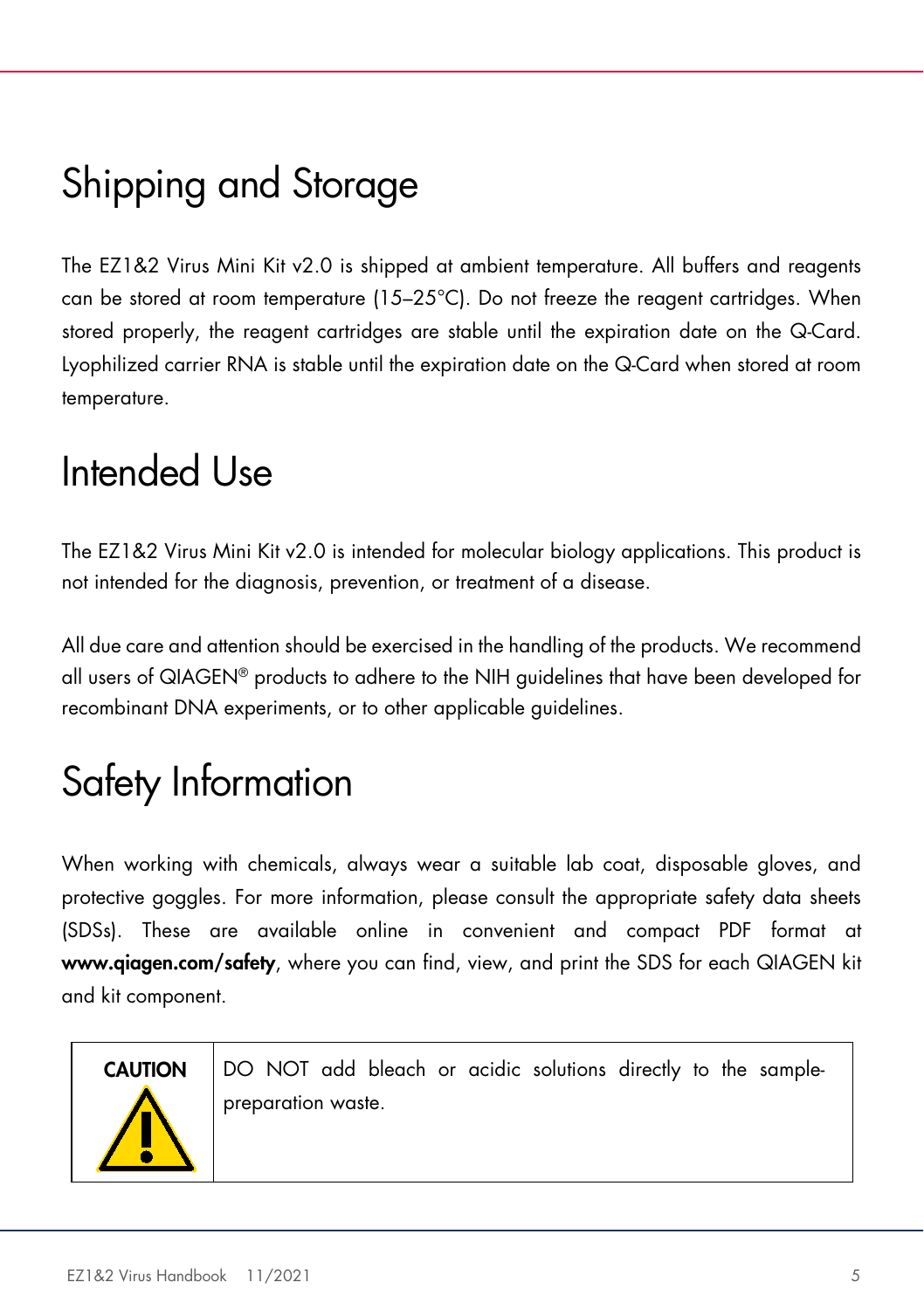Some buffers in the reagent cartridges contain guanidine hydrochloride or guanidine thiocyanate, which can form highly reactive compounds when combined with bleach. If liquid containing these buffers is spilt, clean with suitable laboratory detergent and water. If the spilt liquid contains potentially infectious agents, clean the affected area first with laboratory detergent and water, and then with  $1\%$  (v/v) sodium hypochlorite. If liquid containing potentially infectious agents is spilt on the EZ1 Advanced, EZ1 Advanced XL, or BioRobot® EZ1, clean the affected area first with laboratory detergent and water, and then with disinfectants and detergents compatible with metallic surfaces as listed in the EZ1 Advanced User Manual.

# <span id="page-5-0"></span>Quality Control

In accordance with QIAGEN's ISO-certified Quality Management System, each lot of EZ1&2 Virus Mini Kits is tested against predetermined specifications to ensure consistent product quality.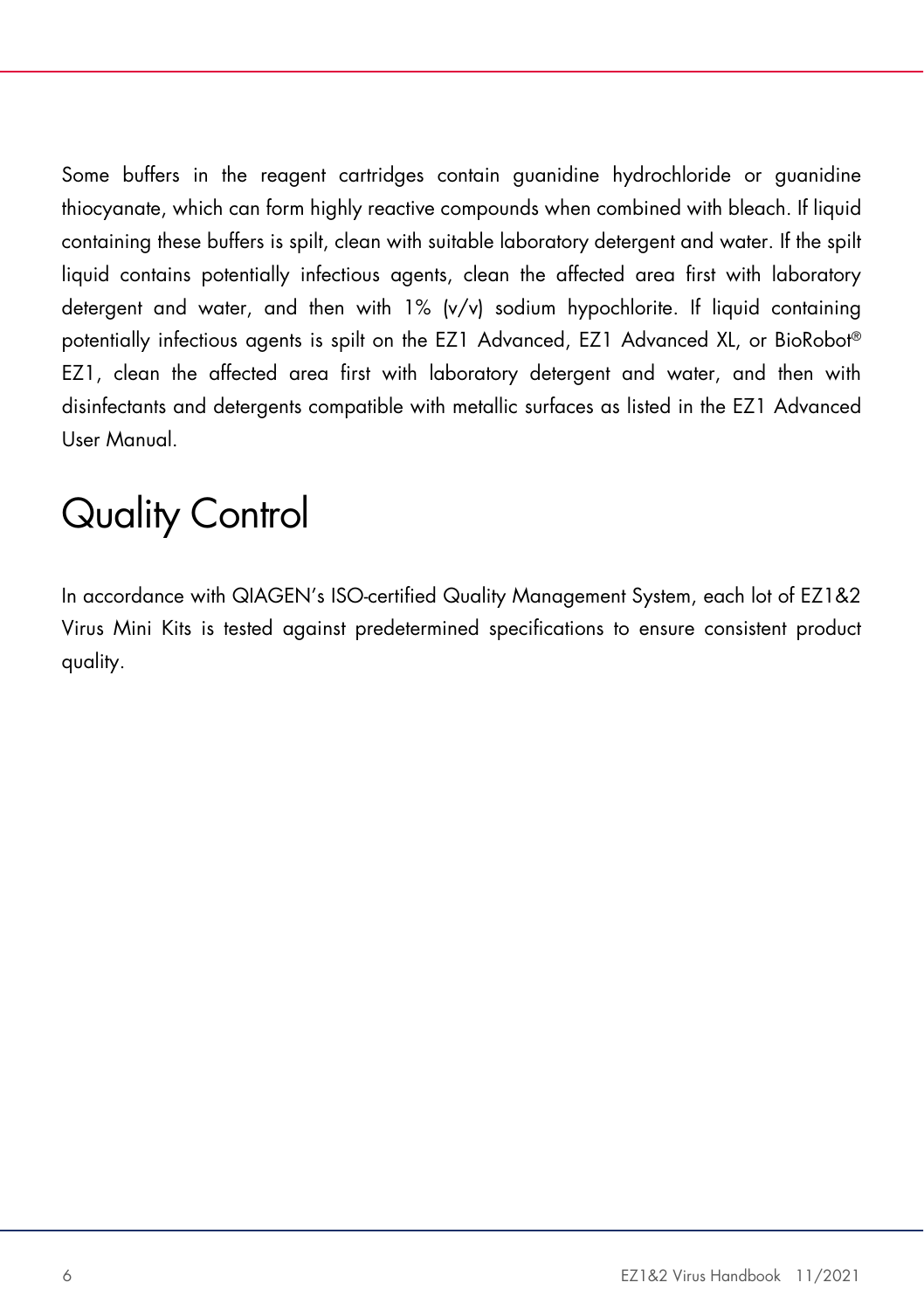### <span id="page-6-0"></span>Introduction

This handbook describes processing of the EZ1&2 Virus Mini Kit v2.0 with EZ1 instruments. For usage of EZ1&2 Virus Mini Kit v2.0 with EZ2 instruments, please refer to the handbook (www.qiagen.com/HB-2978-001) and quick-start protocol (www.qiagen.com/HB-2977- 001).

The EZ1&2 Virus Mini Kit v2.0 provides a fully automated procedure for simultaneous purification of viral DNA and RNA, and bacterial DNA, from the following sample materials using EZ1 or EZ2 Connect instruments:

- Serum, plasma, cerebrospinal fluid (CSF)
- Urine
- Whole blood
- Stool
- **•** Transport media
- Respiratory samples
- Dried swabs

The kit can be used to purify nucleic acids from a broad range of DNA and RNA viruses, and bacteria. However, kit performance is not guaranteed for each pathogen species and must be validated by the user. Magnetic-particle technology enables purification of high-quality nucleic acids that are free of proteins, nucleases, and other impurities. The purified nucleic acids are ready to use for highly sensitive detection in downstream assays, such as amplification, or other enzymatic reactions. EZ1 instruments perform all steps of the purification procedure. For the purification of nucleic acids from urine, respiratory samples, whole blood, stool, and dried swabs, additional pretreatment protocols have been developed to be used prior to the purification procedure on the EZ1 instrument. Up to 6 samples are processed in a single run using the BioRobot EZ1 or EZ1 Advanced, or up to 14 samples are processed in a single run using the EZ1 Advanced XL.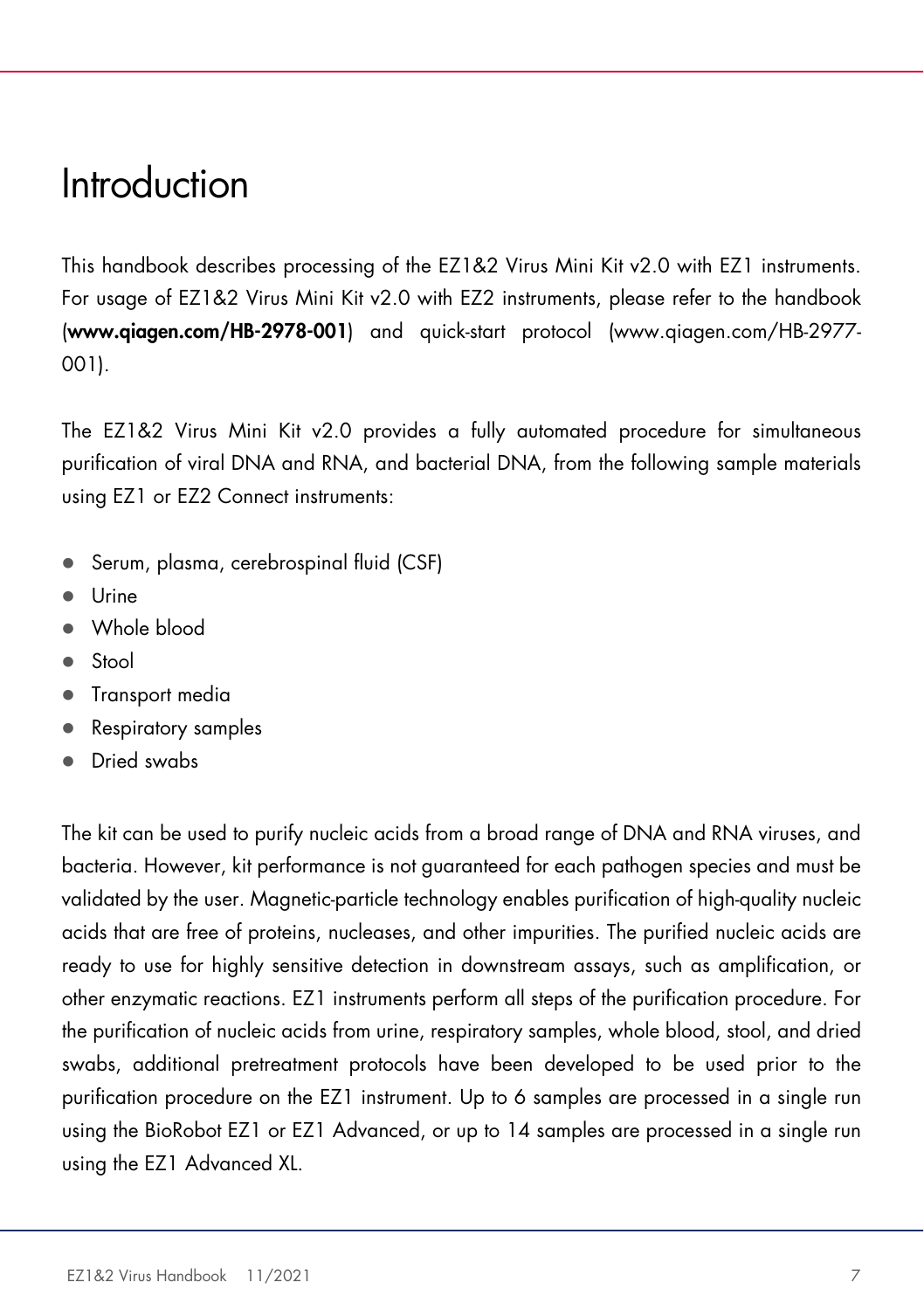### <span id="page-7-0"></span>Principle and procedure

Magnetic-particle technology combines the speed and efficiency of silica-based nucleic acid purification with the convenient handling of magnetic particles. The purification procedure is designed to ensure safe and reproducible handling of potentially infectious samples. The purification procedure comprises 4 steps: lyse, bind, wash, and elute (see below, and flowchart, page 9).

#### Lysis with proteinase K

Proteolysis of viruses and bacteria in the samples is performed under highly denaturing conditions at elevated temperatures. Lysis is performed in the presence of proteinase K and lysis buffer, which together ensure digestion of viral coat proteins and inactivation of RNases.

#### Binding to magnetic particles

Binding buffer is added to the lysed samples to adjust binding conditions. Lysates are thoroughly mixed with magnetic particles to allow optimal adsorption of viral nucleic acids and bacterial DNA to the silica surface. Salt and pH conditions ensure that proteins and other contaminants, which can inhibit PCR and other downstream enzymatic reactions, are not bound to the magnetic particles.

#### Washing of bound nucleic acids

While viral nucleic acids and bacterial DNA remain bound to the magnetic particles, contaminants are efficiently washed away during a sequence of wash steps using first wash buffer 1, then wash buffer 2, and then ethanol.

#### Elution of purified nucleic acids

In a single step, highly purified viral nucleic acids and bacterial DNA are eluted in Buffer AVE. The purified nucleic acids can be either used immediately in downstream applications or stored for future use.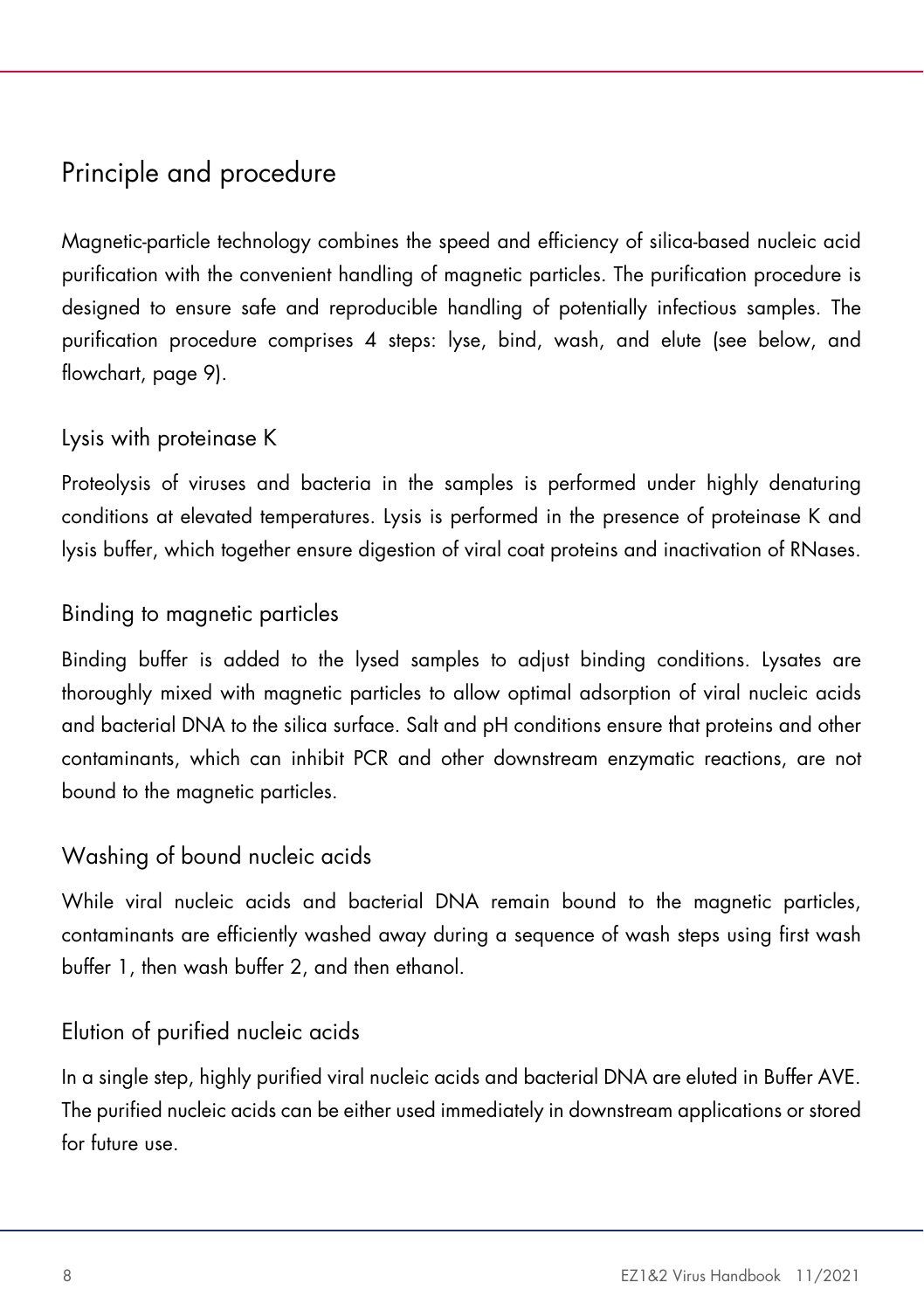

Figure 1. EZ1 Virus Mini Procedure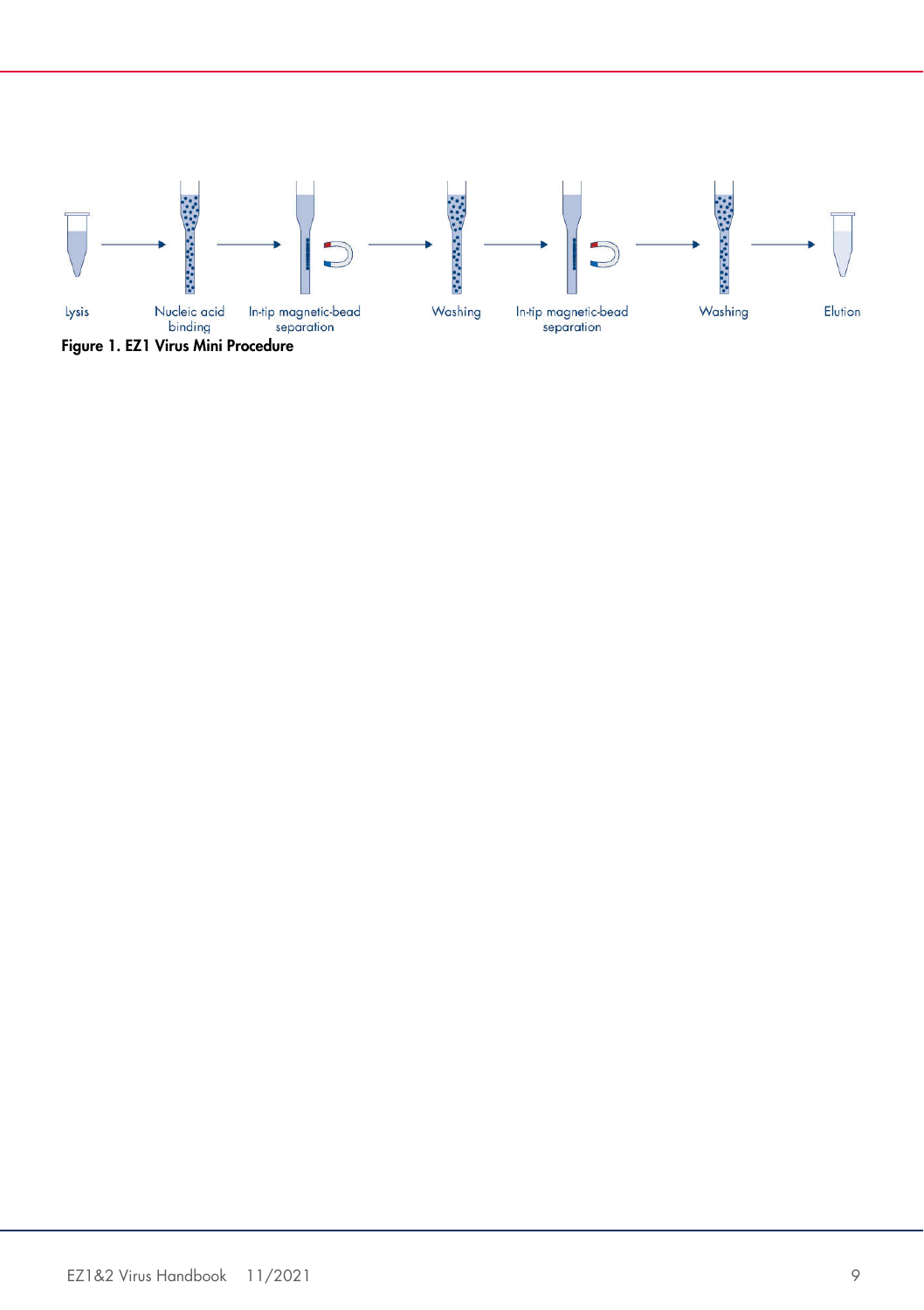# <span id="page-9-0"></span>Equipment and Reagents to Be Supplied by User

When working with chemicals, always wear a suitable lab coat, disposable gloves, and protective goggles. For more information, consult the appropriate safety data sheets (SDSs), available from the product supplier.

#### All protocols

- Pipettes and sterile, RNase-free pipette tips
- Soft paper tissue
- Water
- 70% ethanol
- Optional (if working with frozen serum or plasma samples that need to be mixed): vortexer

For pretreatment of respiratory samples

- Sputasol (Oxoid Limited; www.oxoid.com) and 37°C water bath, or
- NAC buffer (10 g N-acetylcysteine per liter of 0.9% NaCl solution), or
- PBS or Buffer AE (cat. no. 19077), DTT, and 37°C water bath

For pretreatment of urine and whole blood

Buffer ATL (cat. no. 19076 or 939011)

For pretreatment of stool

- Buffer ASL (cat. no. 19082)
- Vortexer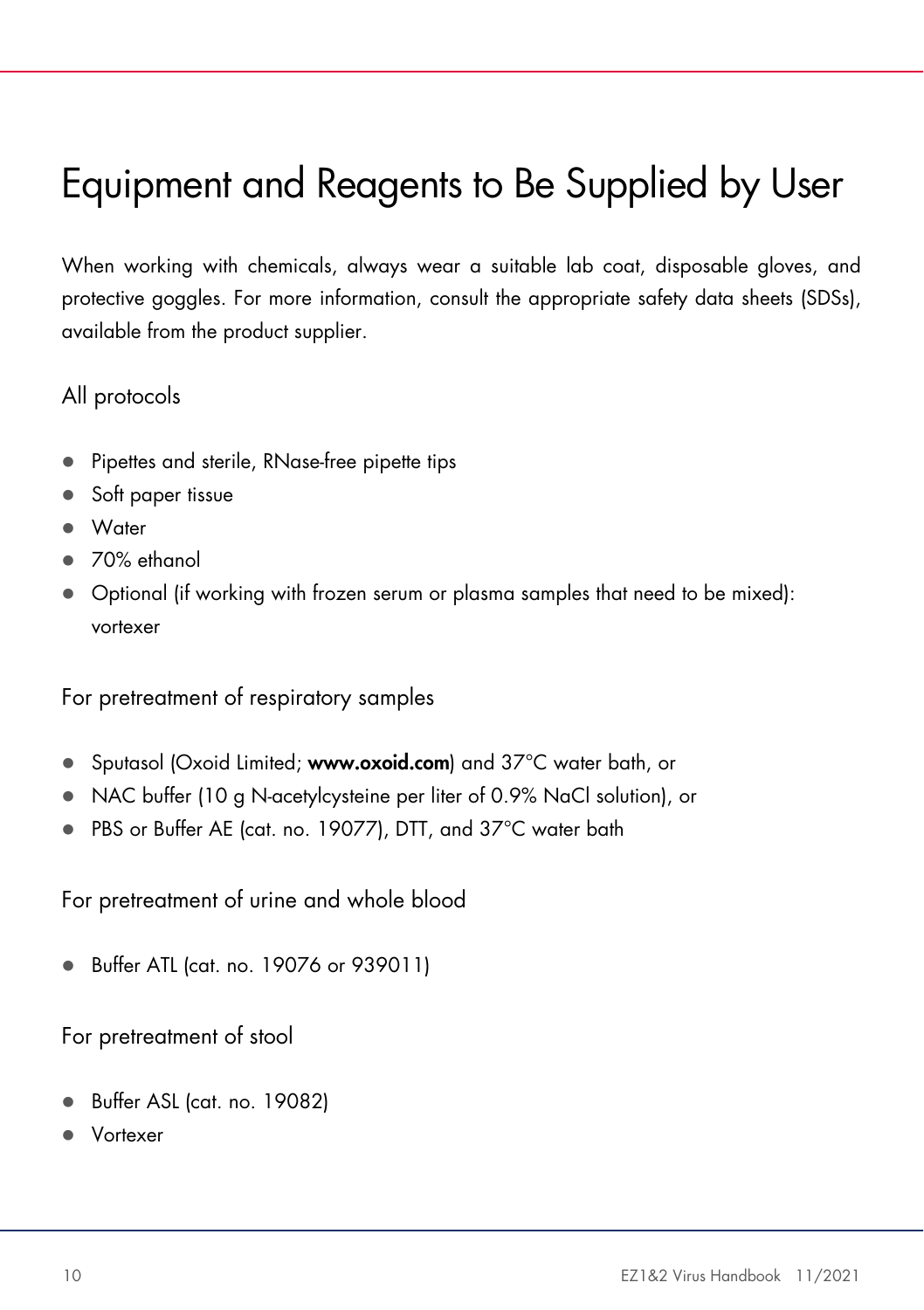● Thermoshaker or 70°C water bath[\\*](#page-10-0)

For pretreatment of dried swabs

- Buffer ATL (cat. no. 19076 or 939011)
- Thermoshaker\*

For EZ1 Advanced users

- EZ1 Advanced instrument
- EZ1 Advanced Virus Card v2.0 (cat. no. 9018303)

#### For EZ1 Advanced XL users

- EZ1 Advanced XL instrument
- EZ1 Advanced XL Virus Card v2.0 (cat. no. 9018708)

For EZ1 Advanced and EZ1 Advanced XL users

- For documentation purposes, one of the following is required:
- EZ1 Advanced Communicator Software (supplied with EZ1 Advanced and EZ1 Advanced XL instruments), PC (can be connected with up to 4 EZ1 Advanced and EZ1 Advanced XL instruments), and monitor
- EZ1 Advanced Communicator Software (supplied with EZ1 Advanced and EZ1 Advanced XL instruments) and your own PC and monitor (connection with up to 4 EZ1 Advanced and EZ1 Advanced XL instruments not recommended)
- Printer and accessory package for printer

<span id="page-10-0"></span><sup>\*</sup> Ensure that instruments have been checked, maintained, and calibrated regularly according to the manufacturer's instructions.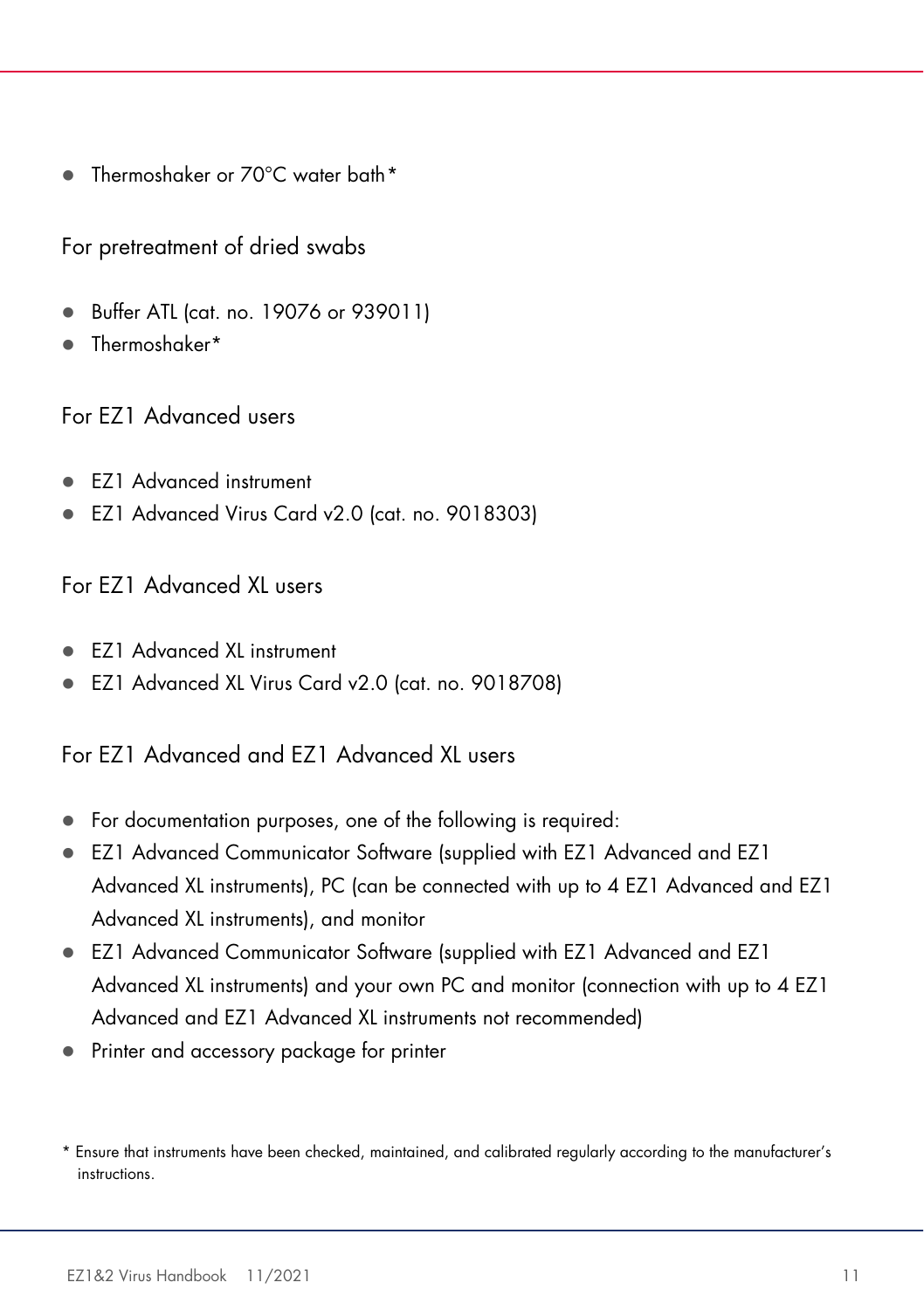For BioRobot EZ1 users

- BioRobot EZ1 instrument
- EZ1 Virus Card v2.0 (cat. no. 9017330)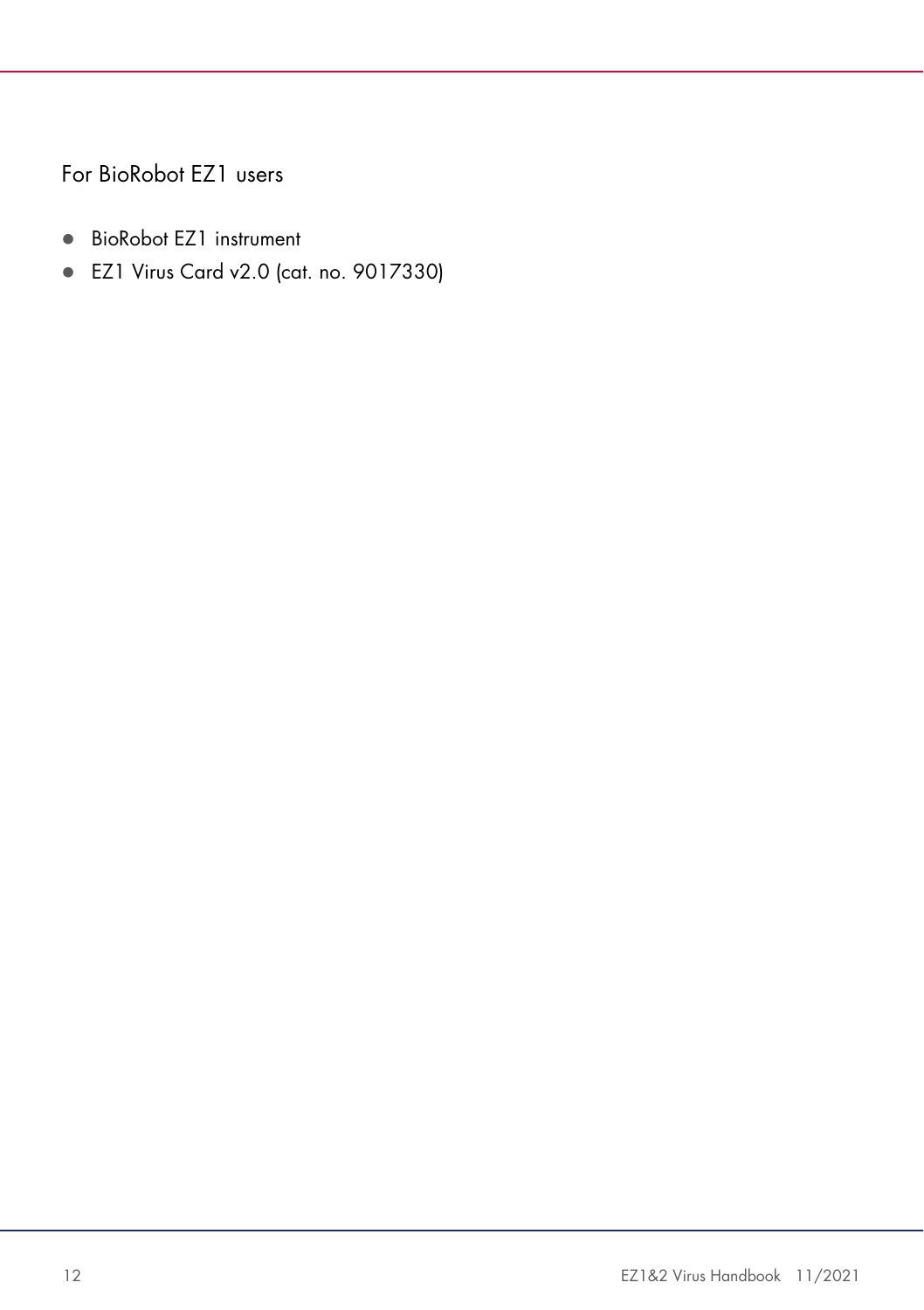### <span id="page-12-0"></span>Important Notes

### <span id="page-12-1"></span>Preparing samples

The purification procedure is optimized for use with 100 μl, 200 μl, or 400 μl sample volumes. A sample volume of 200 μl is recommended for purification of pathogen nucleic acids from stool. Blood samples treated with EDTA, CDPA (Citrate Phosphate Dextrose Anticoagulant) or citrate as anticoagulant can be used for plasma preparation or as sample material when used with the respective/appropriate pretreatment. (Blood samples treated with heparin should not be used, as heparin can interfere with downstream applications.) Samples can be either fresh or frozen, provided that they have not been refrozen after thawing.

After collection (and centrifugation in the case of serum and plasma), samples can be stored at 2–8°C for up to 6 hours. For longer storage, we recommend freezing aliquots at –20°C or –80°C. Whole blood should be processed as fresh samples. If storage is required, we recommend storage at  $2-8$ °C for up to 2 days. Thaw samples at room temperature (15–25°C), and process the samples immediately when they have equilibrated to room temperature. Do not refreeze the aliquots after thawing. Repeated freeze–thawing leads to denaturation and precipitation of proteins, resulting in reduced viral and bacterial titers and therefore reduced yields of viral and bacterial nucleic acids. If cryoprecipitates are visible in serum, plasma, or CSF samples, centrifuge at 6800 x  $\sigma$  for 3 minutes, transfer the supernatants to fresh tubes without disturbing the pellets, and start the purification procedure immediately. This step will not reduce viral titers but bacterial titers can be affected.

Precipitates may form in the pretreatment buffers ATL or ASL during storage at room temperature or at 4°C. Incubate the bottles at 50°C for 15 minutes, and shake bottles manually twice within this incubation period.

For the purification of nucleic acids from difficult-to-lyse Gram positive bacteria in respiratory samples, an additional prelysis step may be performed prior to purification on the EZ1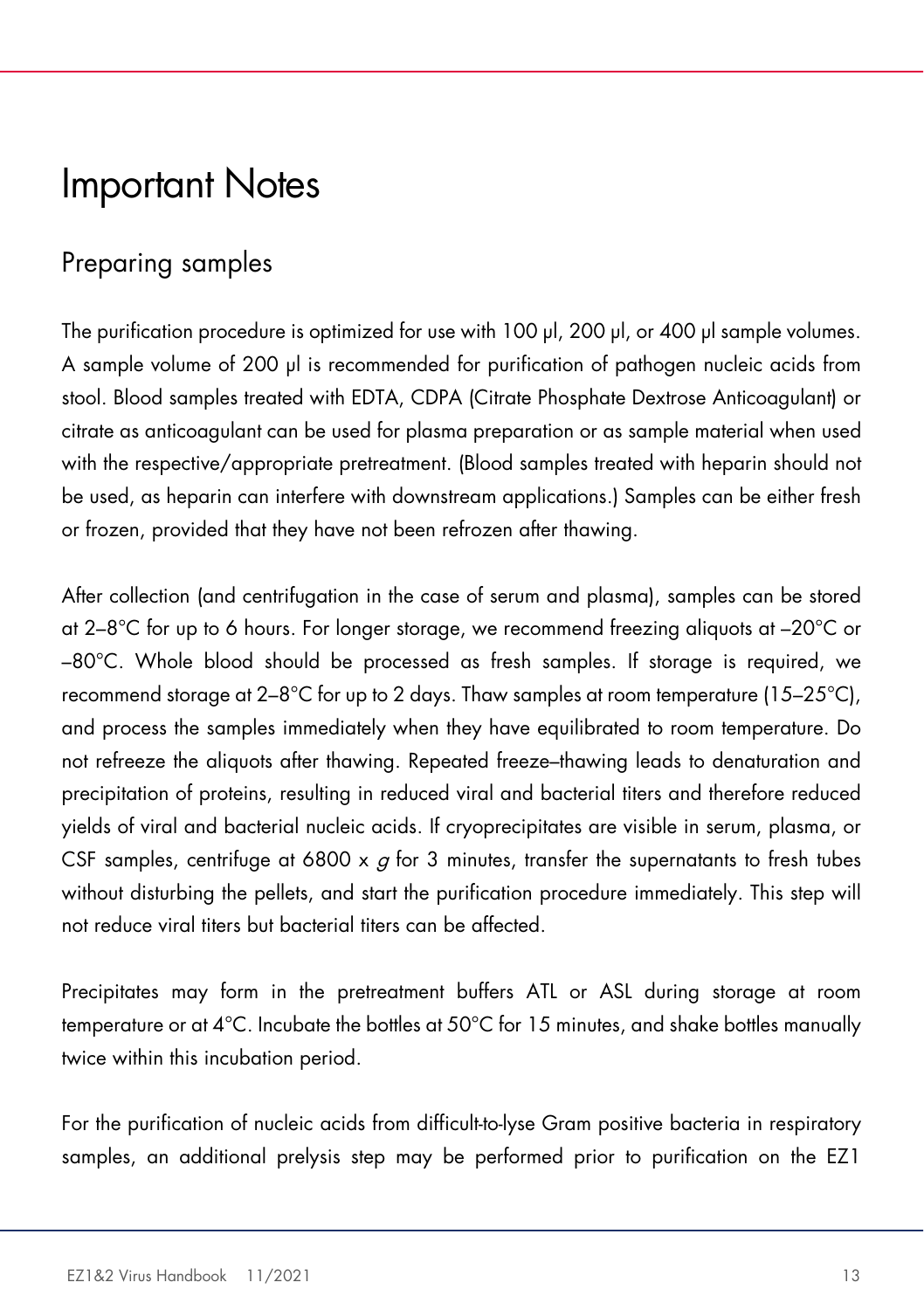instrument (see page [30](#page-29-0) for ["Protocol: Pretreatment for Isolation of Genomic DNA of Gram](#page-29-0)  [Positive Bacteria"](#page-29-0)).

### <span id="page-13-0"></span>Preparing carrier RNA

Carrier RNA serves 2 purposes during the purification procedure. First, it enhances binding of viral nucleic acids to the silica surface of the magnetic particles, especially if the sample contains very few target molecules. Second, the addition of large amounts of carrier RNA reduces the chances of viral RNA degradation in the rare event that RNases are not denatured by the chaotropic salts and detergent in the lysis buffer. If carrier RNA is not added to the reaction, recovery of viral DNA or RNA may be reduced.

The lyophilized carrier RNA provided with the kit is sufficient for 48 sample preparations. The concentration of carrier RNA used in the purification procedure allows the EZ1&2 Virus Mini Kit v2.0 to be used as a generic purification system that is compatible with many different amplification systems and is suitable for purifying nucleic acids from a wide range of bacteria and DNA and RNA viruses. However, amplification systems vary in efficiency depending on the total amount of nucleic acids present in the reaction. Eluates obtained using this kit contain viral and bacterial nucleic acids and carrier RNA, and in each eluate, the amount of carrier RNA greatly exceeds the amount of viral and bacterial nucleic acids. The amount of eluate to add to downstream amplification reactions should therefore be based on the amount of carrier RNA in the eluate. To obtain the highest levels of sensitivity in amplification reactions, it may be necessary to adjust the amount of carrier RNA solution added.

Dissolve the lyophilized carrier RNA thoroughly in 310 μl Buffer AVE, divide it into conveniently sized aliquots, and store at −30 to −15°C. Thawed aliquots of this stock solution can be stored at 2–8°C for up to 6 weeks. Do not freeze–thaw the aliquots more than 3 times.

For each sample processed, dilute 3.6 μl of carrier RNA stock solution in a total volume of 60 μl using Buffer AVE (and/or an internal control solution). A 50 μl volume of this carrier RNA– Buffer AVE solution is transferred to the lysis mix, corresponding to 3 μg carrier RNA.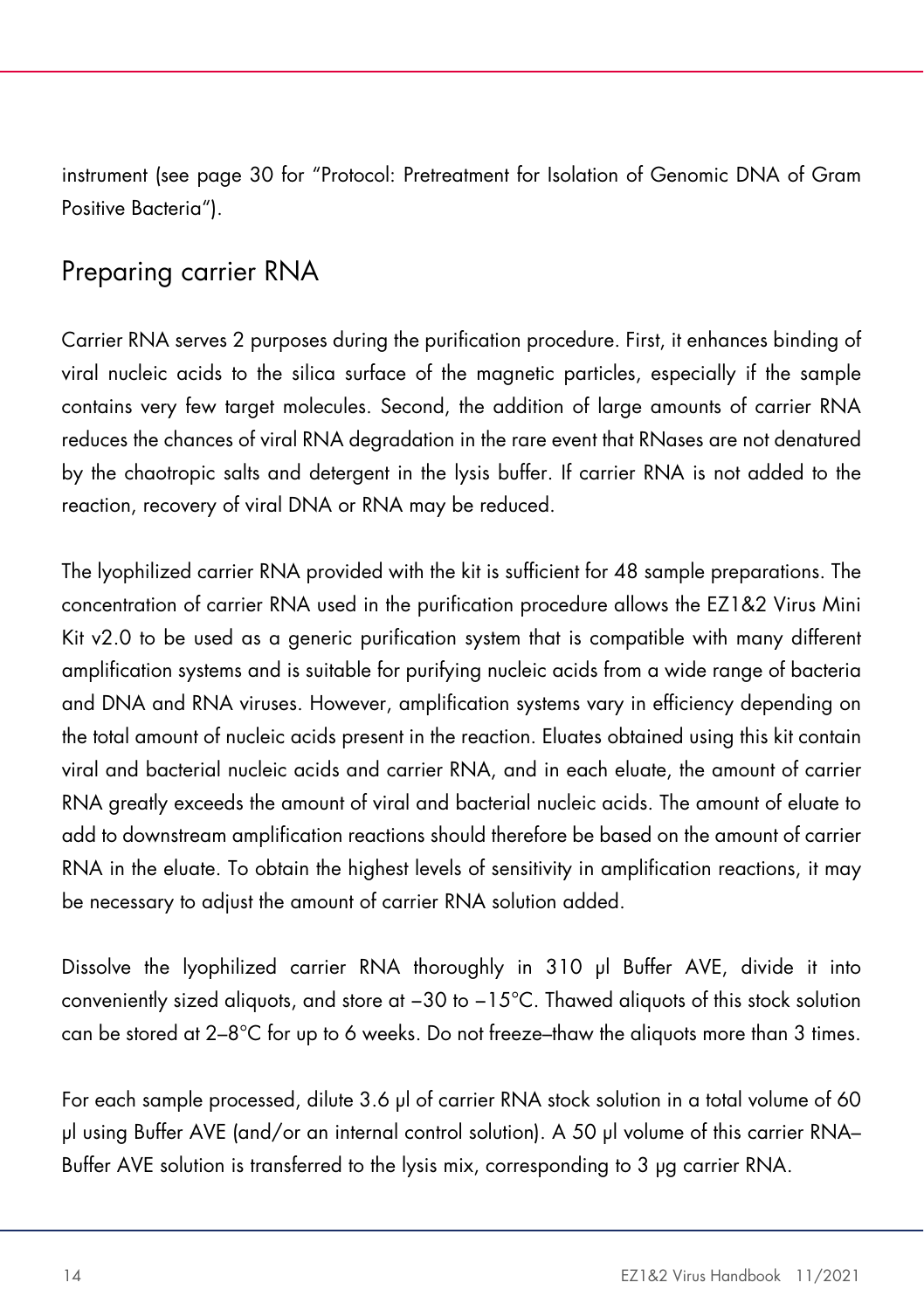If you want to use an internal control, see "Using an internal control" below.

Note: The purification procedure is optimized so that 3 μg carrier RNA is added per sample. If a different amount of carrier RNA has been shown to be better for a specific amplification system, change the volume of carrier RNA stock solution mixed with Buffer AVE or use a different concentration of stock solution. The total volume of carrier RNA–Buffer AVE solution should be 60 μl, of which 50 μl is transferred to the lysis mix. Use of different amounts of carrier RNA must be validated for each particular sample type and downstream assay. Carrier RNA is also available separately from QIAGEN if larger amounts are required (see page [48](#page-47-0) for ordering information).

### <span id="page-14-0"></span>Using an internal control

Using the EZ1&2 Virus Mini Kit v2.0 in combination with commercially available amplification systems may require introducing an internal control into the purification procedure to monitor the efficiency of sample preparation.

Internal control DNA or RNA should be combined with carrier RNA stock solution (3.6 μl) in one mixture. For each sample, the carrier RNA–internal control mixture should have a volume of 60 μl, of which 50 μl will be transferred to the lysis mix. This amount corresponds to 3 μl carrier RNA stock solution plus 47 μl Buffer AVE and/or internal control solution.

If the internal control is stable in plasma, serum, CSF, urine, respiratory samples, whole blood, stool, transport media, or on dried swabs (e.g., armored RNA), it can alternatively be added to the sample shortly before beginning the sample preparation procedure.

Refer to the manufacturer's instructions to determine the optimal amount of internal control for specific downstream applications. Using an amount other than that recommended may reduce amplification efficiency. To determine the amount of internal control needed for the EZ1&2 Virus Mini v2.0 protocol, the sample input volume and the volume of the eluate need to be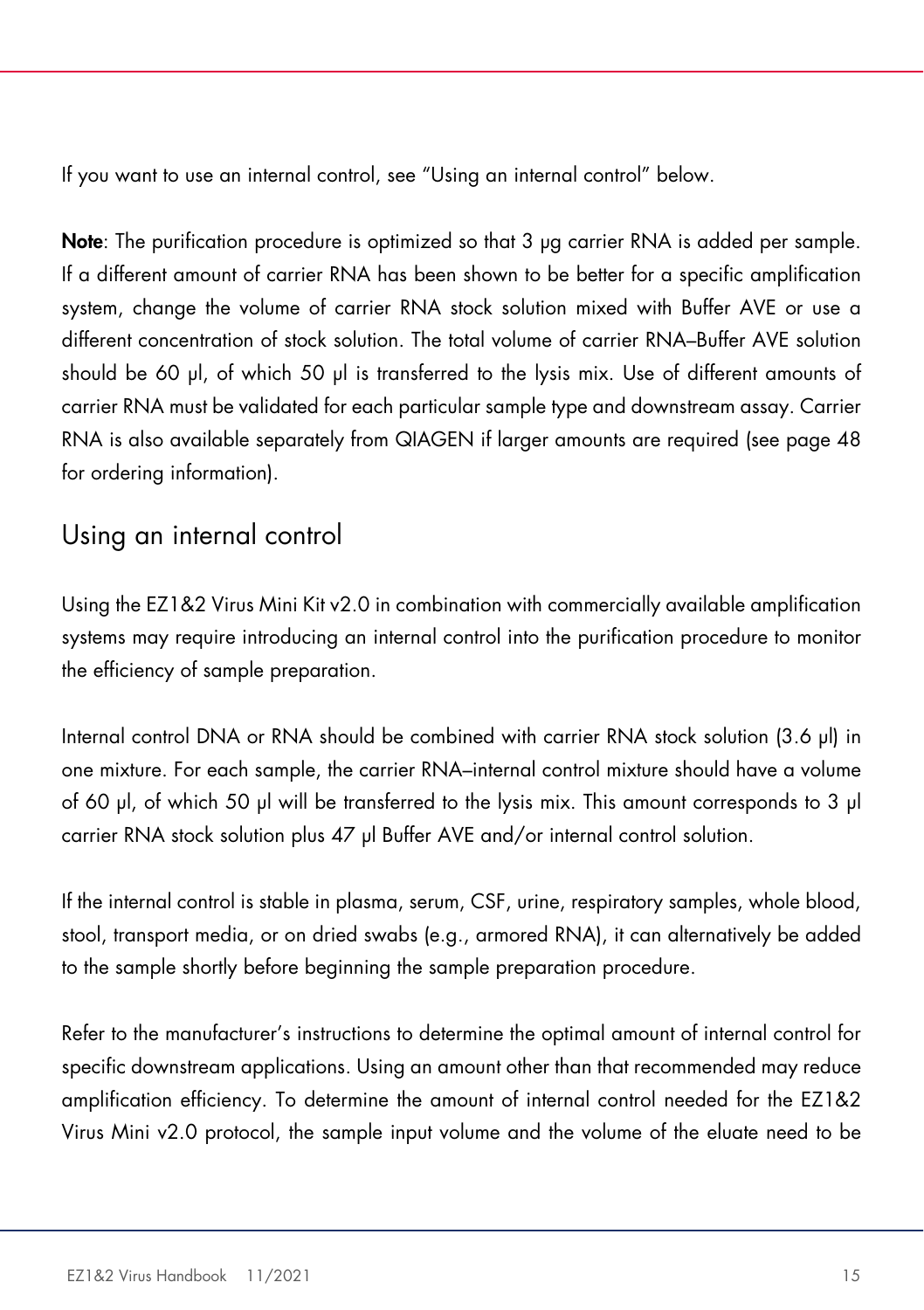taken into account. See ["Appendix A: Calculating the Amount of Internal Control"](#page-38-0), page [39,](#page-38-0) for detailed instructions on how to calculate the correct volume of internal control.

Internal controls are not provided in the EZ1&2 Virus Mini Kit v2.0.

### <span id="page-15-0"></span>Elution volumes and eluate handling

The final step of the purification procedure is elution of viral nucleic acids and bacterial DNA in a final volume of 60 μl, 90 μl, 120 μl, or 150 μl. If the sample material is stool, we recommend an elution volume of 120–150 μl.

If eluates obtained from stool are turbid, centrifuge at full speed  $(20,000 \times g)$  for 3 minutes to clear the eluates. This treatment will not have a negative impact on clear eluates but will improve performance of turbid eluates in downstream applications.

### <span id="page-15-1"></span>Yields of viral nucleic acids and bacterial DNA

The yields of viral nucleic acids obtained in the purification procedure are normally below 1 μg and therefore difficult to quantify using a spectrophotometer. We recommend using quantitative amplification methods to determine yields. Remember that the purified nucleic acids contain much more carrier RNA than viral nucleic acids.

### <span id="page-15-2"></span>Storing viral nucleic acids and bacterial DNA

For short-term storage of up to 24 hours, we recommend storing the purified viral DNA and RNA or bacterial DNA at 2–8°C. For long-term storage of over 24 hours, we recommend storage at −90 to −65°C (preferred) or at −30 to −15°C.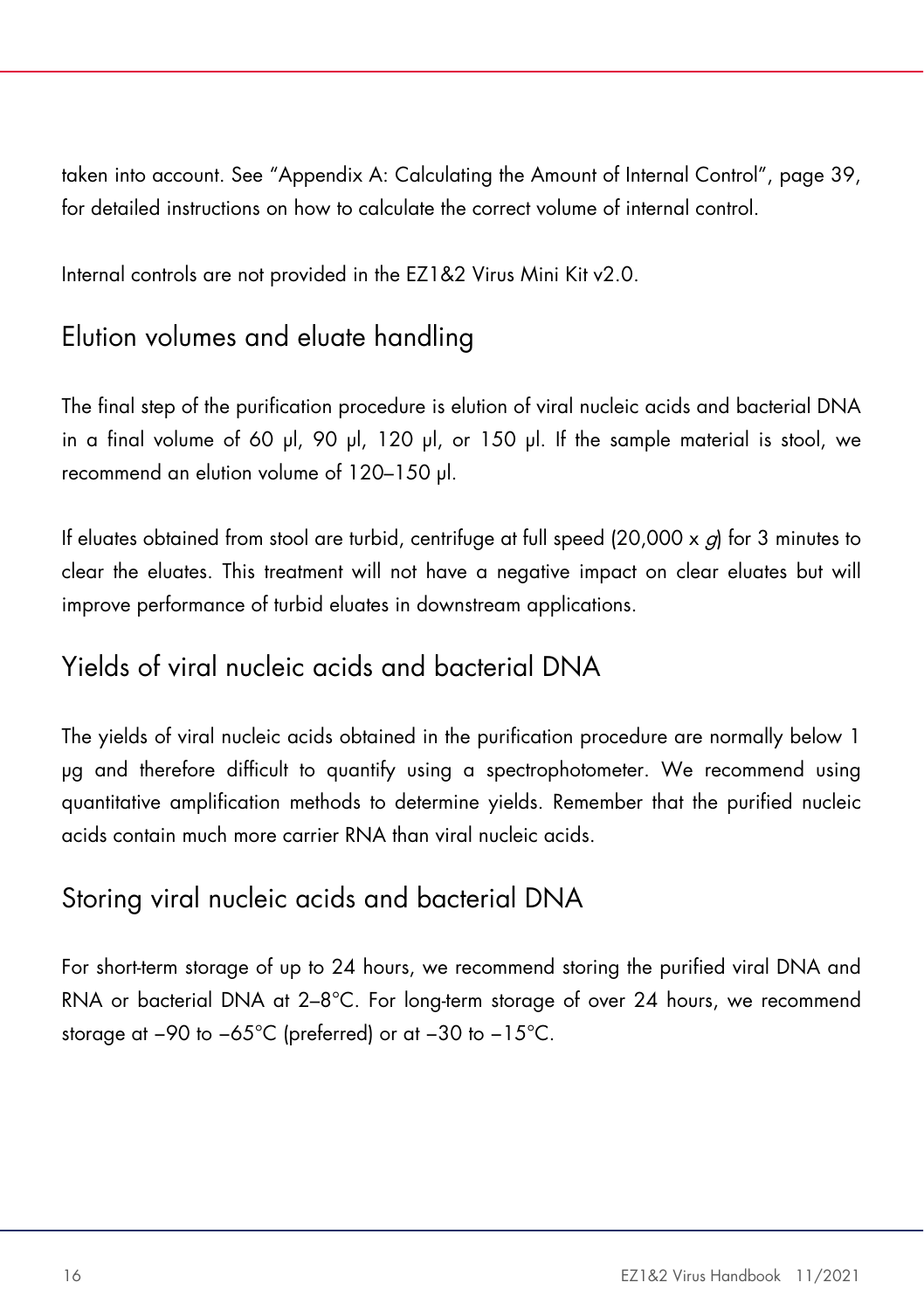### <span id="page-16-0"></span>Working with EZ1 instruments

The main features of EZ1 instruments include:

- Purification of high-quality nucleic acids from 1–6 or 1–14 samples per run
- Small footprint to save laboratory space
- Preprogrammed EZ1 Cards containing ready-to-use protocols for nucleic acid purification
- Prefilled, sealed reagent cartridges for easy, safe, and fast setup of EZ1 instruments
- Complete automation of nucleic acid purification from opening of reagent cartridges to elution of nucleic acids, with no manual centrifugation steps

Additional features of the EZ1 Advanced and EZ1 Advanced XL include:

- Bar code reading and sample tracking
- Kit data tracking with the Q-Card provided in the kit
- UV lamp to help eliminate sample carryover from run-to-run and to allow decontamination of the worktable surfaces

Note: UV decontamination helps to reduce possible pathogen contamination of the EZ1 Advanced and EZ1 Advanced XL worktable surfaces. The efficiency of inactivation has to be determined for each specific organism and depends, for example, on layer thickness and sample type. QIAGEN cannot guarantee complete eradication of specific pathogens.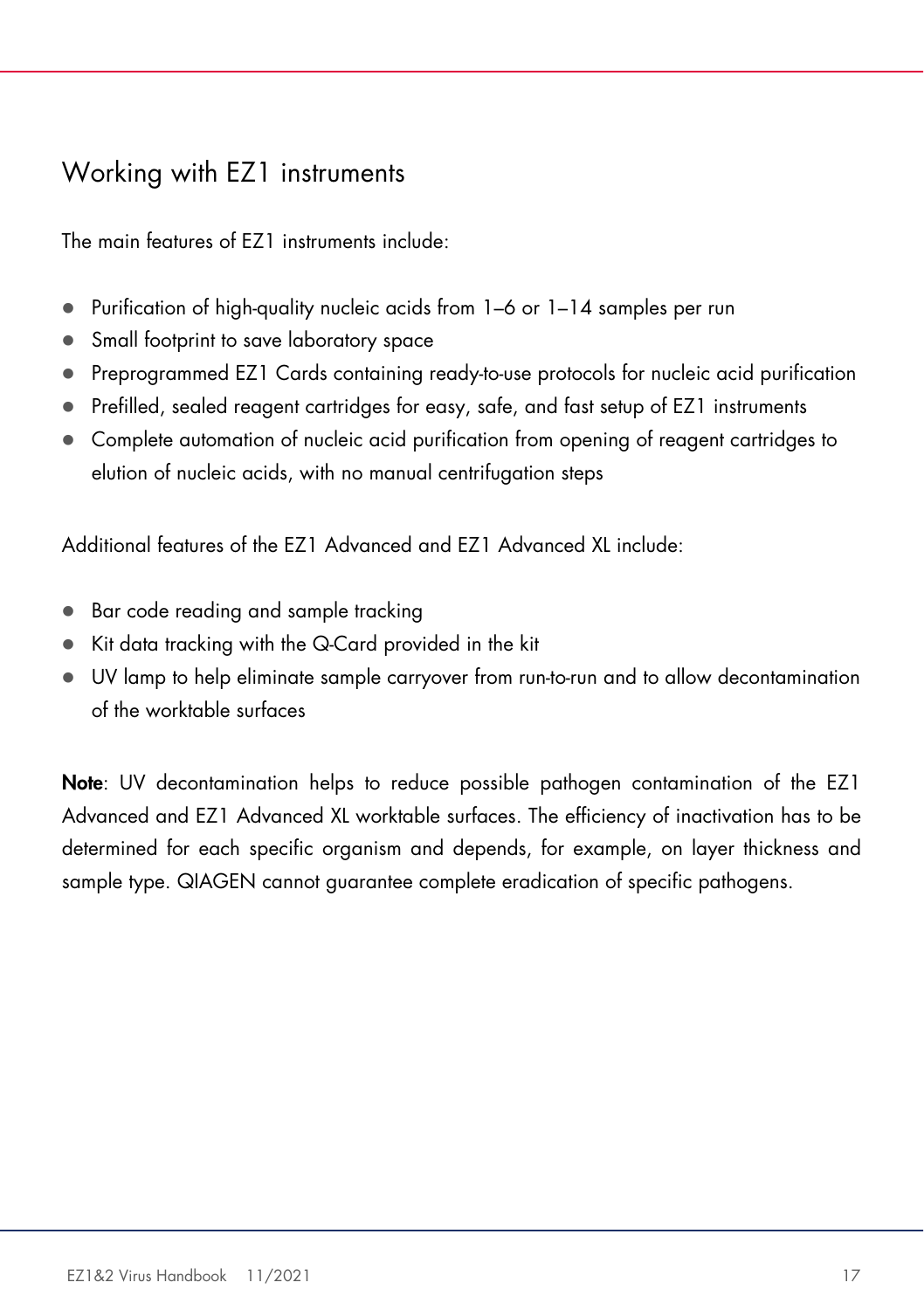### EZ1 Cards, EZ1 Advanced Cards, and EZ1 Advanced XL Cards

Protocols for nucleic acid purification are stored on preprogrammed EZ1 Cards (integrated circuit cards). The user simply inserts an EZ1 Advanced XL Card into the EZ1 Advanced XL, an EZ1 Advanced Card into the EZ1 Advanced, or an EZ1 Card into the BioRobot EZ1, and the instrument is then ready to run a protocol [\(Figure 1\).](#page-17-0) The availability of various protocols increases the flexibility of EZ1 instruments.



Figure 2. Ease of protocol setup using EZ1 Cards. Inserting an EZ1 Card, containing a protocol, into an EZ1 instrument. The instrument should only be switched on after an EZ1 Card is inserted. EZ1 Cards should not be exchanged while the instrument is switched on.

<span id="page-17-0"></span>The EZ1&2 Virus Mini Kit v2.0 requires use of the EZ1 Advanced XL Virus Card v2.0 with the EZ1 Advanced XL, or use of the EZ1 Advanced Virus Card v2.0 with the EZ1 Advanced, or use of the EZ1 Virus Card v2.0 with the BioRobot EZ1. These EZ1 Cards contain protocols for purifying viral nucleic acids and bacterial DNA from various sample types.

EZ1 instruments should only be switched on after an EZ1 Card is inserted. Make sure that the EZ1 Card is completely inserted [\(Figure 2\)](#page-18-0), otherwise essential instrument data could be lost, leading to a memory error. EZ1 Cards should not be exchanged while the instrument is switched on.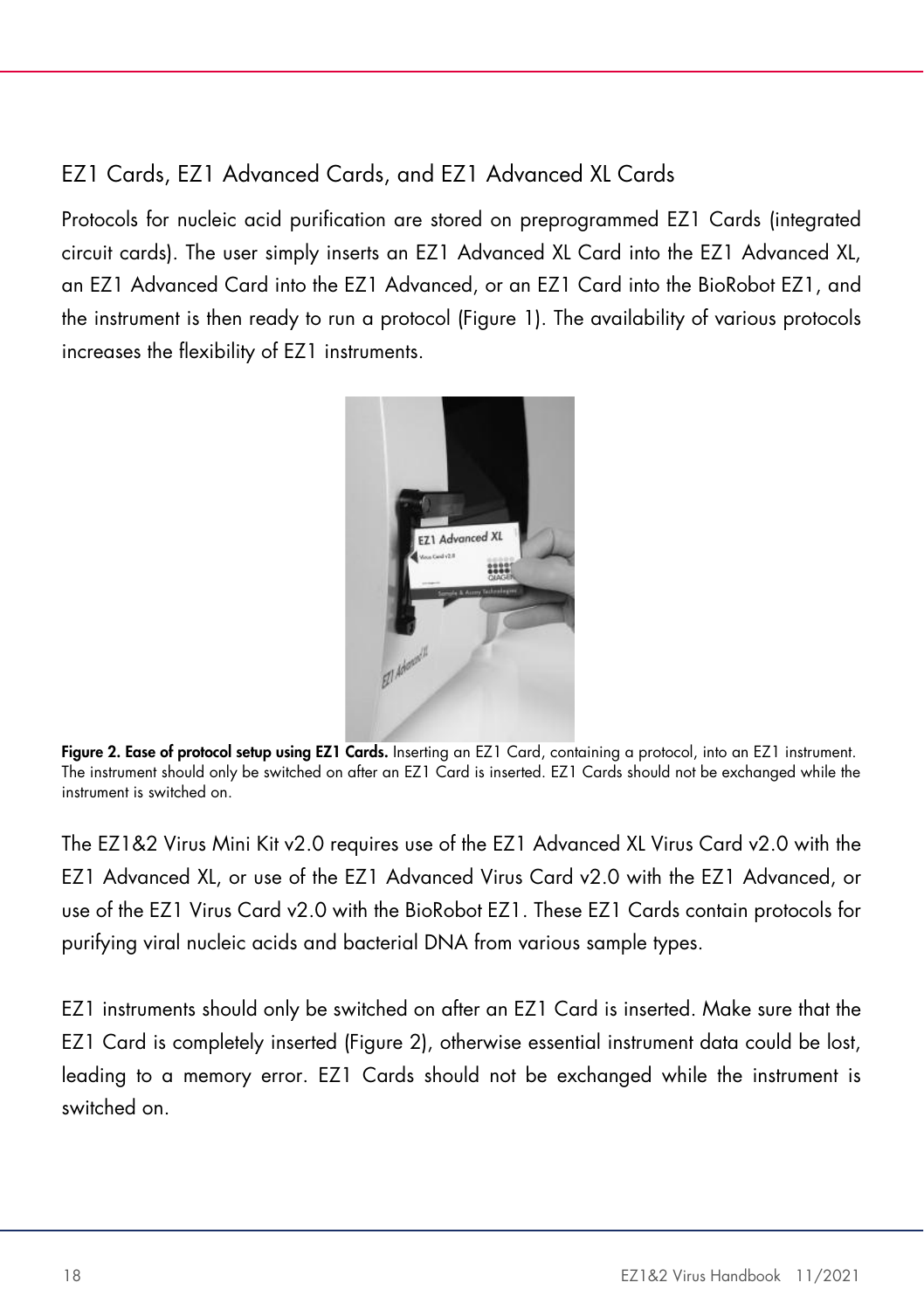

<span id="page-18-0"></span>

#### Reagent cartridges

Reagents for the purification of nucleic acids from a single sample are contained in a single reagent cartridge [\(Figure 3\)](#page-19-0). Each well of the cartridge contains a particular reagent, such as magnetic particles, lysis buffer, wash buffer, or RNase-free elution buffer. Since each well contains only the required amount of reagent, generation of additional waste due to leftover reagent at the end of the purification procedure is avoided.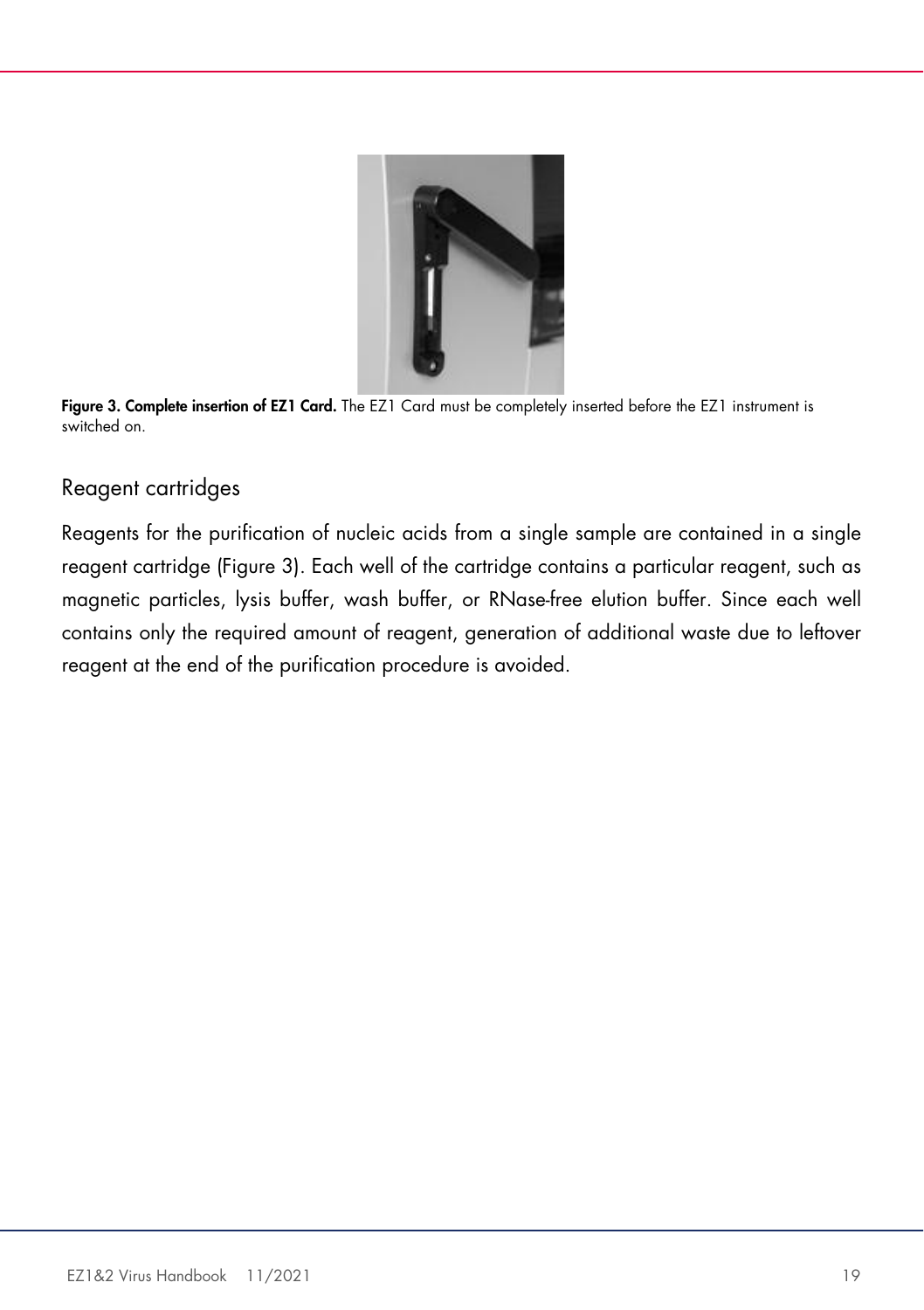

Figure 4. Ease of setup using reagent cartridges. (A) A sealed, prefilled reagent cartridge. Fill levels vary, depending on the type of reagent cartridge. (B) Loading reagent cartridges into the cartridge rack. The cartridge rack itself is labeled with an arrow to indicate the direction in which reagent cartridges must be loaded.

<span id="page-19-0"></span>The reagent cartridges supplied with the EZ1&2 Virus Mini Kit v2.0 are prefilled with all the necessary reagents for purification of viral DNA and RNA, and bacterial DNA, except carrier RNA. Carrier RNA and internal controls (optional) are added in a tube outside the reagent cartridge.

#### Worktable

 $\overline{A}$ 

**B** 

The worktable of EZ1 instruments is where the user loads samples and the components of the EZ1&2 Virus Mini Kit v2.0 [\(Figure 4\)](#page-20-0).

Details on worktable setup are provided in the protocol in this handbook, and are also displayed in the vacuum fluorescent display (VFD) of the EZ1 Advanced and EZ1 Advanced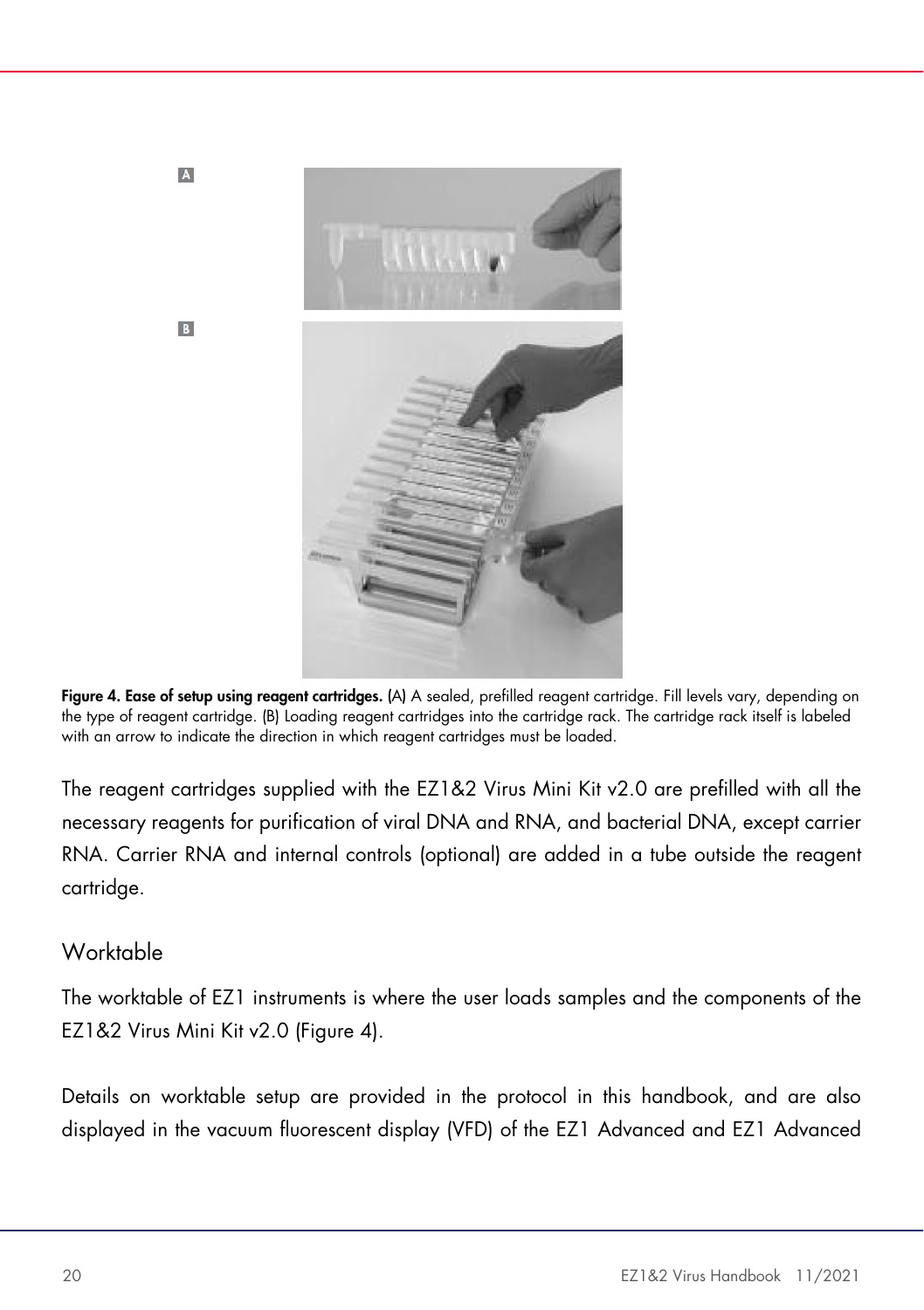XL or the liquid-crystal display (LCD) of the BioRobot EZ1 control panel when the user starts worktable setup.

The display also shows protocol status during the automated purification procedure.



#### <span id="page-20-0"></span>Figure 5. Typical EZ1 worktable.

- 1. First row: In the EZ1 Virus protocol, elution tubes (1.5 ml) are loaded here.
- 2. Second row: In the EZ1 Virus protocol, tip holders containing filter-tips are loaded here.
- 3. Third row: In the EZ1 Virus protocol, tubes (1.5 ml) containing carrier RNA and internal control (if used) in Buffer AVE are loaded here.
- 4. Fourth row: In the EZ1 Virus protocol, sample tubes (2 ml) are loaded here.
- 5. Reagent cartridges loaded into the cartridge rack.
- 6. Heating block with 2 ml tubes in the reagent cartridges for lysis (nonskirted 2 ml tubes provided with the EZ1&2 Virus Mini Kit v2.0 must be used).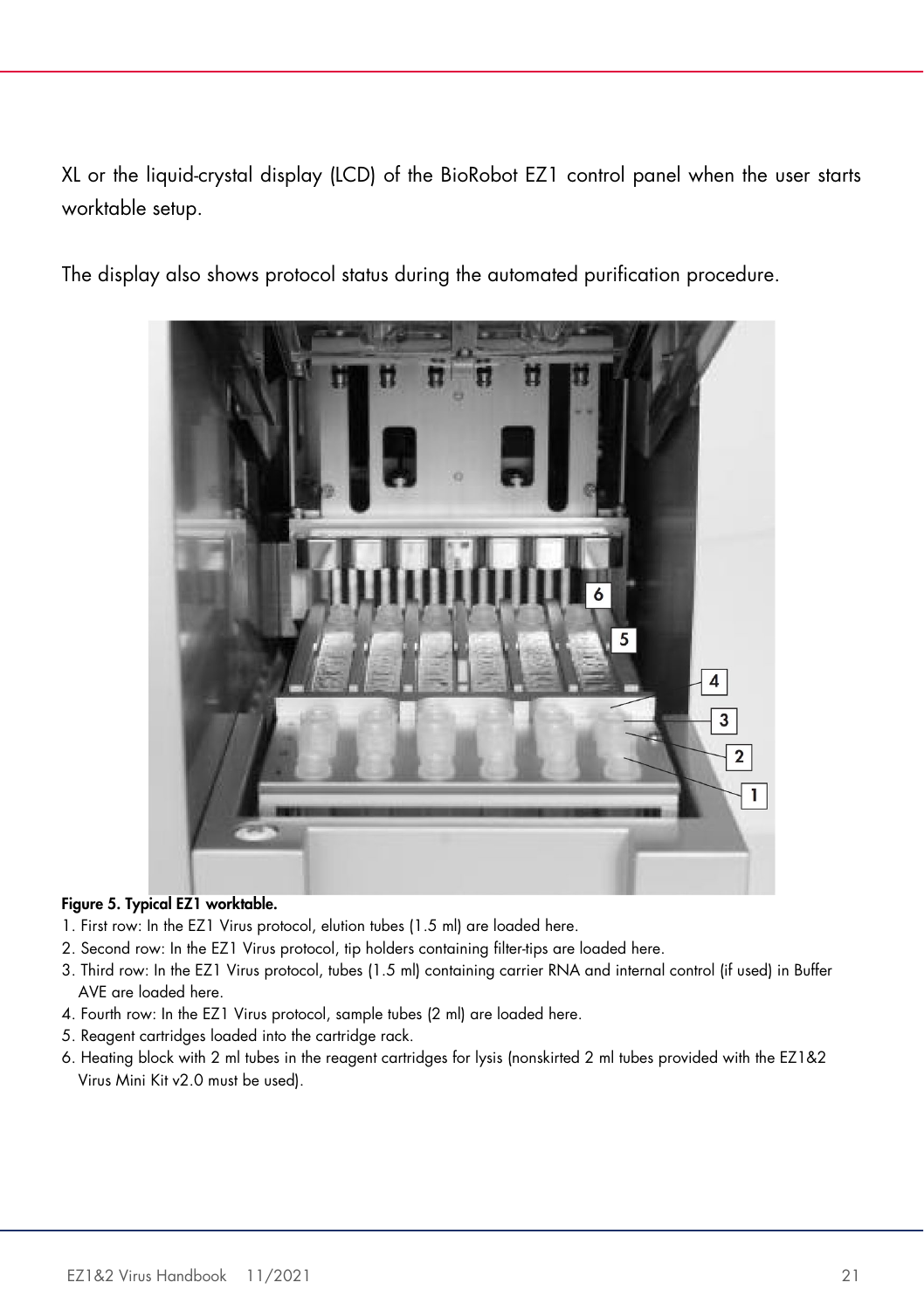### Data tracking with the EZ1 Advanced and EZ1 Advanced XL

The EZ1 Advanced and EZ1 Advanced XL enable complete tracking of a variety of data for increased process control and reliability. The EZ1 Kit lot number and expiration date are entered at the start of the protocol using the Q-Card bar code. A user ID and the Q-Card bar code can be entered manually using the keypad or by scanning bar codes using the handheld bar code reader. Sample and assay information can also be optionally entered at the start of the protocol. At the end of the protocol run, a report file is automatically generated. The EZ1 Advanced and EZ1 Advanced XL can store up to 10 report files, and the data can be transferred to a PC or directly printed on a printer (for ordering information, see ["Equipment](#page-9-0)  [and Reagents to Be Supplied by User"](#page-9-0) on page [10\)](#page-9-0).

To receive report files on a PC, the EZ1 Advanced Communicator software needs to be installed. The software receives the report file and stores it in a folder that you define. After the PC has received the report file, you can use and process the file with a LIMS (Laboratory Information Management System) or other programs. An example of a report file is shown in Appendix C (page [45\).](#page-44-0) In report files, the 6 pipetting channels of the EZ1 Advanced are named, from left to right, channels A to F or the 14 pipetting channels of the EZ1 Advanced XL are named, from left to right, channels 1–14.

When scanning a user ID or Q-Card bar code with the bar code reader, a beep confirms data input. After the information is displayed for 2 seconds, it is automatically stored, and the next display message is shown. When scanning sample ID, assay kit ID, or notes, a beep confirms data input, the information is displayed, and a message prompts you to enter the next item of information. After scanning sample ID, assay kit ID, and notes, press ENT once to confirm that the information entered is correct. If, for example, a wrong bar code was scanned for one of the samples, press ESC and then rescan all sample bar codes according to the onscreen instructions. For user ID and notes, you can enter the numbers using the keypad, or you can easily generate your own bar codes to encode these numbers.

For details about data tracking and using EZ1 Advanced Communicator software, see the *EZ1* Advanced User Manual or the FZ1 Advanced XL User Manual.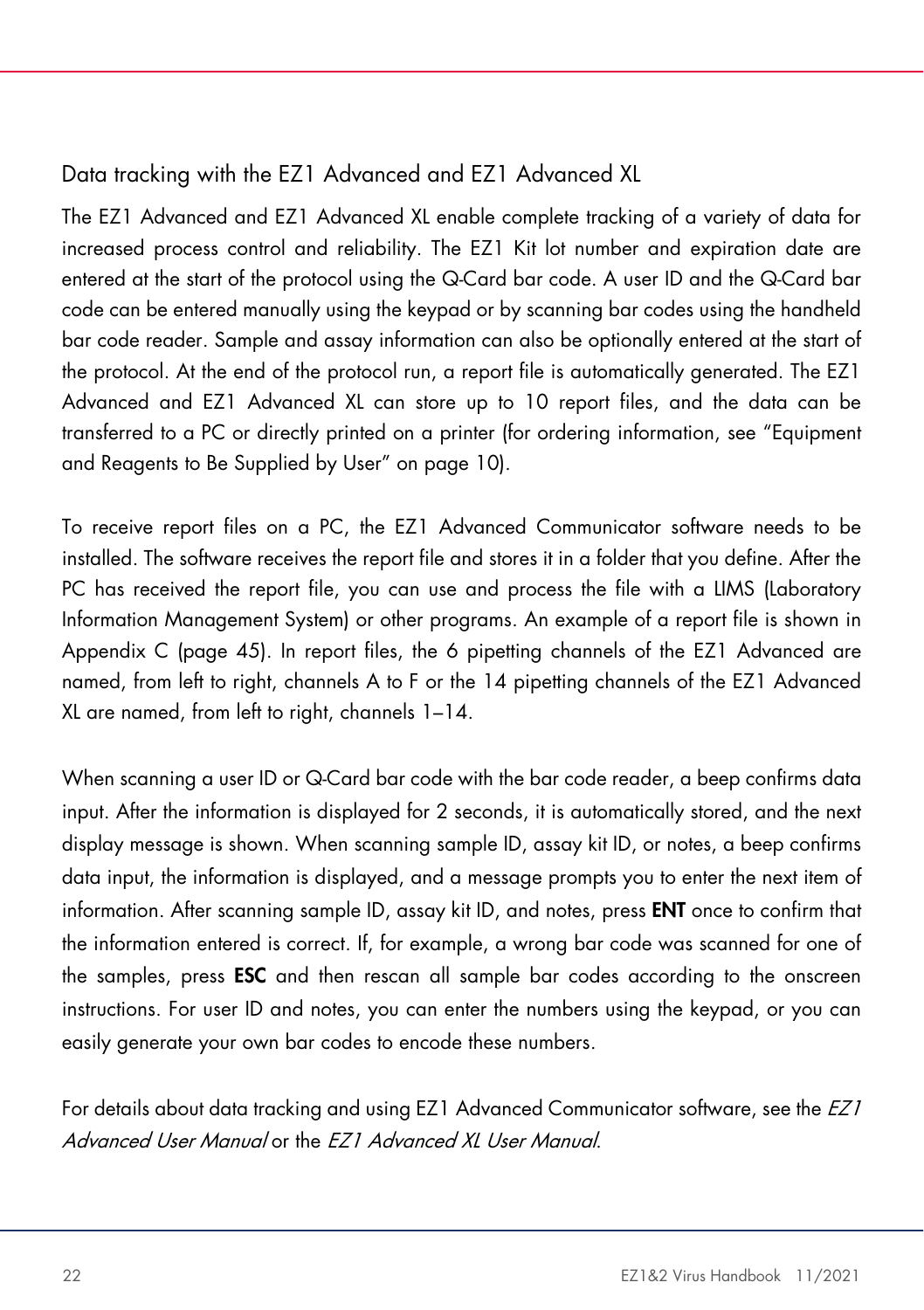Workflow of EZ1&2 Virus operation

Insert EZ1 Card into the EZ1 Card slot  $\perp$ Switch on the EZ1 instrument  $\perp$ Follow onscreen messages for data tracking\* ↓ Follow onscreen messages for worktable setup ↓ Start the protocol ↓ Collect purified nucleic acids ↓ UV decontamination[\\*](#page-22-0)

<span id="page-22-0"></span>\* EZ1 Advanced and EZ1 Advanced XL only.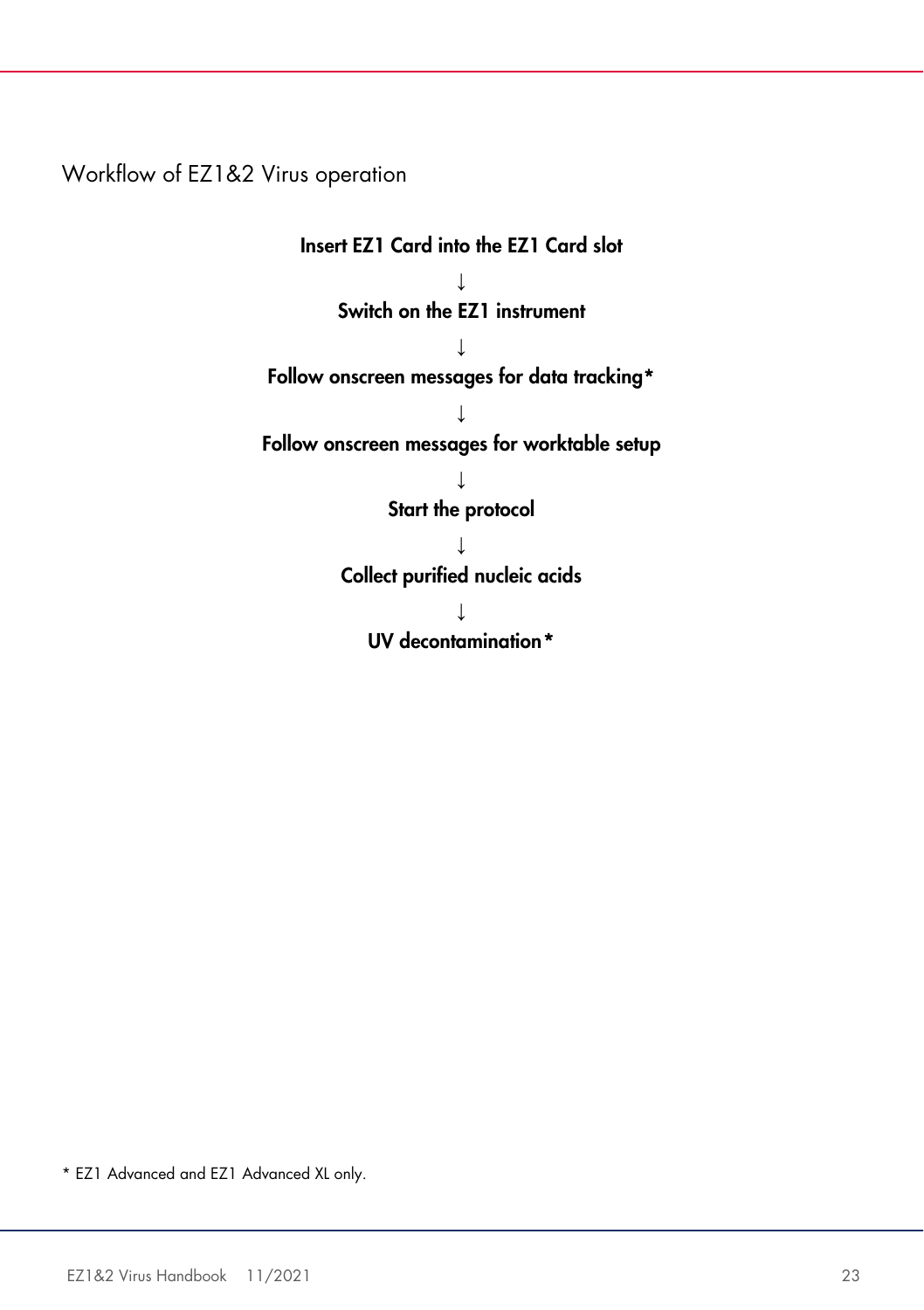# <span id="page-23-0"></span>Protocol: Pretreatment of Urine

This protocol is intended for pretreatment of urine prior to nucleic acid purification (page [31\)](#page-30-0).

### Procedure

1. Add urine to Buffer ATL to a final volume of 100 μl, 200 μl, or 400 μl, according to the table.

Table 1. Urine and Buffer ATL volumes

| Urine $(\mu I)$ | Buffer ATL (pl) | Final sample volume (µl) |
|-----------------|-----------------|--------------------------|
| 75              | 25              | 100                      |
| 150             | 50              | 200                      |
| 300             | 100             | 400                      |

Buffer ATL should be ordered separately. See ["Ordering Information"](#page-47-0), page [48.](#page-47-0)

- 2. Mix the solution carefully.
- 3. Proceed to the purification protocol (page [31\)](#page-30-0).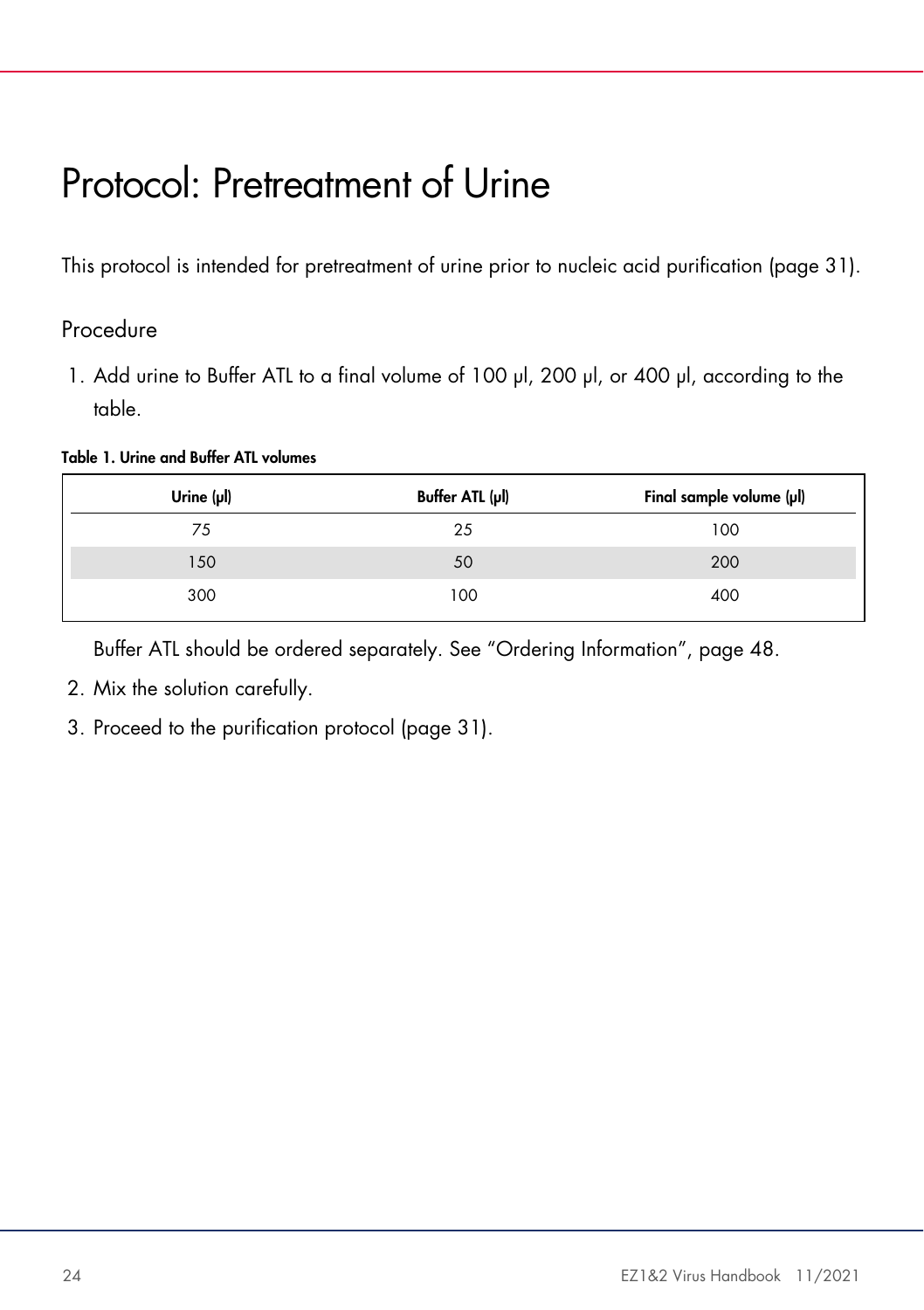# <span id="page-24-0"></span>Protocol: Pretreatment of Whole Blood

This protocol is intended for pretreatment of whole blood prior to nucleic acid purification (page [31\)](#page-30-0).

#### Procedure

1. Add whole blood to Buffer ATL to a final volume of 100 μl, 200 μl, or 400 μl, according to the table.

#### Table 2. Urine and Buffer ATL volumes

| Whole blood (µl) | Buffer ATL (µl) | Final sample volume (µl) |
|------------------|-----------------|--------------------------|
| 50               | 50              | 100                      |
| 100              | 100             | 200                      |
| 200              | 200             | 400                      |

Buffer ATL should be ordered separately. See "Ordering Information", page [48.](#page-47-0)

- 2. Mix the solution carefully.
- 3. Proceed to the purification protocol (page [31\)](#page-30-0).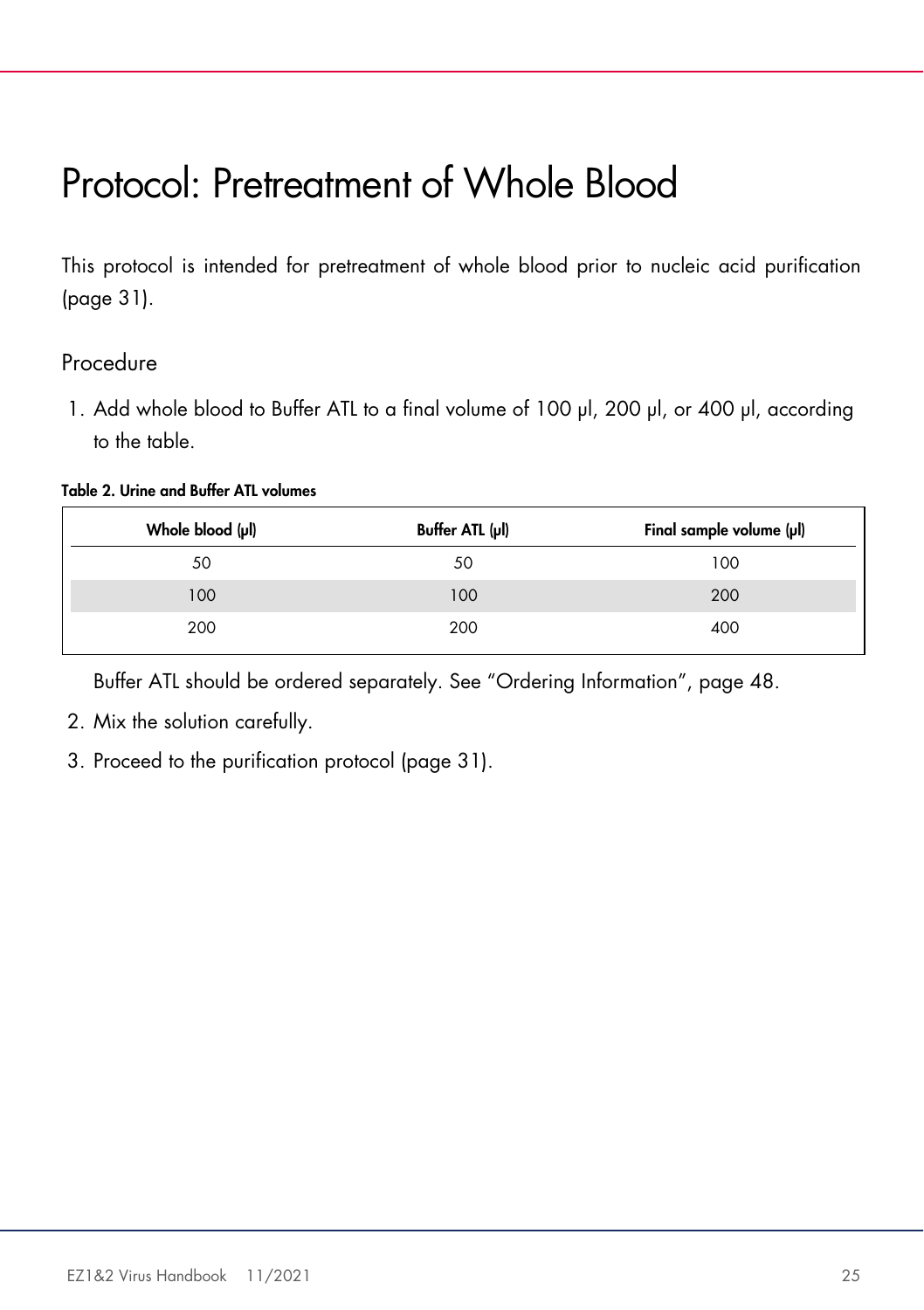### <span id="page-25-0"></span>Protocol: Pretreatment of Stool

This protocol is intended for pretreatment of solid as well as liquid stool samples prior to nucleic acid purification (page [31\)](#page-30-0).

#### Procedure

1. Resuspend 100 mg of solid or liquid stool in 900 μl Buffer ASL.

Note: If less or more stool is used, the amount of Buffer ASL needs to be adjusted to maintain a dilution ratio of  $1:10 \frac{w}{v}$ . Use of 30 mg stool is a minimum requirement to obtain at least 200 μl sample volume after the pretreatment procedure for purification with the F71 instrument.

2. Vortex the sample vigorously for 1 min or until the suspension is homogenous.

Note: If working with highly solid stool, the resuspension procedure may be extended, or try to disrupt the sample by pipetting up and down. For easier pipetting, it may be necessary to cut off the end of the pipette tip. Some particles will remain insoluble and will be removed during the next step.

- 3. Incubate the sample for 10 min at room temperature on the bench to allow sedimentation of large stool particles.
- 4. Transfer at least 400 μl supernatant from the top of the suspension to a fresh 1.5 ml screw cap tube without carryover of large stool particles.

Note: Ensure that no solid particles are transferred with the supernatant to the EZ1 instrument. Large stool particles in the sample may lead to clogging of the filter tip of the EZ1 instrument.

5. Incubate the sample for 10 min at 70°C in a water bath[\\*](#page-25-1) or thermoshaker.

<span id="page-25-1"></span><sup>\*</sup> Ensure that instruments have been checked, maintained, and calibrated regularly according to the manufacturer's instructions.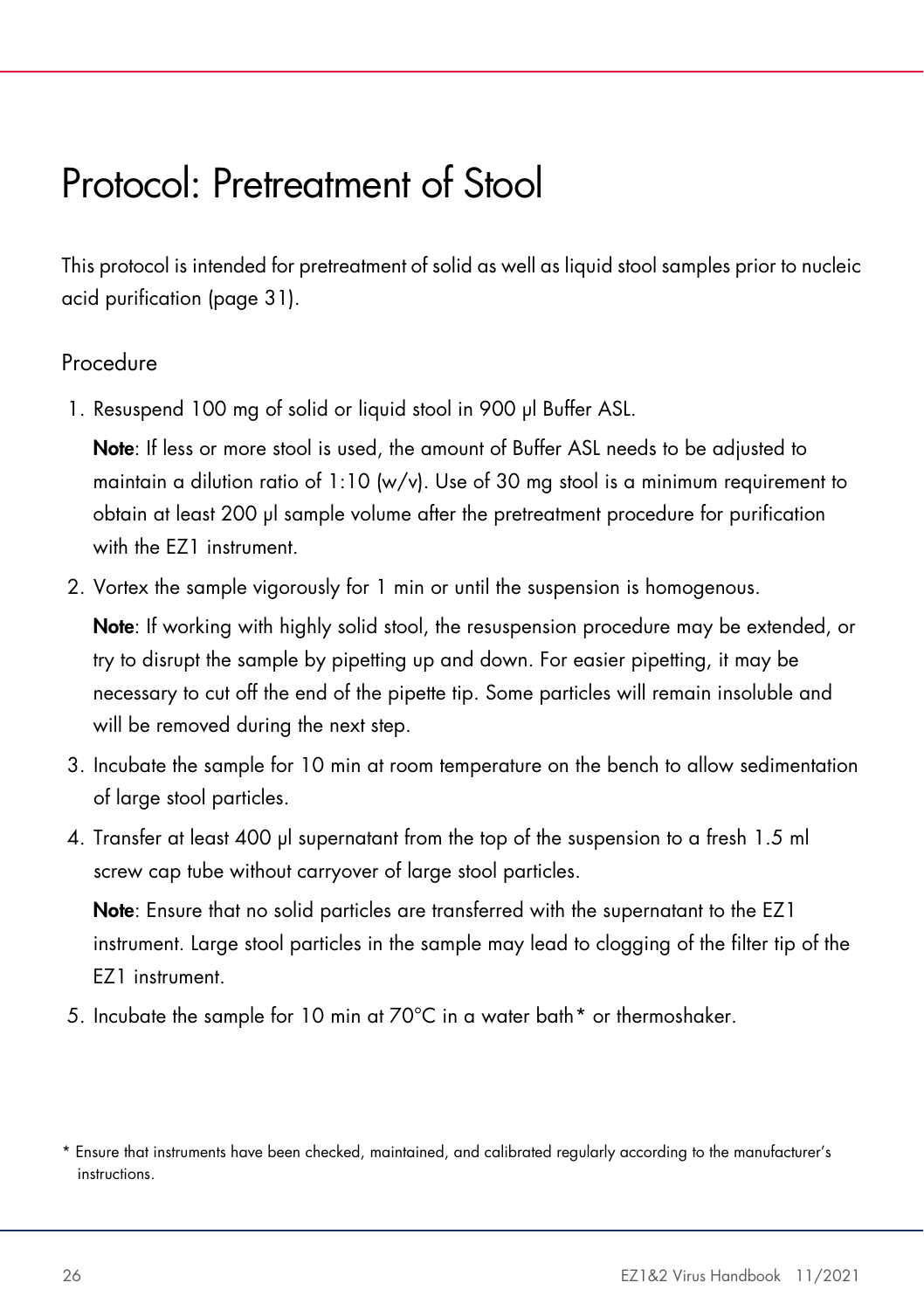6. Proceed to the purification protocol (page [31\)](#page-30-0).

Note: For stool samples, we recommend using 200 μl sample volume for purification and 120–150 μl volume for elution. Higher sample volumes and lower elution volumes may lead to reduced sensitivity of downstream applications.

Note: If eluates obtained from stool are turbid, we recommend centrifugation at full speed  $(20,000 \times g)$  for 3 min in order to clear eluates. This will not have a negative impact on clear eluates but will improve performance of turbid eluates in downstream applications.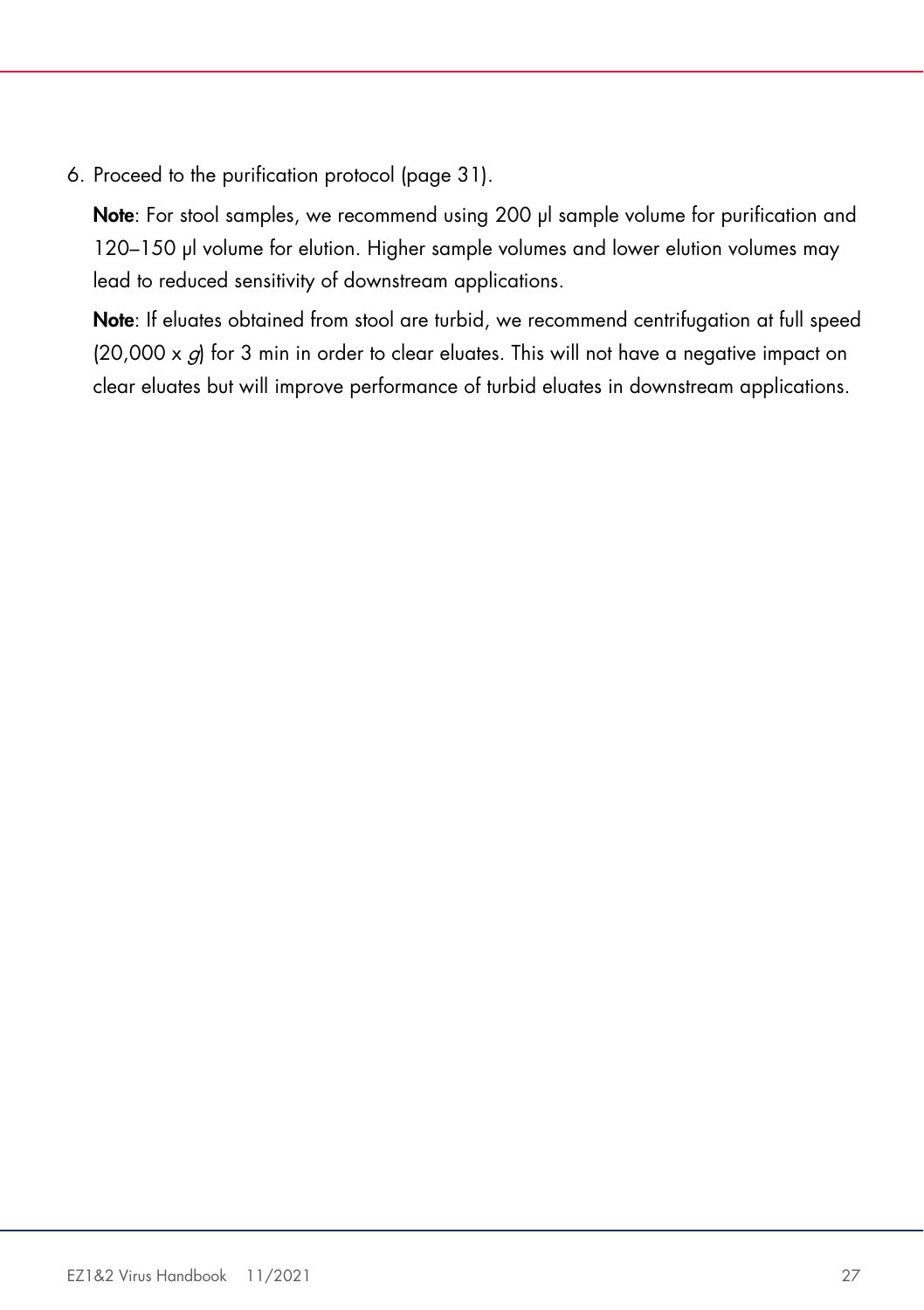# <span id="page-27-0"></span>Protocol: Pretreatment of Dried Swabs

This protocol is intended for pretreatment of dried swabs to release dried sample material from swabs prior to nucleic acid purification (page [31\)](#page-30-0).

#### Procedure

1. Add 600 μl of Buffer ATL to the dried swab.

Note: The volume is adjusted depending on the swab type. A volume of 400 μl must be available for the purification.

- 2. Incubate the swab for 15 min at 56°C with vigorous shaking.
- 3. Transfer 100 μl, 200 μl, or 400 μl of the liquid to a new screw cap tube, depending on the sample volume chosen.
- 4. Proceed to the purification protocol (page [31\)](#page-30-0).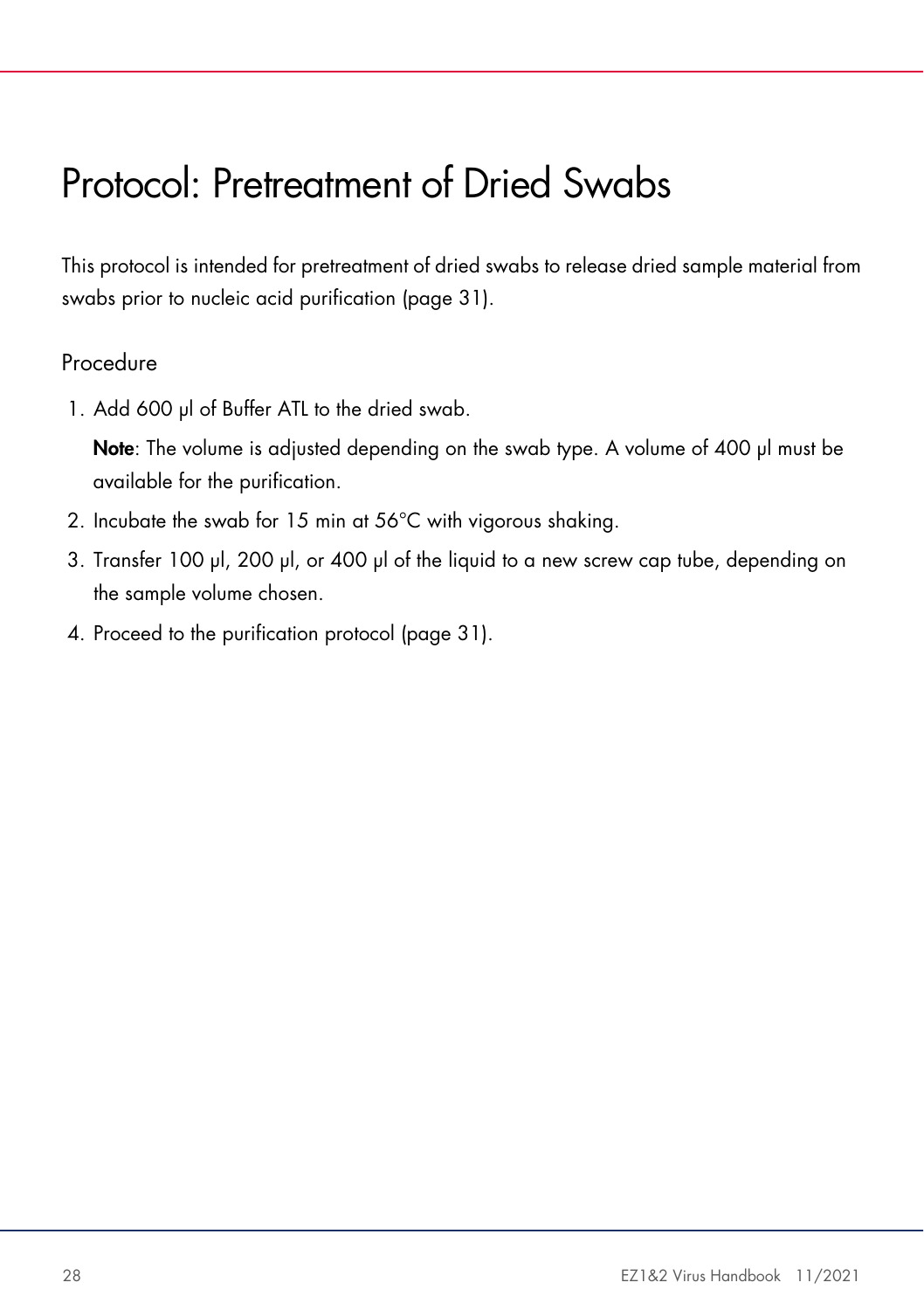### <span id="page-28-0"></span>Protocol: Pretreatment of Respiratory Samples

This protocol is intended for pretreatment of viscous respiratory samples prior to nucleic acid purification. Nonviscous respiratory samples require no pretreatment and can be used directly as starting material in the purification protocol (page [31\).](#page-30-0)

#### Procedure

- 1. Liquefy the sample according to step 1a, 1b, or 1c.
	- 1a. Add 1 volume of Sputasol solution to 1 volume of sample and shake well. Place in a 37°C water bath[\\*](#page-28-1) and incubate with periodic shaking until the sample is completely liquefied.
	- 1b. Mix 1 volume of sample with 1 volume of NAC buffer (10 g N-acetylcysteine per liter of 0.9% NaCl solution).

Note: If the sample is very viscous, or solid, (e.g., when working with lower respiratory samples) try to disrupt the sample mechanically by pipetting up and down. Incubate for 30 min at room temperature (15–25°C) with constant shaking.

Note: For easier pipetting, it may be necessary to cut off the end of the pipette tip. If the sample is solid, the incubation time needs to be increased to completely liquefy the sample.

- 1c. Mix 1 volume of sample with 1 volume of 1 x PBS, or Buffer AE (cat. no. 19077). Add freshly prepared DTT to a final concentration of 0.15% (w/v). Incubate the sample at 37°C until the sample is completely liquefied.
- 2. Centrifuge the liquefied sample to pellet debris, then transfer the clear supernatant to a clean tube.
- 3. Proceed to the purification protocol (page [31\)](#page-30-0).

<span id="page-28-1"></span><sup>\*</sup> Ensure that instruments have been checked, maintained, and calibrated regularly according to the manufacturer's instructions.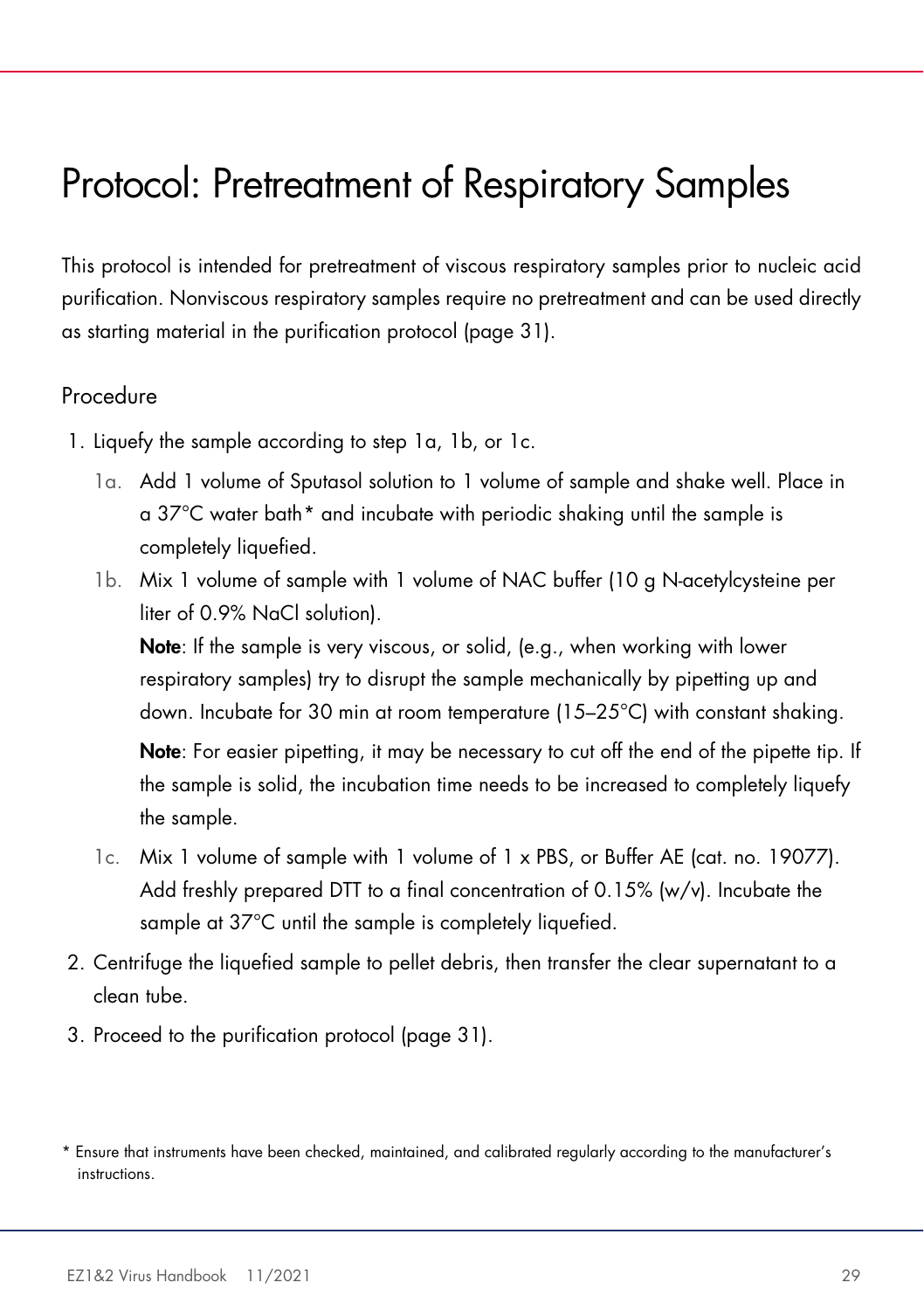# <span id="page-29-0"></span>Protocol: Pretreatment for Isolation of Genomic DNA of Gram Positive Bacteria

DNA purification can be improved for some Gram positive bacteria by enzymatic pretreatment before transferring the sample to the EZ1 instrument. If samples show high viscosity, like sputum, then liquefaction according to the protocol for respiratory samples is recommended prior to starting this protocol. This protocol is not intended for use with stool or whole blood samples.

#### Procedure:

- 1. Pellet bacteria by centrifugation for 10 min at 5000 x  $g$  (7500 rpm in a microcentrifuge).
- 2. Suspend bacterial pellet in 180 μl of the appropriate enzyme solution (20 mg/ml lysozyme or 200 μg/ml lysostaphin; 20 mM Tris·HCl, pH 8.0; 2 mM EDTA; 1.2% Triton X-100) in a 2 ml screw cap tube.
- 3. Incubate for at least 30 min at 37°C.
- 4. Briefly centrifuge the tube to remove drops from the inside of the lid.
- 5. Proceed to the purification protocol (page [31\)](#page-30-0).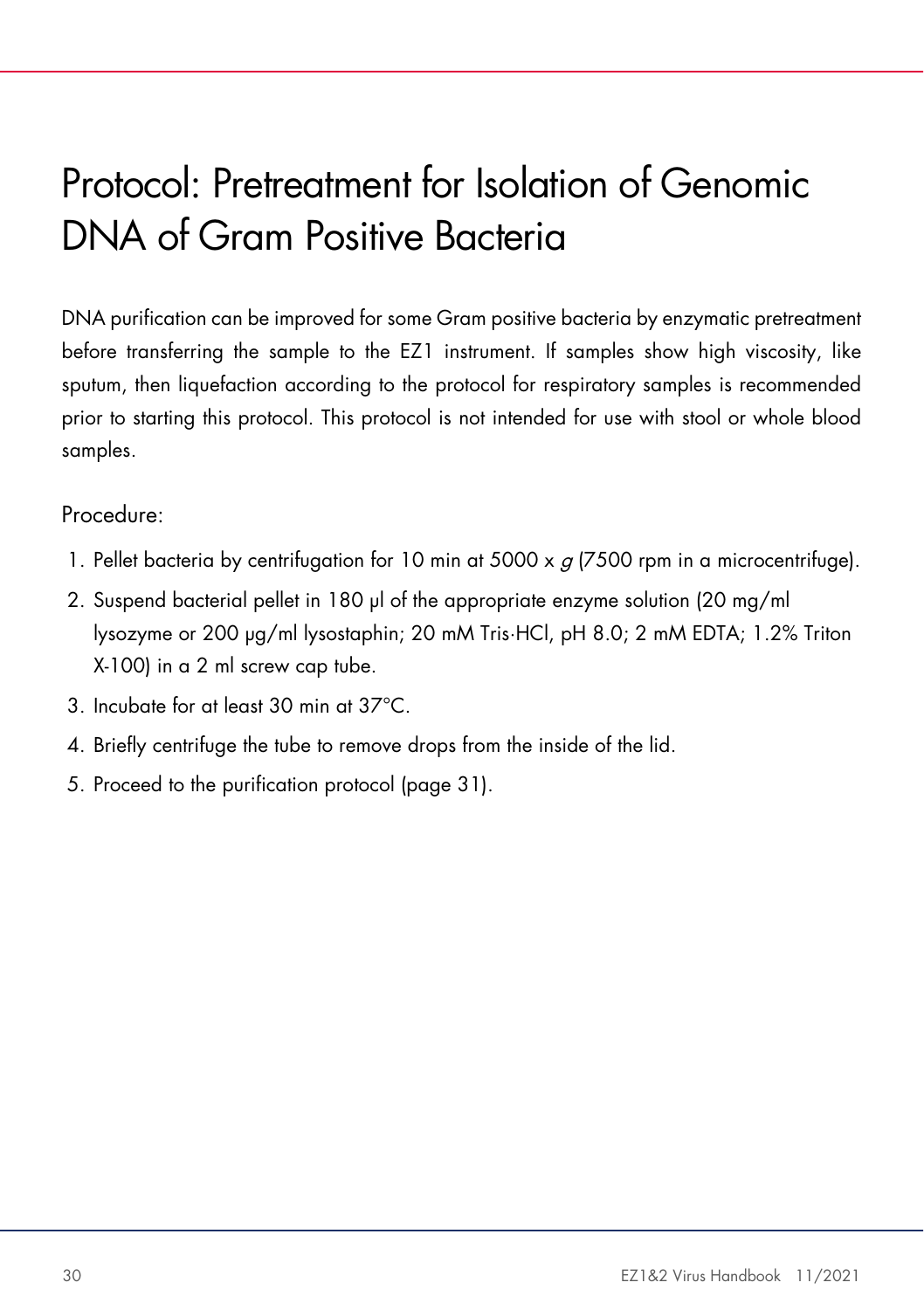# <span id="page-30-0"></span>Protocol: Purification of Viral DNA and RNA, and Bacterial DNA

Important points before starting

- If using the EZ1&2 Virus Mini Kit v2.0 for the first time, read ["Important Notes"](#page-12-0) (page [13\)](#page-12-0).
- After receiving the kit, check the kit components for damage. If any kit components are damaged, contact QIAGEN Technical Services or your local distributor. In the case of liquid spillage, refer to ["Safety Information"](#page-4-2) (page [5\).](#page-4-2) Do not use damaged kit components, since their use may lead to poor kit performance or contamination of the EZ1 instrument.
- The reagent cartridges contain guanidine salts and are therefore not compatible with disinfecting reagents containing bleach. See page [5](#page-4-2) for safety information.
- Perform all steps of the protocol at room temperature  $(15-25^{\circ}C)$ . During the setup procedure, work quickly.
- In some steps of the procedure, one of two choices can be made. Choose ▲ if using the EZ1 Advanced or the EZ1 Advanced XL; choose  $\bullet$  if using the BioRobot EZ1.

Things to do before starting

- The lysis buffer in the reagent cartridge may form a precipitate during storage. If necessary, redissolve by warming at 37°C, and then place at room temperature (15– 25°C).
- Prepare serum, plasma, or CSF samples as described in ["Preparing samples"](#page-12-1), page [13.](#page-12-1) If cryoprecipitates are visible in the thawed samples, centrifuge at 6800  $\times$  g for 3 minutes, transfer the supernatants to fresh tubes without disturbing the pellets, and start the purification procedure immediately. This step will not reduce viral titers but bacterial titers may be affected.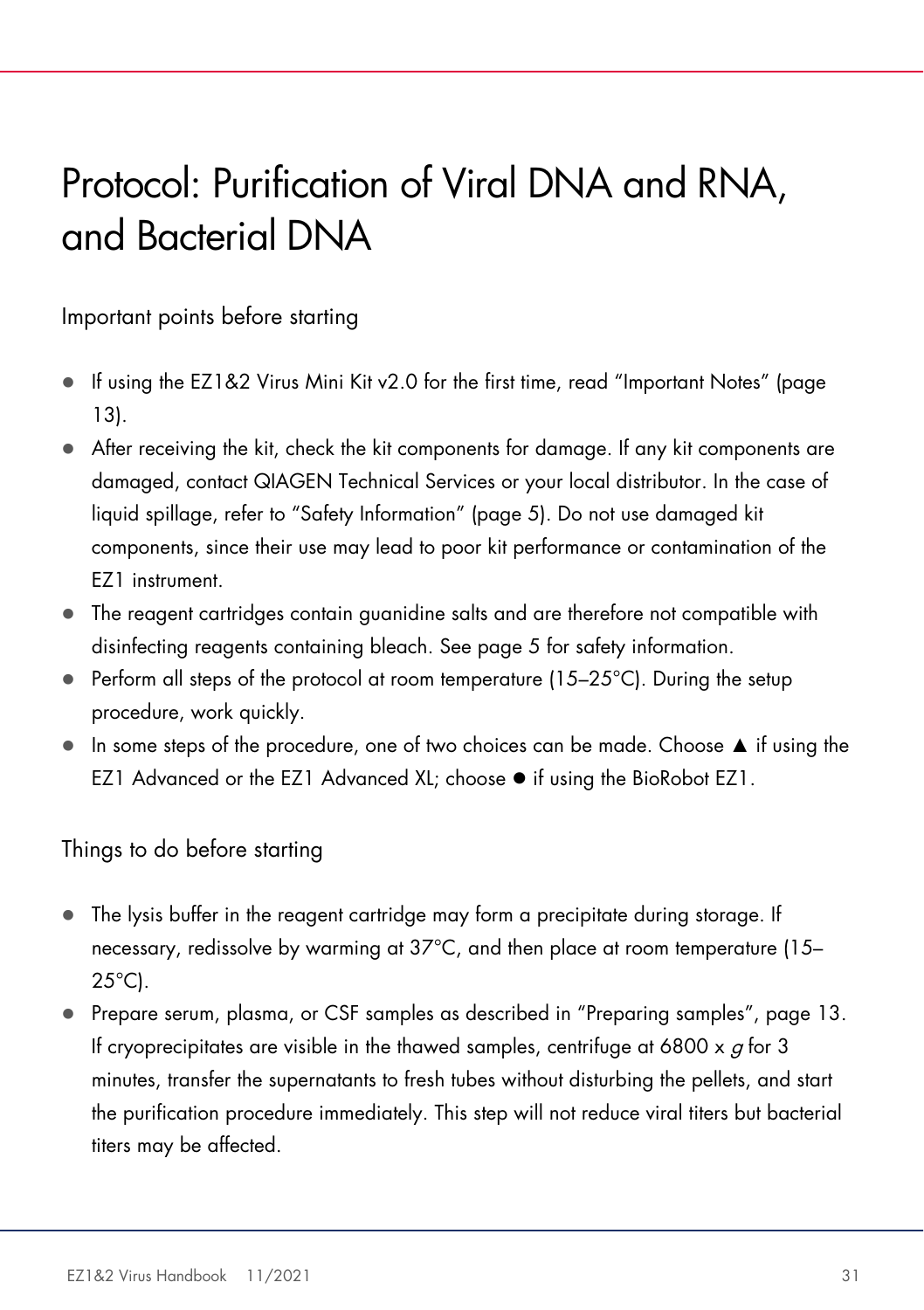- Prepare viscous respiratory samples, urine, whole blood, stool, or dried swabs as described in the pretreatment protocols. Nonviscous respiratory samples do not require pretreatment.
- The liquid of samples stored in transport media can be used without pretreatment for purification of viral DNA and RNA, and bacterial DNA, with the EZ1&2 Virus Mini Kit v2.0.
- Prepare a carrier RNA stock solution (with optional internal control) before using it for the first time. Dissolve the lyophilized carrier RNA in 310 μl Buffer AVE (provided in the kit), and mix it with the internal control (optional) as described in ["Preparing carrier RNA"](#page-13-0) and ["Using an internal control"](#page-14-0), pages [14–](#page-13-0)[15.](#page-14-0)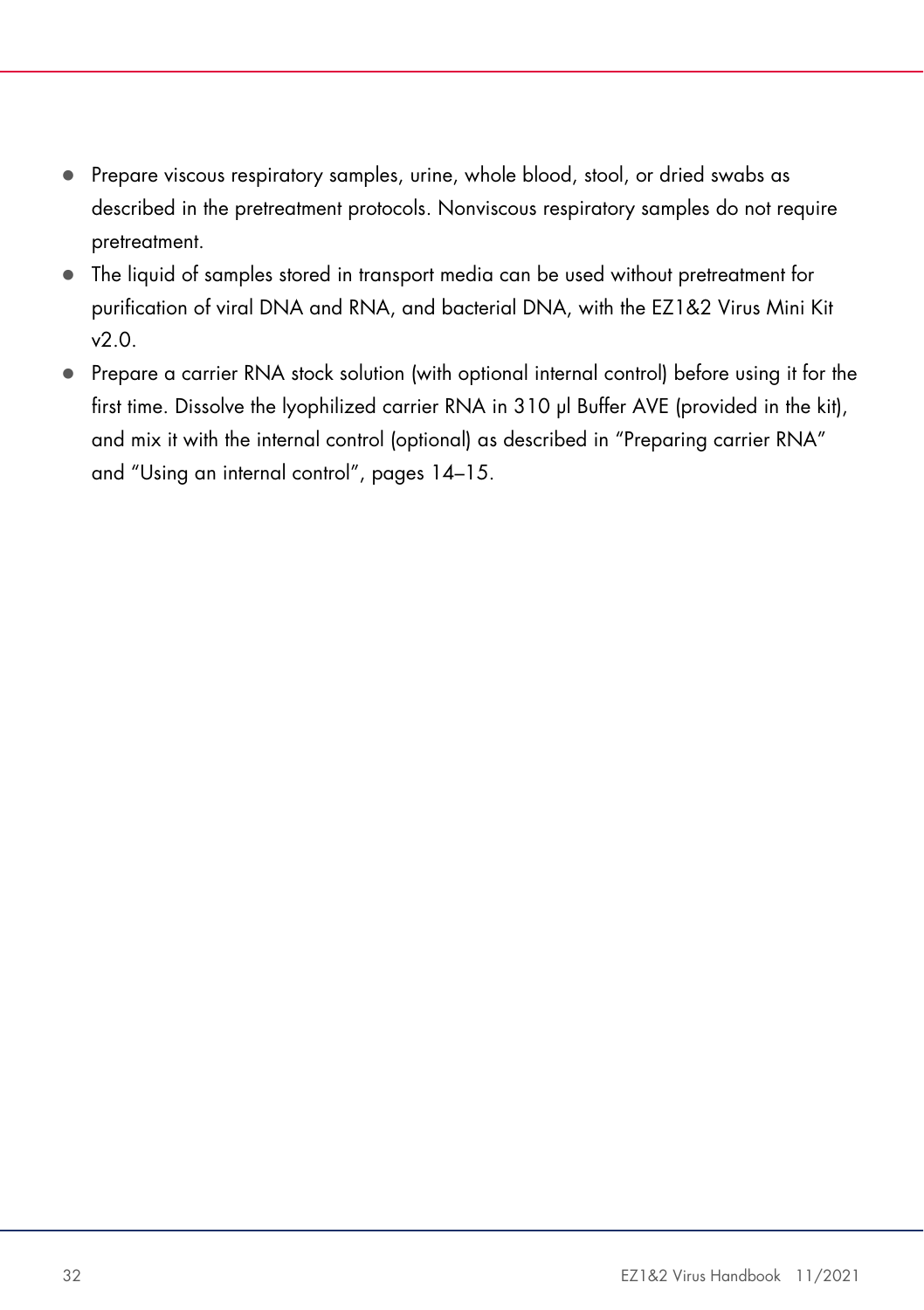#### Procedure

1. For each sample, prepare a 60 μl solution containing 3.6 μl dissolved carrier RNA (with optional internal control) in a 1.5 ml tube (supplied). Mix gently by pipetting the solution 10 times. Do not vortex.

The 1.5 ml tube is loaded into the third row in step [8.](#page-33-0)

Note: Make sure that the carrier RNA solution is at the bottom of the 1.5 ml tube. This ensures that the appropriate amount can be transferred by the EZ1 instrument.

2. Transfer 100 μl, 200 μl, or 400 μl sample into 2 ml sample tubes (supplied), and equilibrate to room temperature before loading on the worktable. If using frozen samples, thaw and equilibrate at room temperature, and mix well by vortexing.

Note: For optimal performance, it is essential to use the nonskirted 2 ml tubes provided with the kit.

Note: Do not refreeze thawed samples or store samples for over 6 h at 2–8°C, as this leads to significantly reduced yields of viral nucleic acids and bacterial DNA.

We recommend using 100 μl, 200 μl, or 400 μl of plasma, serum, CSF, transport media, and pretreated respiratory samples, urine, whole blood, and dried swabs. For stool samples, we recommend 200 μl sample volumes. Higher sample volumes may lead to reduced sensitivity of downstream applications. If you want to use less sample, bring the volume up to 100 μl, 200 μl, or 400 μl with the appropriate amount of Buffer AVE (extra Buffer AVE available separately; see page [48](#page-47-0) for ordering information).

Note: Do not use sample volumes greater than 100 μl, 200 μl, or 400 μl. After lysis and binding of viral nucleic acids and bacterial DNA to the magnetic particles, a portion of the lysate is transferred to the sample tube to inactivate residual viruses. Any sample left in the sample tube after sample transfer will therefore be lost.

3. Insert ▲ the EZ1 Advanced Virus Card v2.0 completely into the EZ1 Advanced Card slot of the EZ1 Advanced or the EZ1 Advanced XL Virus Card v2.0 completely into the EZ1 Advanced XL Card slot of the EZ1 Advanced XL or  $\bullet$  the EZ1 Virus Card v2.0 completely into the EZ1 Card slot of the BioRobot EZ1.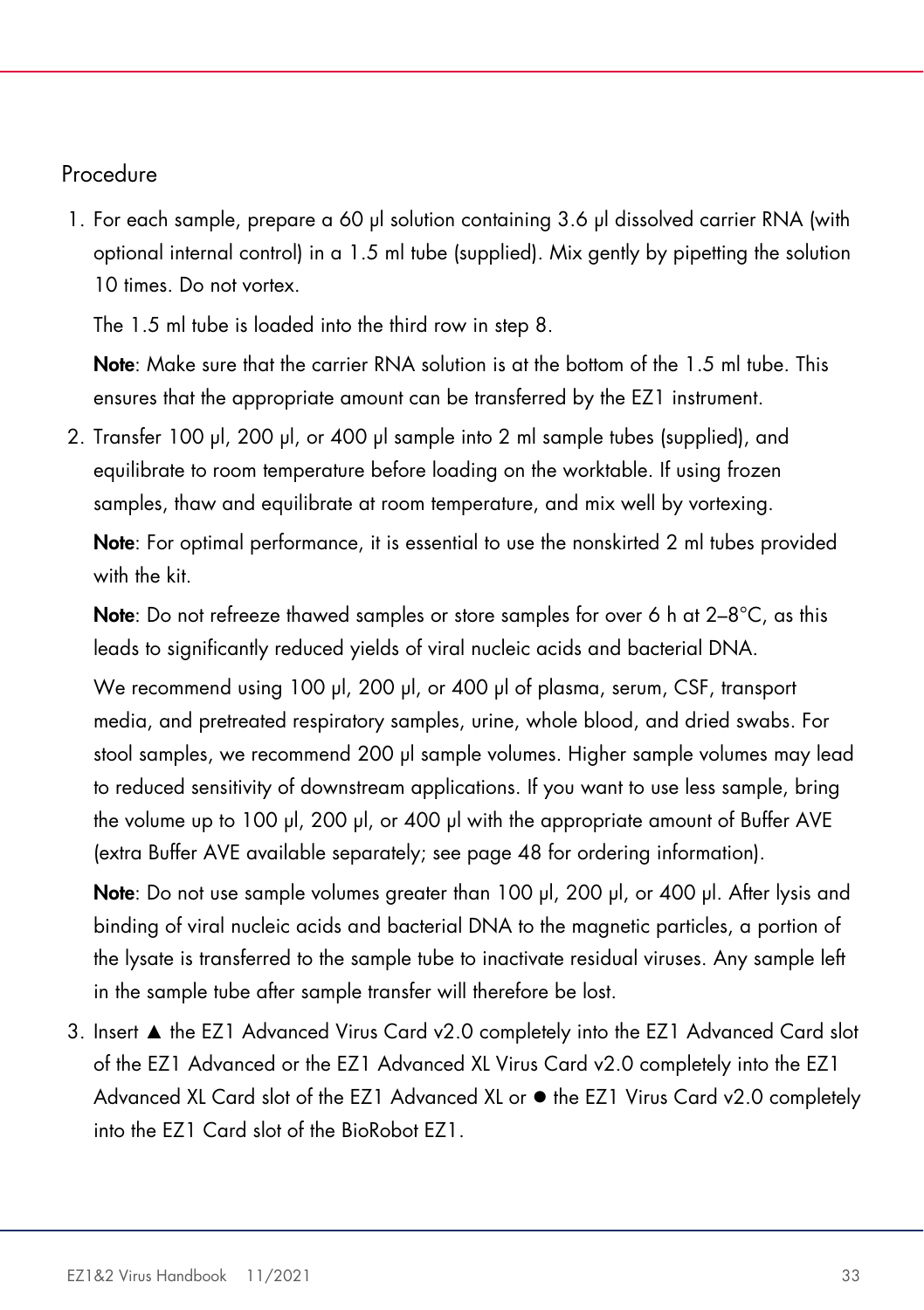4. Switch on the EZ1 instrument.

The power switch is located at the rear of the instrument.

- <span id="page-33-2"></span>5. Press START to start worktable setup of the EZ1 Virus protocol.
- 6. Open the instrument door.
- 7. Invert reagent cartridges 3 times to mix the magnetic particles. Then tap the cartridges to deposit the reagents to the bottom of their wells.
- <span id="page-33-0"></span>8. Follow the onscreen instructions for worktable setup, protocol variable selection, and ▲ data tracking.

Note: After sliding a reagent cartridge into the cartridge rack, press down on the cartridge until it clicks into place.

If there are fewer than 6 (BioRobot EZ1, EZ1 Advanced), or 14 (EZ1 Advanced XL) reagent cartridges, they can be loaded in any order on the rack. However, when loading the other labware, ensure that they also follow the same order.

Note: When using the data tracking option, ensure that the sample ID follows the same order as the samples on the worktable to avoid data mixup.

- 9. Close the instrument door.
- 10. Press **START** to start the protocol.
- 11. When the protocol ends, the display shows "Protocol finished". ▲ Press ENT to generate the report file.

The EZ1 Advanced and EZ1 Advanced XL can store up to 10 report files. Report files can be printed directly on a connected printer or transferred to a computer.

- 12. Open the instrument door.
- 13. Remove the elution tubes containing the purified viral nucleic acids and/or bacterial DNA from the first row. Discard the sample-preparation waste.[\\*](#page-33-1)

<span id="page-33-1"></span><sup>\*</sup> Sample waste contains guanidine salts and is therefore not compatible with bleach. See page [5](#page-4-2) for safety information.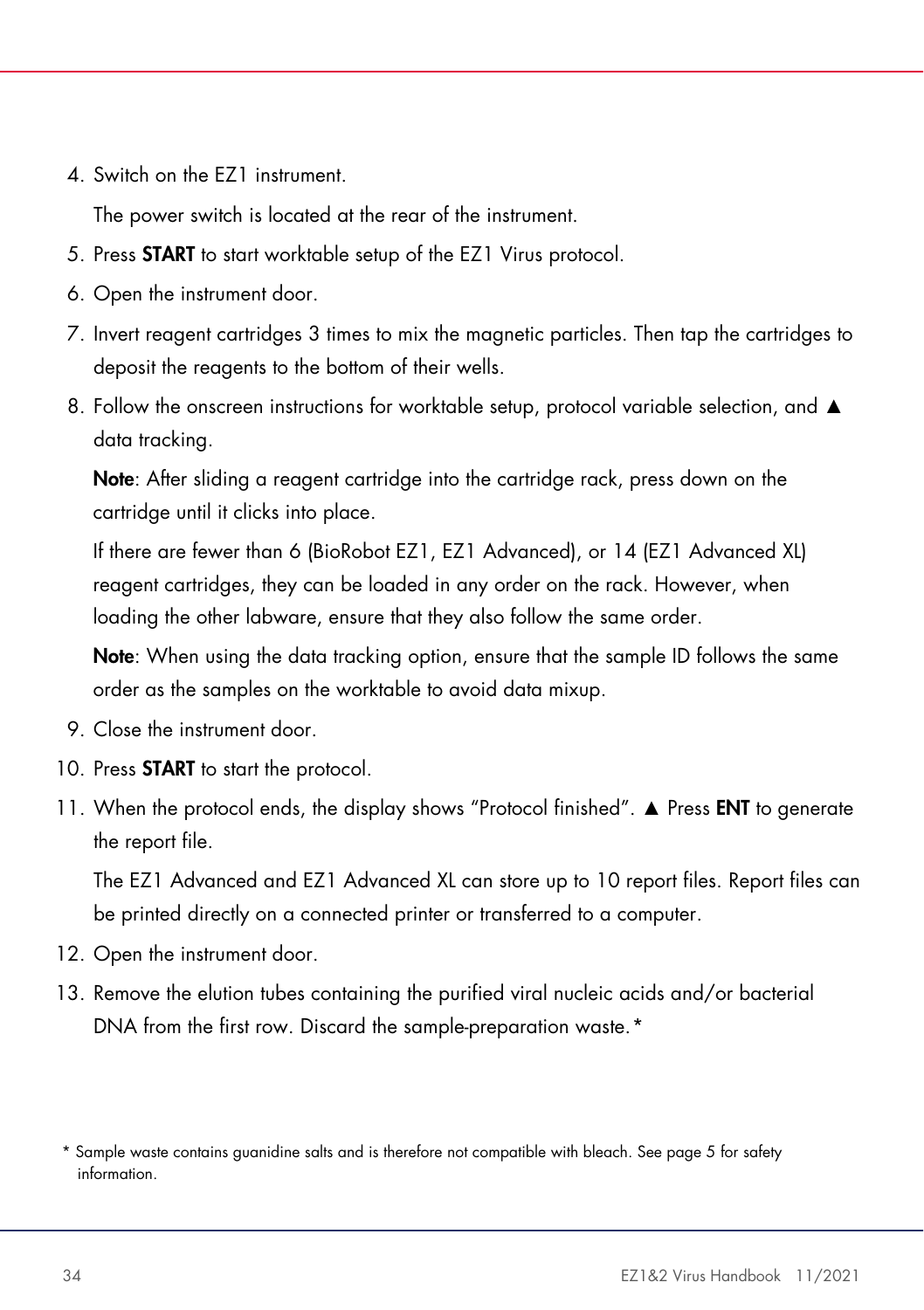- 14. ▲ Optional: Follow the onscreen instructions to perform UV decontamination of the worktable surfaces.
- 15. Carry out the regular maintenance procedure as described in the user manual supplied with your EZ1 instrument.

Regular maintenance must be carried out at the end of each protocol run. It consists of cleaning the piercing unit and the worktable surfaces.

Note: The piercing unit is sharp! Use of double gloves is recommended.

16. To run another protocol, press **START**, carry out steps 1 and 2 of the protocol, and then follow the protocol from step [5.](#page-33-2) Otherwise, press **STOP** twice to return to the first screen of the display, close the instrument door, and switch off the EZ1 instrument.

Steps 3–4 are not necessary when running another protocol. Skip these steps.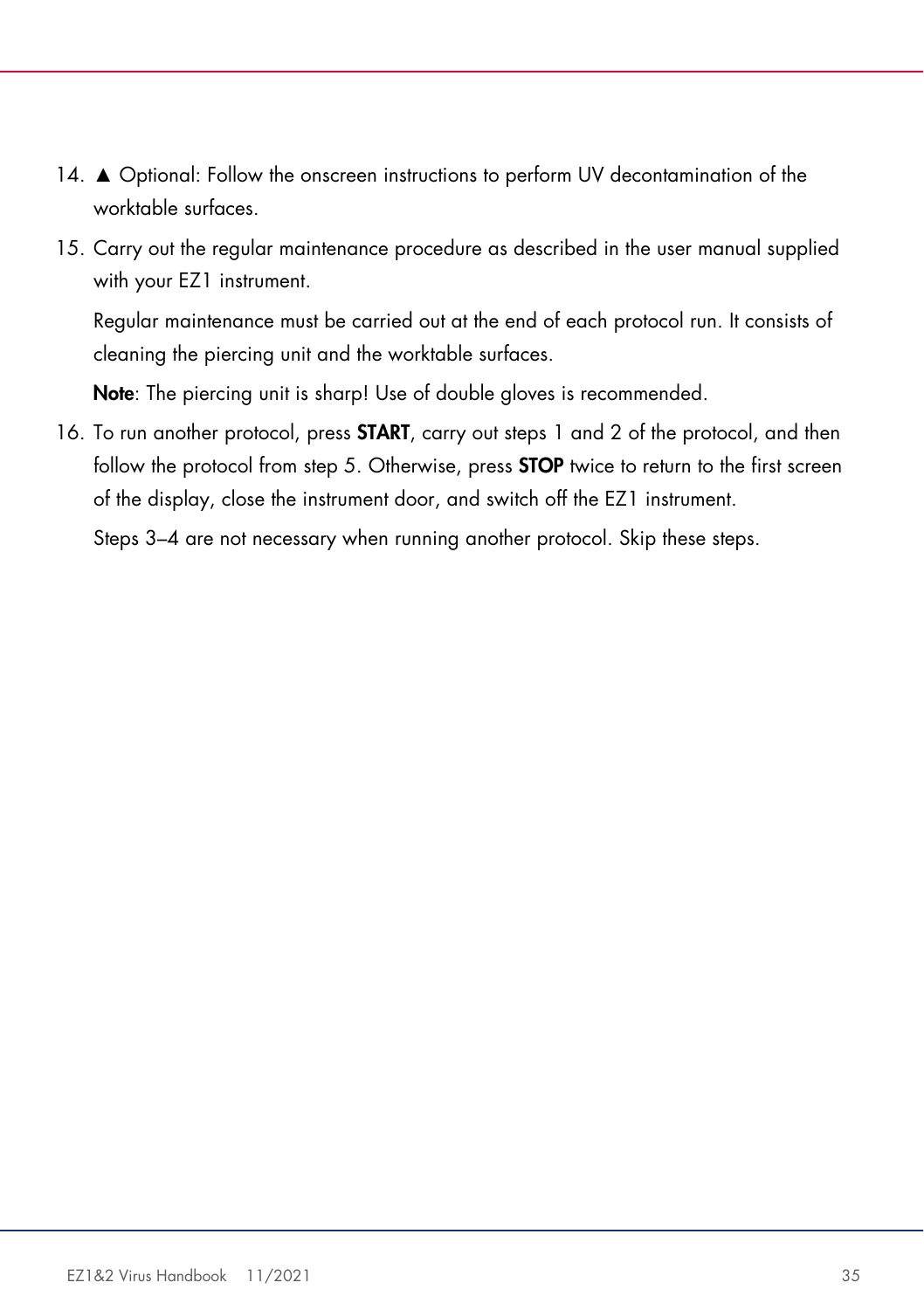### <span id="page-35-0"></span>Troubleshooting Guide

This troubleshooting guide may be helpful in solving any problems that may arise. For more information, see also the Frequently Asked Questions page in our Technical Support Center: www.qiagen.com/FAQ/FAQList.aspx. The scientists in QIAGEN Technical Services are always happy to answer any questions you may have about either the information or protocols in this handbook (for contact information, visit **support.aiagen.com**).

|    |                                                  | <b>Comments and suggestions</b>                                                                                                                                                                                                                                                                                                                                                   |  |  |
|----|--------------------------------------------------|-----------------------------------------------------------------------------------------------------------------------------------------------------------------------------------------------------------------------------------------------------------------------------------------------------------------------------------------------------------------------------------|--|--|
|    | <b>General handling</b>                          |                                                                                                                                                                                                                                                                                                                                                                                   |  |  |
| a) | Error message in instrument                      | Refer to the user manual supplied with your display EZ1 instrument.                                                                                                                                                                                                                                                                                                               |  |  |
| b) | Report file not printed                          | Check whether the printer is connected to the EZ1 Advanced or EZ1 Advanced XL<br>via the "PC/Printer" serial port.                                                                                                                                                                                                                                                                |  |  |
|    |                                                  | Check whether the serial port is set for use with a printer.                                                                                                                                                                                                                                                                                                                      |  |  |
| c) | Report file not sent to the PC                   | Check whether the PC is connected to the EZ1 Advanced or EZ1 Advanced XL via<br>the "PC/Printer" serial port.                                                                                                                                                                                                                                                                     |  |  |
|    |                                                  | Check whether the serial port is set for use with a PC.                                                                                                                                                                                                                                                                                                                           |  |  |
| d) | Wrong Q-Card ID entered                          | If the wrong ID was entered instead of the Q-Card ID, the EZ1 Advanced or EZ1<br>Advanced XL will not accept the ID and will prompt for the Q-Card ID until the correct<br>ID is entered. Press <b>STOP</b> twice to go to the main menu.                                                                                                                                         |  |  |
|    | Low yield of viral DNA and RNA or bacterial DNA  |                                                                                                                                                                                                                                                                                                                                                                                   |  |  |
| a) | Magnetic particles not<br>completely resuspended | Ensure that you resuspend the magnetic particles thoroughly before loading the<br>reagent cartridges into the holder.                                                                                                                                                                                                                                                             |  |  |
| b) | Insufficient reagent aspirated                   | After inverting the reagent cartridges to resuspend the magnetic particles, ensure that<br>you tap the cartridges to deposit the reagents at the bottom of the wells.                                                                                                                                                                                                             |  |  |
| c) | Reagents loaded onto<br>worktable in wrong order | Ensure that all tubes and the tip holders with the tips are loaded onto the worktable<br>in the correct order. Repeat the purification procedure with new samples.                                                                                                                                                                                                                |  |  |
| d) | Carrier RNA not added                            | Reconstitute the lyophilized carrier RNA in 310 µl Buffer AVE. For each sample, use<br>3.6 µl of this carrier RNA stock solution, mixed with internal control (optional) and<br>additional Buffer AVE to a final volume of 60 µl, as described in "Preparing carrier<br>RNA" and "Using an internal control", pages 14-15. Repeat the purification<br>procedure with new samples. |  |  |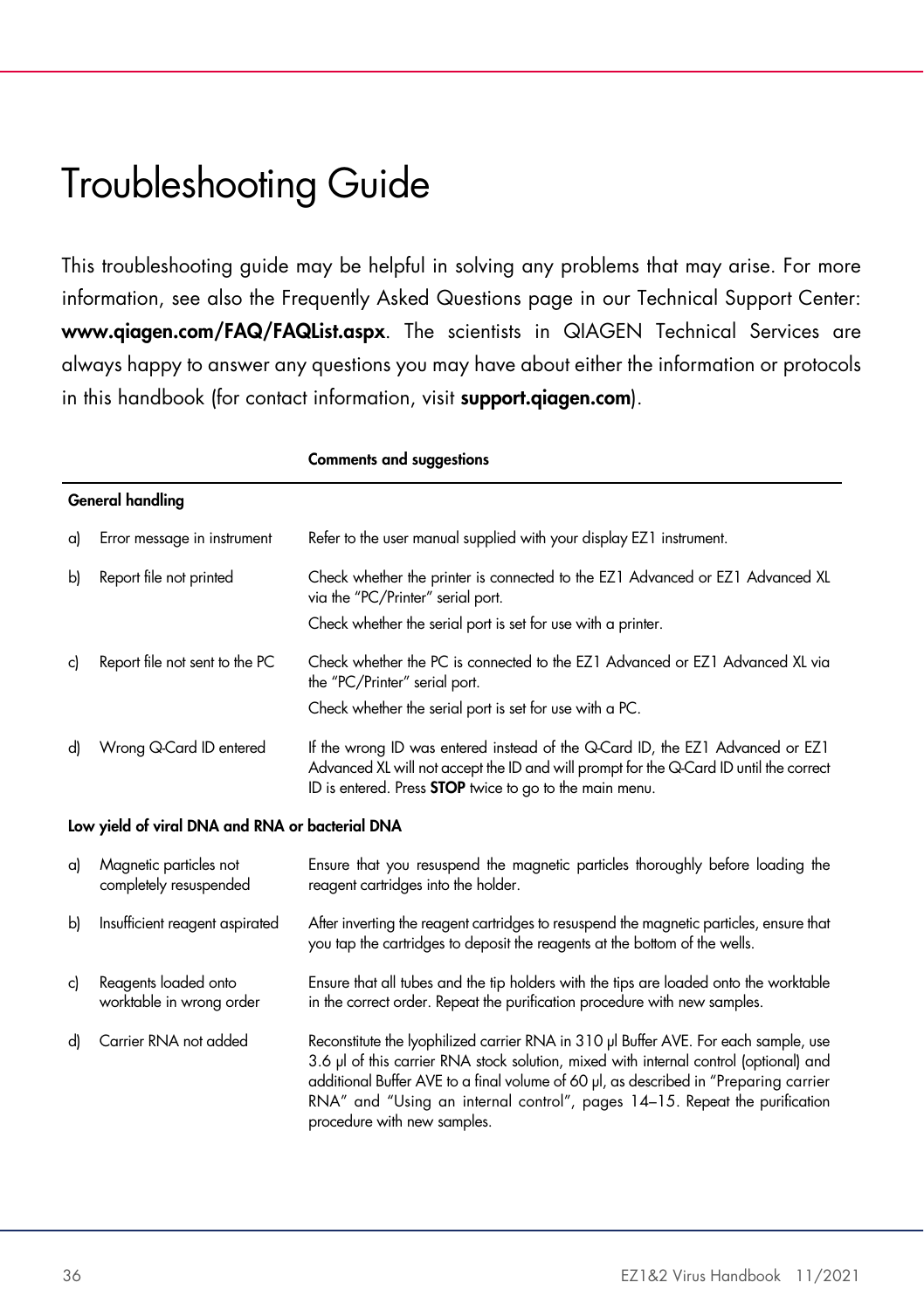#### Comments and suggestions

| e) | Carrier RNA and Buffer AVE<br>not sufficiently mixed                            | Mix carrier RNA, internal control (optional), and Buffer AVE by pipetting at least 10<br>times.                                                                                                                                                                                                                                      |
|----|---------------------------------------------------------------------------------|--------------------------------------------------------------------------------------------------------------------------------------------------------------------------------------------------------------------------------------------------------------------------------------------------------------------------------------|
| f) | RNA degraded                                                                    | RNA may have been degraded by RNases in the original plasma, serum, CSF, urine,<br>or respiratory samples. Ensure that the samples are processed immediately after<br>collection or removal from storage.                                                                                                                            |
| g) | Precipitates visible at the<br>bottom of the wells of the<br>reagent cartridges | Place the reagent cartridges into a shaker incubator and incubate at 30-40°C with<br>mild agitation for up to 2 h. Do not use the reagent cartridges if the precipitates do<br>not redissolve.                                                                                                                                       |
| h) | Samples not equilibrated to<br>room temperature                                 | Using cold samples can lower the lysis temperature, leading to incomplete sample<br>lysis.                                                                                                                                                                                                                                           |
|    |                                                                                 | RNA or DNA does not perform well in downstream enzymatic reactions                                                                                                                                                                                                                                                                   |
| a) | Little or no nucleic acid in the<br>eluate                                      | See "Low yield of viral DNA and RNA or bacterial DNA", page 36, for possible<br>reasons. Increase the amount of eluate added to the downstream enzymatic reaction,<br>if possible.                                                                                                                                                   |
| b) | Frozen samples not mixed<br>properly after thawing                              | Thaw frozen samples at room temperature (15-25°C) and mix by pulse vortexing<br>for $15$ s.                                                                                                                                                                                                                                          |
| c) | Nucleic acids in samples<br>already degraded prior to<br>purification           | This can occur if samples were refrozen after thawing once or stored at room<br>temperature (15-25°C) for too long. Always use fresh samples or samples thawed<br>only once. Repeat the purification procedure with new samples.                                                                                                     |
| d) | Insufficient sample lysis                                                       | This can occur if reagent cartridges were stored at elevated temperatures for too<br>long, leading to inactivation of proteinase K. Repeat the purification procedure using<br>new samples and reagent cartridges.                                                                                                                   |
| e) | Salt carryover during elution                                                   | For best results, ensure that the reagent cartridges are at 20-30°C.                                                                                                                                                                                                                                                                 |
| f) | Too much or too little carrier<br>RNA in the eluate                             | Determine the maximum amount of carrier RNA suitable for your amplification<br>reaction. Adjust the concentration of carrier RNA solution.                                                                                                                                                                                           |
| g) | Too much eluate in the<br>amplification reaction                                | Determine the maximum volume of eluate suitable for your amplification reaction.<br>Reduce the volume of eluate added to the amplification reaction or increase the<br>elution volume accordingly. A positive control can be spiked into the eluate, if<br>desired, to determine the effect of eluate on the amplification reaction. |
| h) | Varying performance of<br>purified nucleic acids in<br>downstream assays        | The salt and ethanol components of wash buffer 1 or wash buffer 2 in the cartridge<br>may have separated due to long-term storage. Always shake the cartridges<br>thoroughly and tap them before starting a purification procedure.                                                                                                  |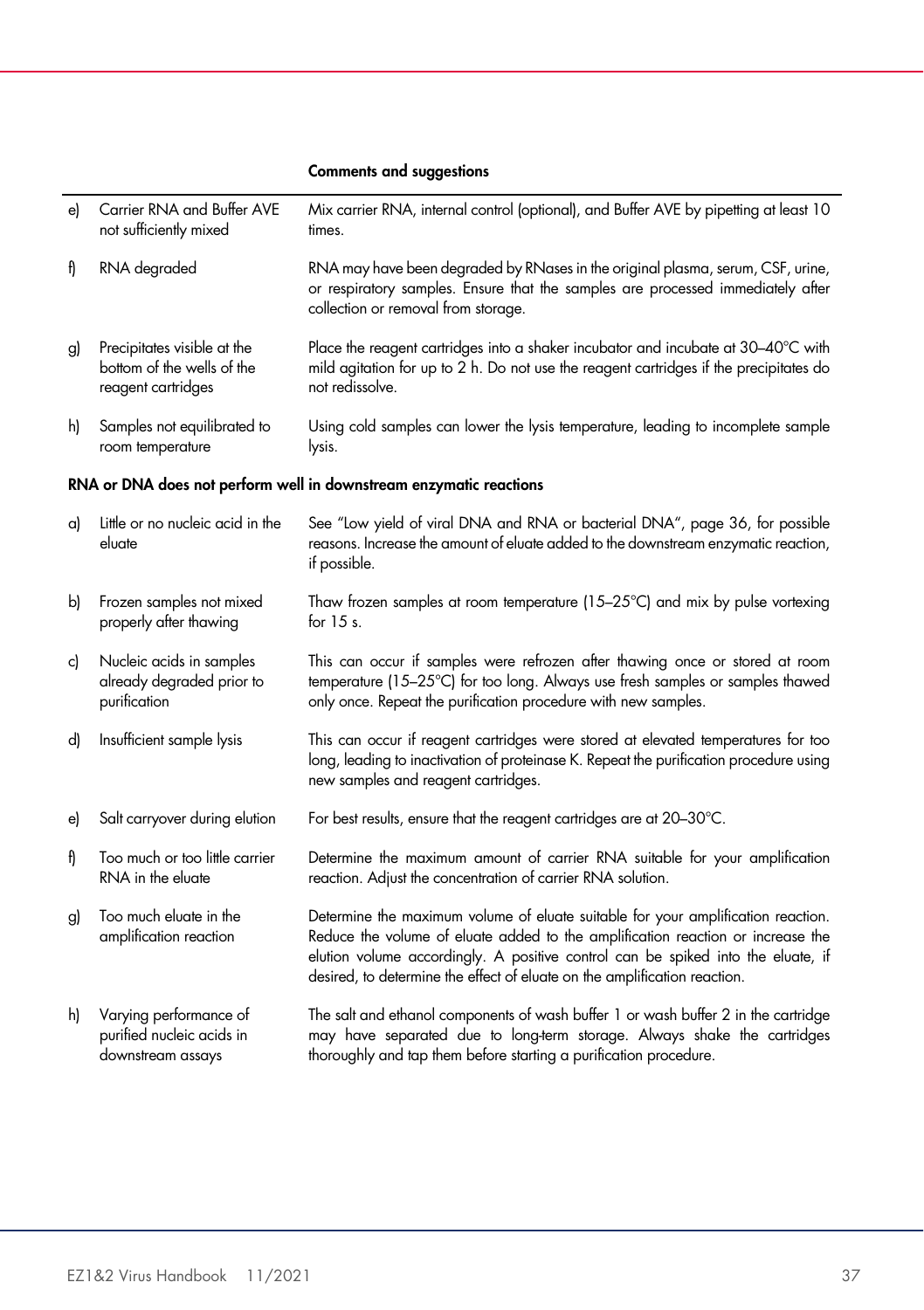#### Comments and suggestions

| i)           | Lack of sensitivity because of<br>inhibitory substances               | Increase the elution volume. A positive control can be spiked into the eluate, if<br>desired, to determine the effect of elution volume on the amplification reaction. If<br>eluates obtained from stool samples are turbid, we recommend centrifugation at full<br>speed (20,000 x $g$ ) for 3 min to clear eluates. This will not have a negative impact<br>on clear eluates, but will improve performance of turbid eluates in downstream<br>applications.                                                                                                                                                                            |
|--------------|-----------------------------------------------------------------------|------------------------------------------------------------------------------------------------------------------------------------------------------------------------------------------------------------------------------------------------------------------------------------------------------------------------------------------------------------------------------------------------------------------------------------------------------------------------------------------------------------------------------------------------------------------------------------------------------------------------------------------|
| i)           | New combination of reverse<br>transcriptase and Tag DNA<br>polymerase | If the enzymes are changed, it may be necessary to readjust the amount of carrier<br>RNA added to Buffer AVE and the amount of eluate used.                                                                                                                                                                                                                                                                                                                                                                                                                                                                                              |
| k)           | Carryover of magnetic<br>particles                                    | Carryover of magnetic particles in the eluates will not affect most downstream<br>applications, including RT-PCR. If the risk of magnetic-particle carryover needs to be<br>minimized (e.g., for applications such as real-time PCR), first place the tubes<br>containing eluate in a suitable magnet (e.g., 12-Tube Magnet [cat. no. 36912] for<br>1 min), and then transfer the eluates to clean tubes. If a suitable magnet is not<br>available, centrifuge the tubes containing eluates in a microcentrifuge at full speed<br>for 1 min to pellet any remaining magnetic particles, and transfer the supernatants<br>to clean tubes. |
| $\mathsf{I}$ | Varying pipetting volumes                                             | To ensure pipetting accuracy, it is important that buffer volumes in the reagent<br>cartridges are correct and that the filter tips fit optimally to the tip adapter. Ensure<br>that samples are thoroughly mixed and that reagent cartridges have not passed their<br>expiry date. Perform regular maintenance as described in the instrument User<br>Manual. Check the fit of the filter tips regularly as described in the User Manual.                                                                                                                                                                                               |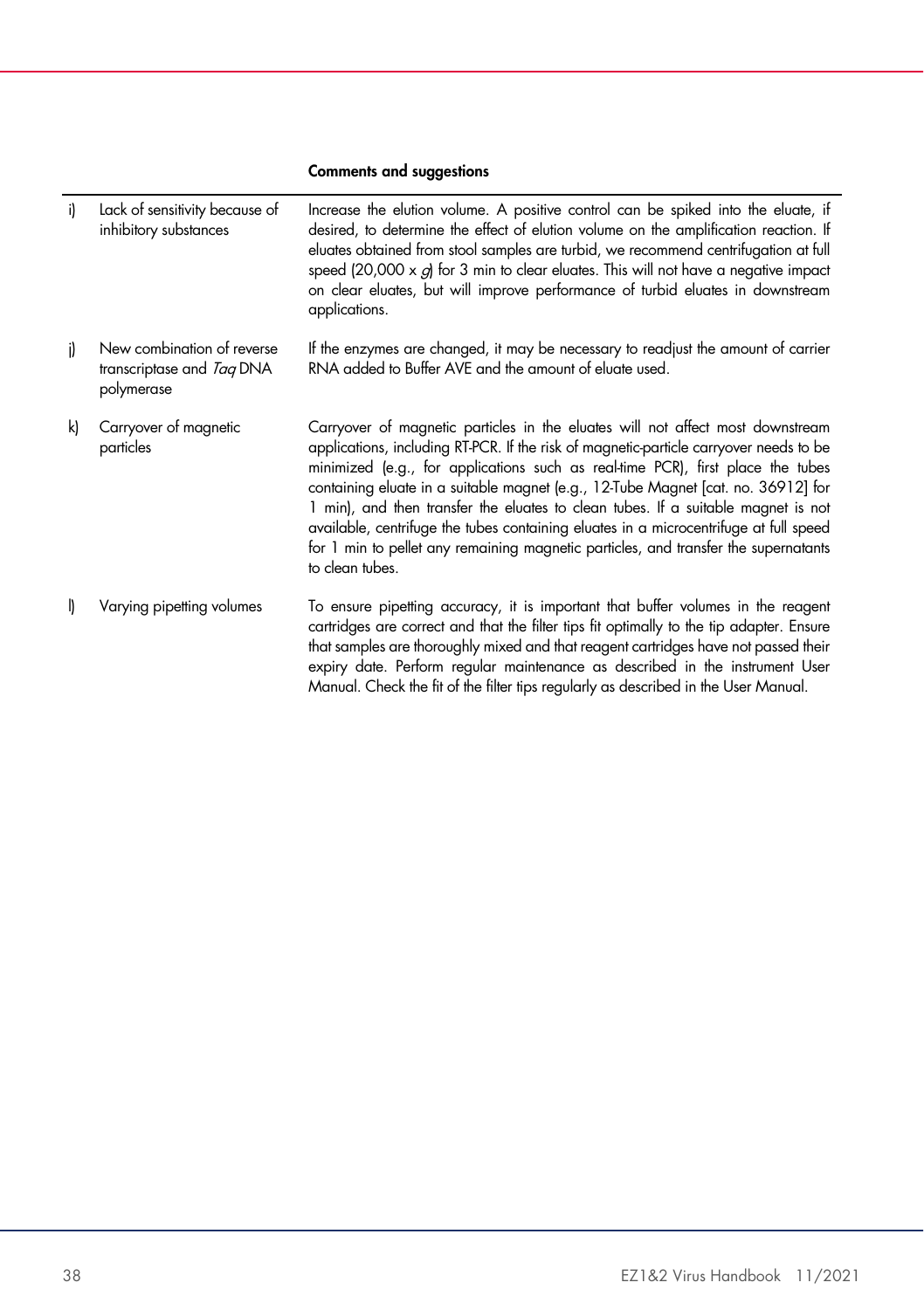# <span id="page-38-0"></span>Appendix A: Calculating the Amount of Internal **Control**

To monitor the efficiency of sample preparation and downstream assay, an internal control may need to be added to the sample preparation process. To calculate the amount of internal control (IC) required in the EZ1&2 Virus Mini v2.0 protocol, the volume of the IC-containing buffer added per sample and the elution volume must be taken into account.

Determining how much internal control will be in downstream reactions

To determine the volume of internal control that will be present in the downstream assay, use the formula:

| $IC_{RXN}$ | $=$ | $IC_{AI}$ x $AlSAM$ x $ElRXN$                                       |
|------------|-----|---------------------------------------------------------------------|
|            |     | $\left(AL_{\text{TOT}} + IC_{\text{Al}}\right)$ x $EL_{\text{SAM}}$ |

where:

| $IC_{RXN}$        | $=$ | Volume of internal control per downstream reaction                      |
|-------------------|-----|-------------------------------------------------------------------------|
| $IC_{AL}$         | $=$ | Volume of internal control added to lysis buffer (AL)                   |
| AL <sub>SAM</sub> | $=$ | Volume of lysis buffer (AL) per sample                                  |
| ELRXN             | $=$ | Volume of eluate per downstream reaction                                |
| ALTOT             | $=$ | Total volume of lysis buffer (AL) plus carrier RNA used in the protocol |
| <b>ELSAM</b>      | =   | Volume of eluate per sample                                             |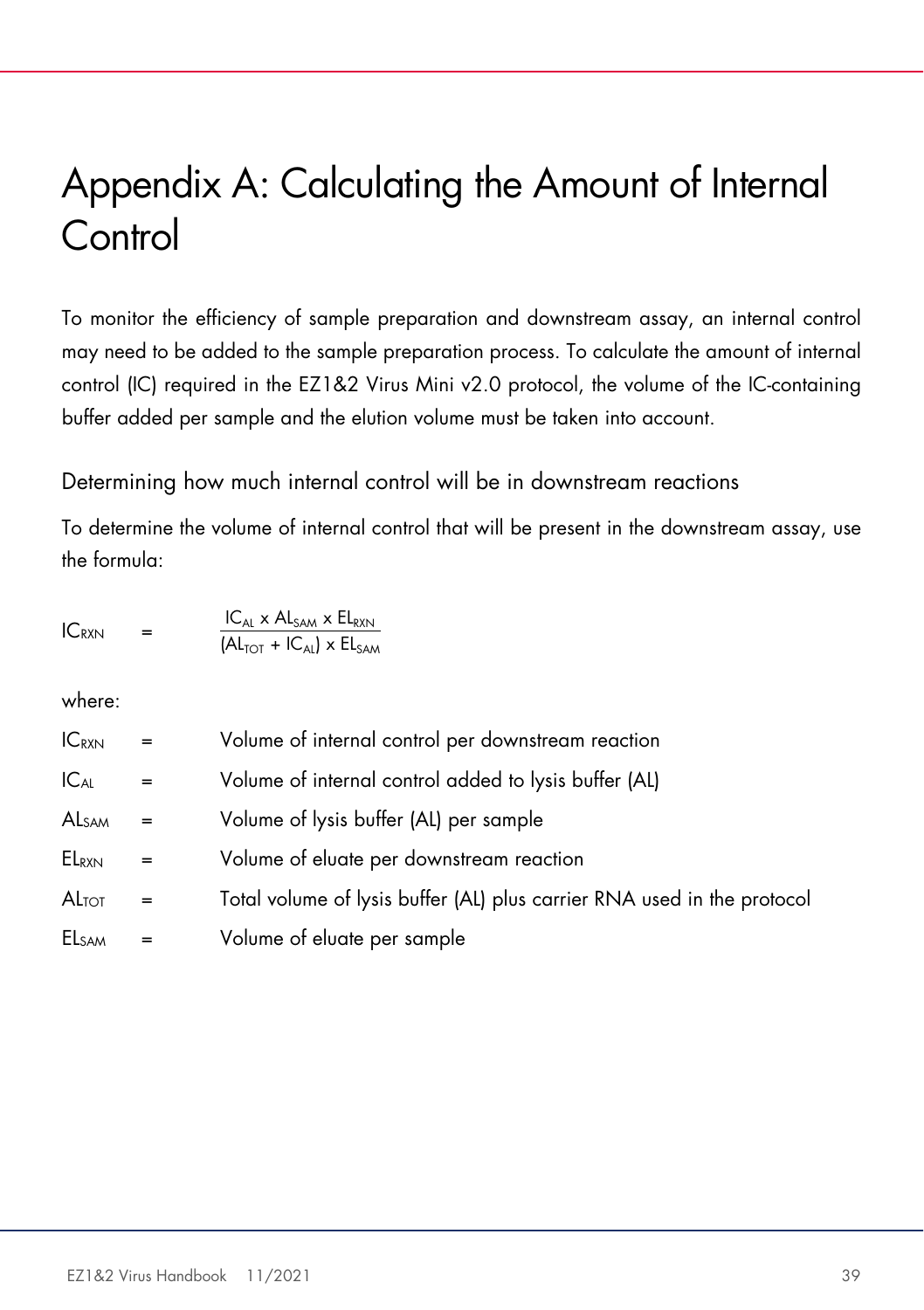As an example, User 1 has added 300 μl of internal control solution (ICAL) to 22.1 ml of lysis buffer (AL<sub>TOT</sub>) and 152 μl of carrier RNA. Using this procedure, 435 μl of lysis buffer will be added per sample (ALSAM), and an elution volume of 75 μl (ELSAM) has been selected by the user. User 1 uses 50 μl of eluate per downstream reaction (ELRXN). The volume of internal control solution in each downstream reaction (ICRXN) is:

IC<sub>RXN</sub> = 
$$
\frac{300 \text{ pl} \times 435 \text{ pl} \times 50 \text{ pl}}{(22.252 \text{ pl} + 300 \text{ pl}) \times 75 \text{ pl}} = 3.86 \text{ pl}
$$

The final downstream reactions will contain 3.86 μl of internal control solution per reaction.

#### Determining how much internal control solution to add before starting

If you know the amount of internal control that you want to have present in the downstream assay (IC<sub>RXN</sub>), then you need to determine the amount of internal control to be diluted with Buffer AVE and carrier RNA (IC<sub>AVE</sub>) before starting the purification. To calculate this value, use the formula:

$$
IC_{AVE} = \frac{IC_{RXN} \times IC_{TOT} \times EL_{SAM}}{IC_{SAM} \times EL_{RXN}}
$$

where:

| $IC_{RXN}$    | $=$ | Volume of internal control per downstream reaction                         |
|---------------|-----|----------------------------------------------------------------------------|
| $IC_{AVE}$    | $=$ | Volume of internal control diluted in Buffer AVE-carrier RNA               |
| <b>IC</b> sam | $=$ | Volume of diluted internal control added per sample                        |
| ELRXN         | $=$ | Volume of eluate per downstream reaction                                   |
| $IC_{TOT}$    | $=$ | Total volume of diluted internal control in Buffer AVE-carrier RNA per run |
| <b>ELSAM</b>  |     | Volume of eluate per sample                                                |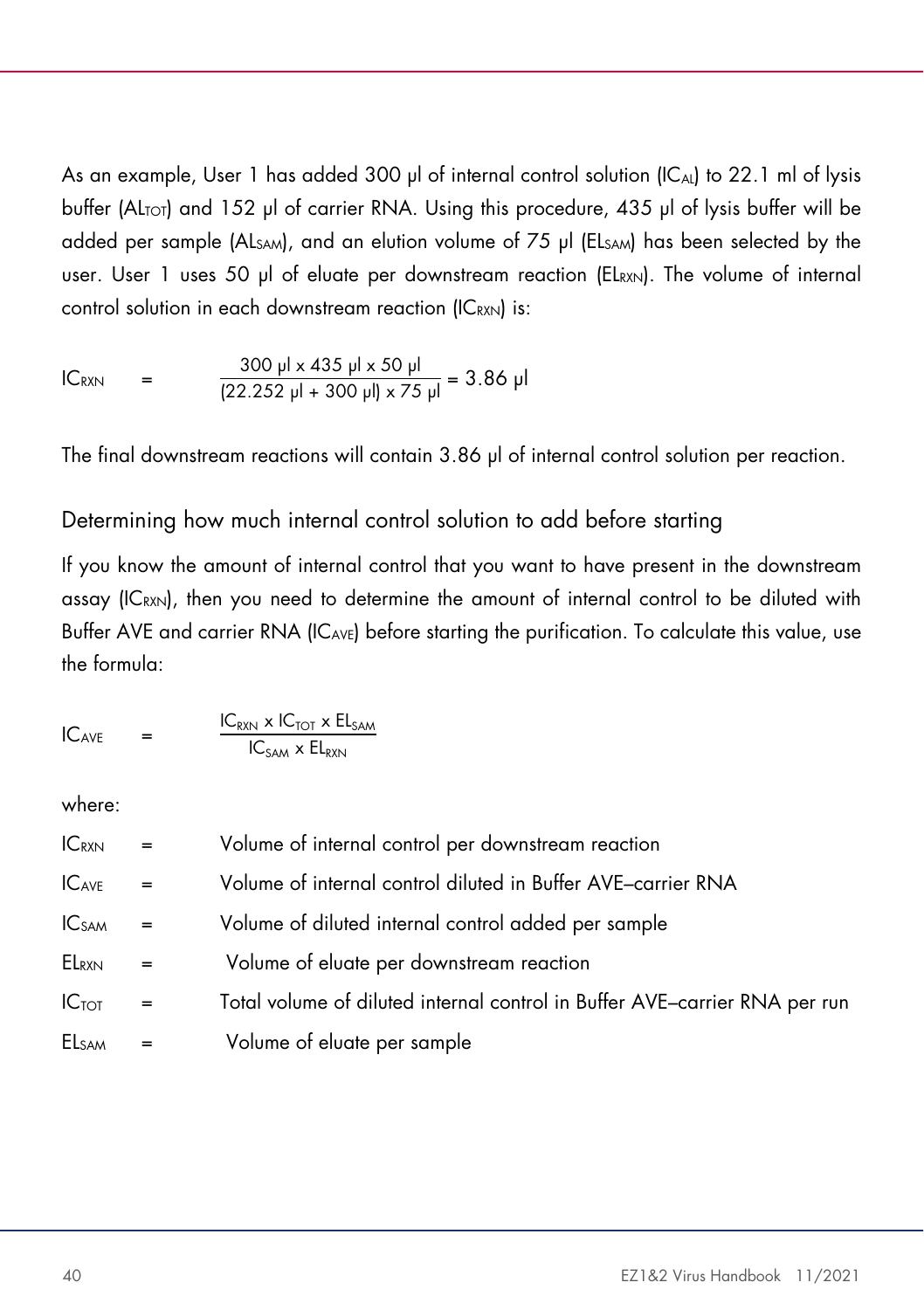As an example, User 2 is working with an assay that is optimized for use with 1 μl of internal control solution per reaction (ICRXN) and 20 μl of eluate per reaction (ELRXN). User 2 follows the EZ1&2 Virus Mini v2.0 protocol, and a 60 μl elution volume (ELSAM) has been selected. For each processed sample, a volume of 60 μl of diluted internal control has to be manually pipetted into the 1.5 ml tube in position 3 of the EZ1 worktable, but during the sample preparation process of the EZ1&2 Virus Mini v2.0 protocol the EZ1 instrument will only transfer 50 μl of diluted internal control (ICSAM) from well 3 to the binding reaction. For 6 samples being processed in one run, the total volume of diluted internal control (ICTOT) to be made is:

 $IC_{TOT}$  = Number of samples per run x 60 μl  $6 \times 60 \mu = 360 \mu$ 

The volume of internal control solution (ICAVE) that User 2 needs for 6 samples is:

IC<sub>AVE</sub> = 
$$
\frac{1 \text{ } \mu \text{ } \times 360 \text{ } \mu \text{ } \times 60 \text{ } \mu \text{}}{(50 \text{ } \mu \text{ } + 20 \text{ } \mu \text{)}} = 21.6 \text{ } \mu \text{}
$$

For each sample, 3.6 μl carrier RNA stock solution with 1 μg/μl has to be added to the IC dilution. For 6 samples the total volume has to be calculated:

Total volume of carrier RNA stock = 6 x 3.6 μl carrier RNA stock = 21.6 μl

For a final total volume of 360 μl of diluted internal control, the user has to add Buffer AVE:

| Volume of Buffer AVE | $=$ IC <sub>TOT</sub> – IC <sub>AVE</sub> – Volume of carrier RNA |
|----------------------|-------------------------------------------------------------------|
|                      | $=$ 360 µl – 21.6 µl – 21.6 µl = 316.8 µl                         |

User 2 needs to add 21.6 μl of internal control solution to 316.8 μl Buffer AVE and 21.6 μl of carrier RNA stock in order to obtain 360 μl of diluted internal control. From this diluted internal control, 60 μl has to be manually transferred into 1.5 ml tubes in position 3 of the EZ1 worktable before starting the EZ1&2 Virus Mini v2.0 protocol.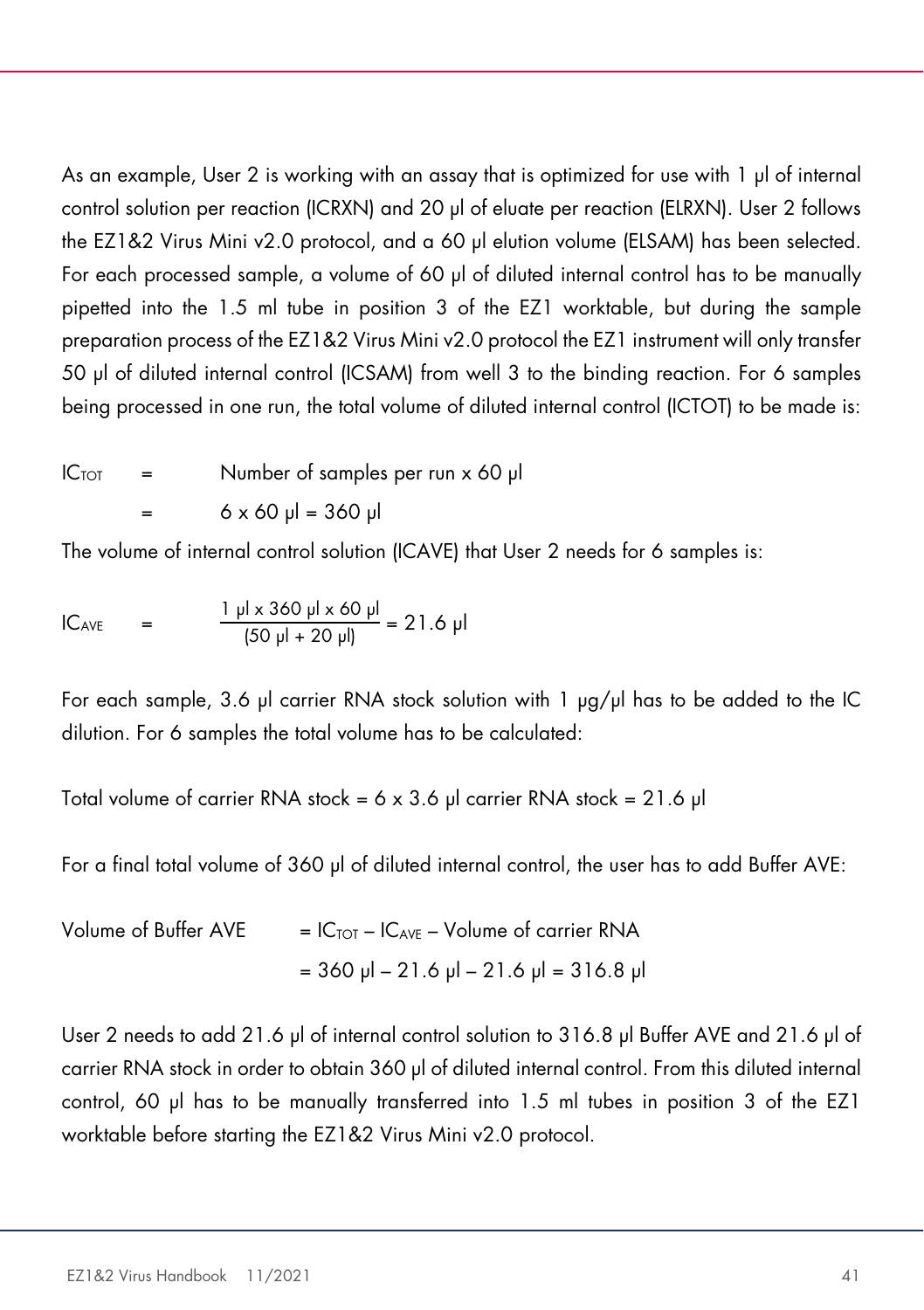# <span id="page-41-0"></span>Appendix B: General Remarks on Handling RNA

### Handling RNA

Ribonucleases (RNases) are very stable and active enzymes that generally do not require cofactors to function. Since RNases are difficult to inactivate and even minute amounts are sufficient to destroy RNA, do not use any plasticware or glassware without first eliminating possible RNase contamination. Great care should be taken to avoid inadvertently introducing RNases into the RNA sample during or after the purification procedure. To create and maintain an RNase-free environment, the following precautions must be taken during pretreatment and use of disposable and nondisposable vessels and solutions while working with RNA.

#### General handling

Proper microbiological, aseptic technique should always be used when working with RNA. Hands and dust particles may carry bacteria and molds and are the most common sources of RNase contamination. Always wear latex or vinyl gloves while handling reagents and RNA samples to prevent RNase contamination from the surface of the skin or from dusty laboratory equipment. Change gloves frequently and keep tubes closed whenever possible. Keep purified RNA on ice when aliquots are pipetted for downstream applications.

#### Disposable plasticware

The use of sterile, disposable polypropylene tubes is recommended throughout the procedure. These tubes are generally RNase-free and do not require pretreatment to inactivate RNases.

#### Nondisposable plasticware

Nondisposable plasticware should be treated before use to ensure that it is RNase-free. Plasticware should be thoroughly rinsed with 0.1 M NaOH, 1 mM EDTA[\\*](#page-41-1) followed by RNase-

<span id="page-41-1"></span><sup>\*</sup> When working with chemicals, always wear a suitable lab coat, disposable gloves, and protective goggles. For more information, consult the appropriate safety data sheets (SDSs), available from the product supplier.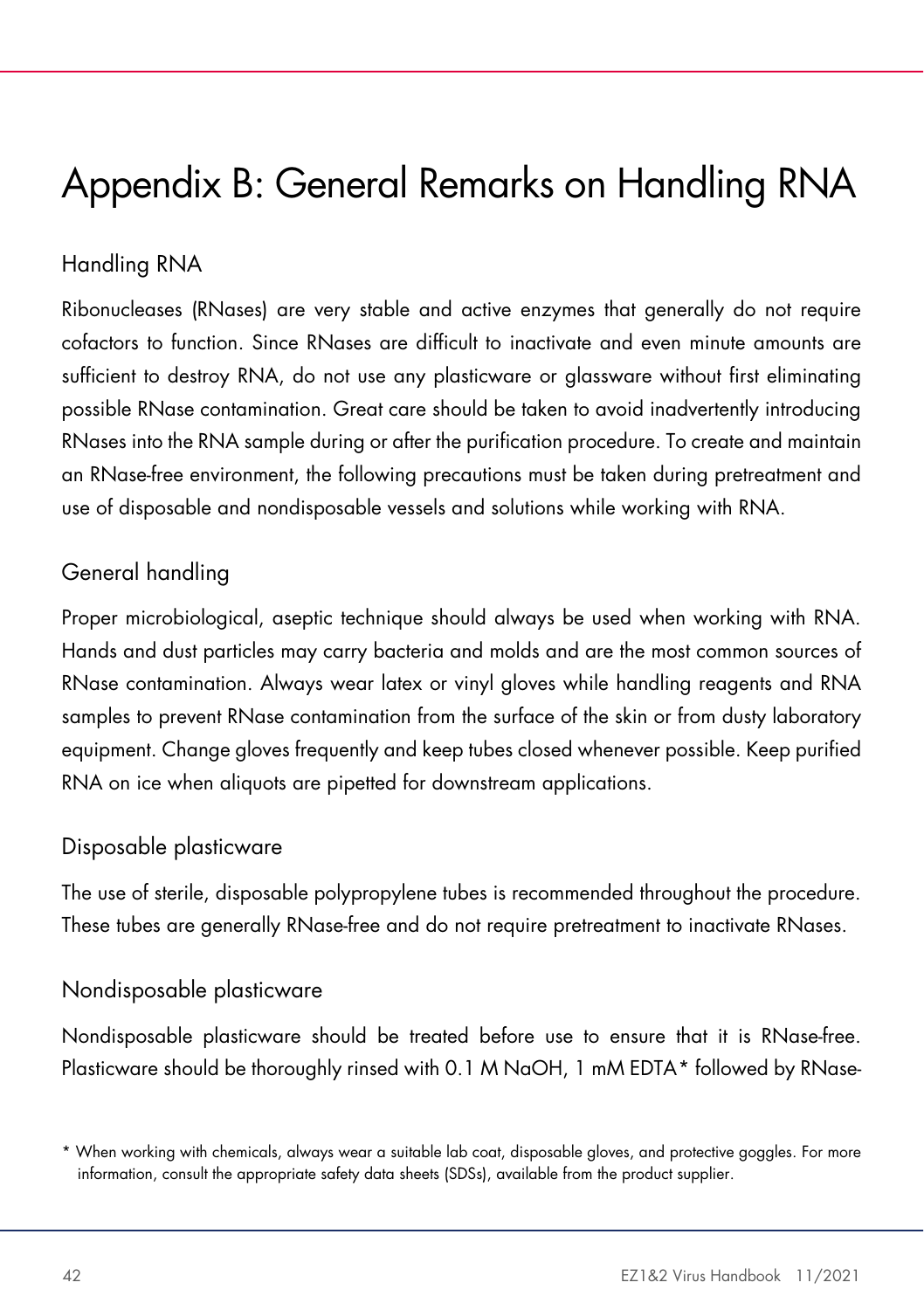free water (see "Solutions", page [43\)](#page-42-0). Alternatively, chloroform-resistant plasticware can be rinsed with chloroform[\\*](#page-42-1) to inactivate RNases.

#### Glassware

Glassware should be treated before use to ensure that it is RNase-free. Glassware used for RNA work should be cleaned with a detergent,\* thoroughly rinsed, and oven baked at 240°C for 4 hours or more (overnight, if more convenient) before use. Autoclaving alone will not fully inactivate many RNases. Alternatively, glassware can be treated with DEPC\* (diethyl pyrocarbonate). Fill glassware with 0.1% DEPC (0.1% in water), allow to stand overnight (12 hours) at 37°C, and then autoclave or heat to 100°C for 15 minutes to eliminate residual DEPC.

#### Electrophoresis tanks

Electrophoresis tanks should be cleaned with detergent solution (e.g., 0.5% SDS),\* thoroughly rinsed with RNase-free water, and then rinsed with ethanol\*[†](#page-42-2) and allowed to dry.

#### <span id="page-42-0"></span>**Solutions**

Solutions (water and other solutions)\* should be treated with 0.1% DEPC. DEPC is a strong, but not absolute, inhibitor of RNases. It is commonly used at a concentration of 0.1% to inactivate RNases on glass or plasticware or to create RNase-free solutions and water. DEPC inactivates RNases by covalent modification. Add 0.1 ml DEPC to 100 ml of the solution to be treated and shake vigorously to bring the DEPC into solution. Let the solution incubate for 12 hours at 37°C. Autoclave for 15 minutes to remove any trace of DEPC. DEPC will react with primary amines and cannot be used directly to treat Tris\* buffers. DEPC is highly unstable in the presence of Tris buffers and decomposes rapidly into ethanol and CO2.When preparing Tris buffers, treat water with DEPC first, and then dissolve Tris to make the appropriate buffer.

<span id="page-42-1"></span><sup>\*</sup> When working with chemicals, always wear a suitable lab coat, disposable gloves, and protective goggles. For more information, consult the appropriate safety data sheets (SDSs), available from the product supplier.

<span id="page-42-2"></span><sup>†</sup> Plastics used for some electrophoresis tanks are not resistant to ethanol. Take proper care and check the supplier's instructions.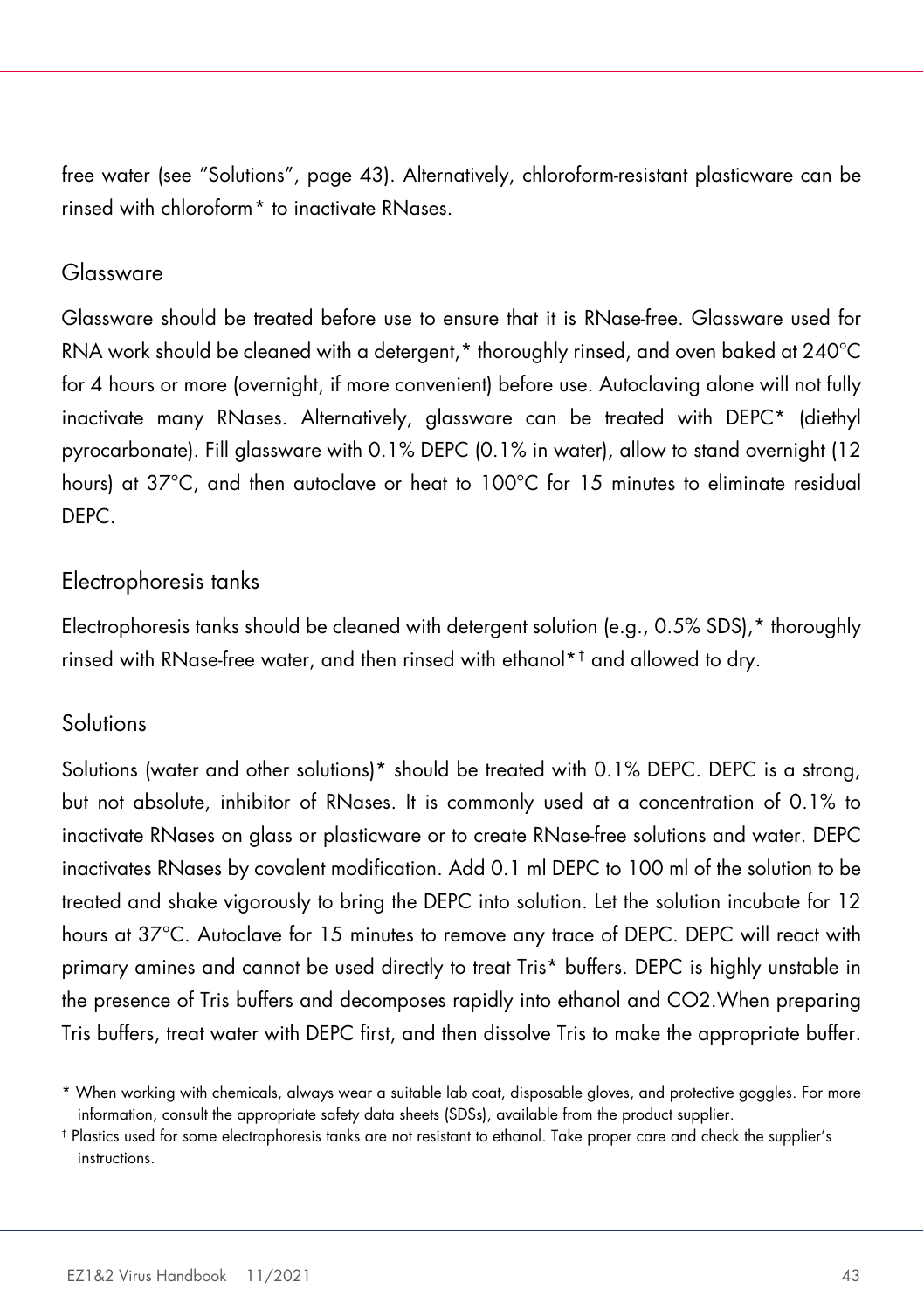Trace amounts of DEPC will modify purine residues in RNA by carbethoxylation. Carbethoxylated RNA is translated with very low efficiency in cell-free systems. However, its ability to form DNA:RNA or RNA:RNA hybrids is not seriously affected unless a large fraction of the purine residues have been modified. Residual DEPC must always be eliminated from solutions or vessels by autoclaving or heating to 100°C for 15 minutes.

Note: The buffers of the EZ1&2 Virus Mini Kit v2.0 are guaranteed RNase-free without using DEPC treatment and are therefore free of any DEPC contamination.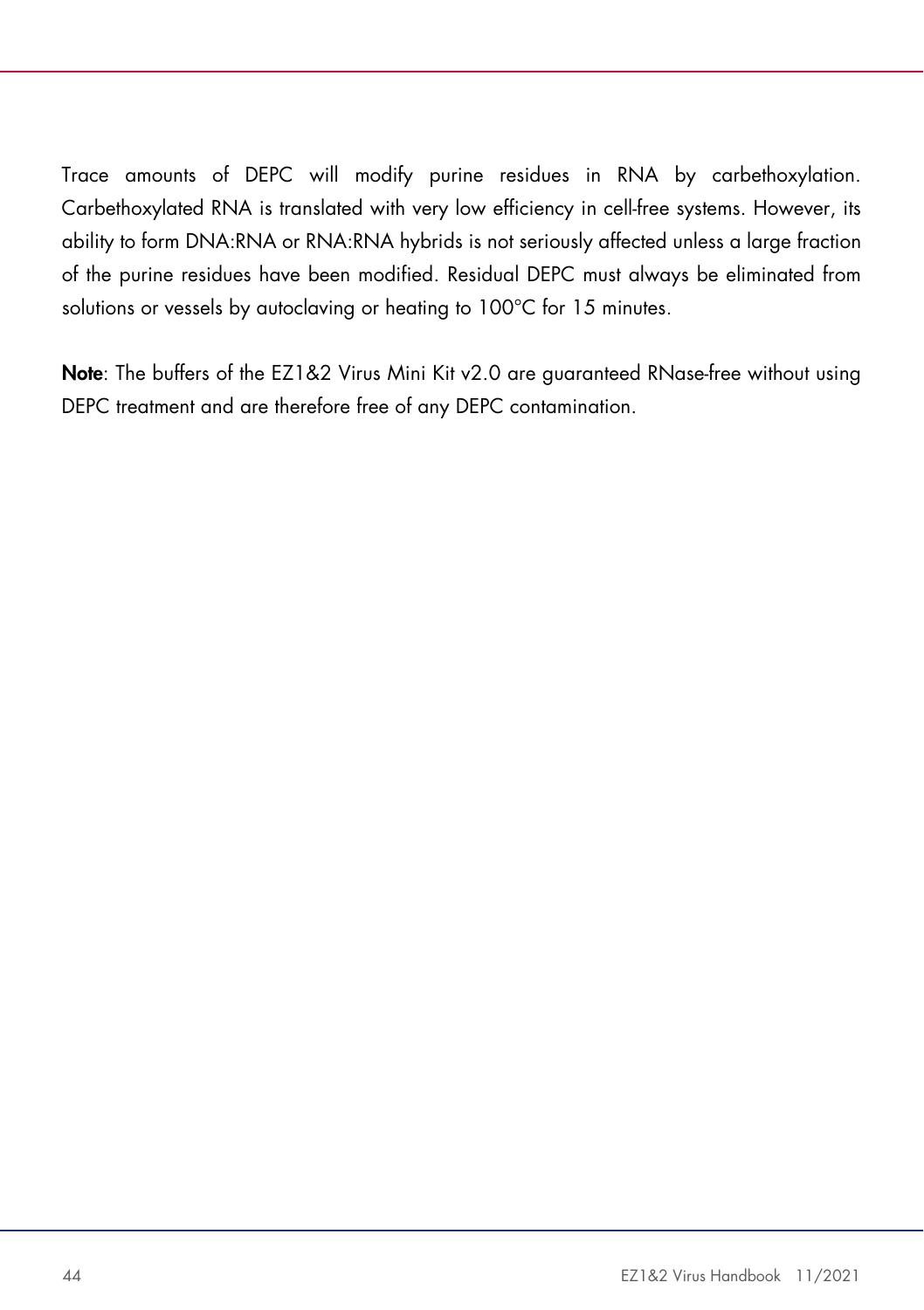# <span id="page-44-0"></span>Appendix C: Example of an EZ1 Advanced Report File

This appendix shows a typical report file generated on the EZ1 Advanced. The values for each parameter will differ from the report file generated on your EZ1 Advanced. Please note that "User ID" is allowed a maximum of 9 characters, and that "Assay kit ID" and "Note" are allowed a maximum of 14 characters. The EZ1 Advanced XL generates a similar report file containing instrument and protocol information relevant to the EZ1 Advanced XL and information for channels 1–14.

REPORT - FILE EZ1 Advanced:

\_ \_ \_ \_ \_ \_ \_ \_ \_ \_ \_ \_ \_ \_ \_ \_ \_ \_

| Serial no. EZ1 Advanced: __________ SN 0001                                              |  |
|------------------------------------------------------------------------------------------|--|
| User ID: ____________________9876543210                                                  |  |
| Firmware version: _______________V 1.0.0                                                 |  |
| Installation date of instrument: $\frac{1}{2} - \frac{1}{2} = -\frac{1}{2}$ Jan 05, 2008 |  |
| Weekly maintenance done on: $_{---}$ Jun 15, 2008                                        |  |
| Yearly maintenance done on: ______ Jan 10, 2008                                          |  |
| Date of last UV-run: _ _ _ _ _ _ _ _ _ _ _ Mar13, 2008                                   |  |
| Start of last UV-run: _ _ _ _ _ _ _ _ _ _ _ _ _ _ 16:06                                  |  |
| End of last UV-run: _________________ 16:26                                              |  |
|                                                                                          |  |
| Protocol name: _________________ Virus 2.0                                               |  |
| --------------------------------                                                         |  |
| Date of run: __________________Jul 25, 2008                                              |  |
| Start of run: _ _ _ _ _ _ _ _ _ _ _ _ _ _ _ _ _ _ 12:57                                  |  |
|                                                                                          |  |
|                                                                                          |  |
| Error code: __________________________                                                   |  |
| Sample input volume $[ul]$ : ______________ 400                                          |  |
| Elution volume [ul]: __________________ 150                                              |  |
|                                                                                          |  |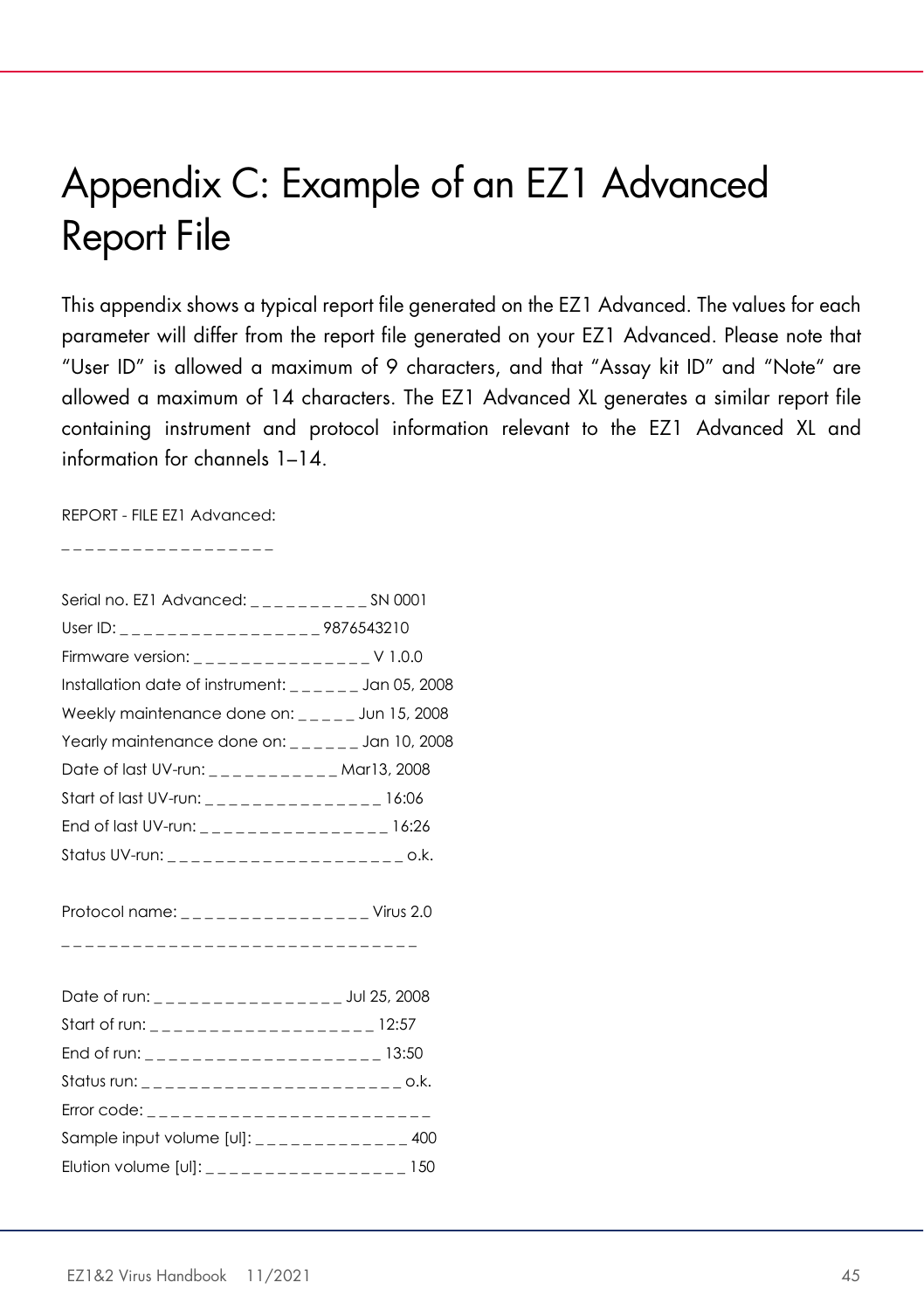Channel A:

| Sample ID: _ _ _ _ _ _ _ _ _ _ _ _ _ _ _ _ 123456789                                           |      |
|------------------------------------------------------------------------------------------------|------|
| Reagent kit number: ______________ 9801401                                                     |      |
| Reagent lot number: $\frac{1}{2}$ = $\frac{1}{2}$ = $\frac{1}{2}$ = $\frac{1}{2}$ = 1181234567 |      |
| Reagent expiry date: _________________ 1210                                                    |      |
| Assay kit ID: ____________________848373922                                                    |      |
|                                                                                                | 2000 |

#### Channel B:

| Sample ID: ________________                                                                               | 234567890 |
|-----------------------------------------------------------------------------------------------------------|-----------|
| Reagent kit number: $\frac{1}{2}$ = $\frac{1}{2}$ = $\frac{1}{2}$ = $\frac{1}{2}$ = $\frac{1}{2}$ 9801401 |           |
| Reagent lot number: _ _ _ _ _ _ _ _ _ _ _ 1181234567                                                      |           |
| Reagent expiry date: ________________ 1210                                                                |           |
| Assay kit ID: _______________________ 836266738                                                           |           |
| Note: _ _ _ _ _ _ _ _ _ _ _ _ _ _ _ _ _                                                                   |           |

#### Channel C:

| Sample ID: $\frac{1}{2}$ = $\frac{1}{2}$ = $\frac{1}{2}$ = $\frac{1}{2}$ = $\frac{1}{2}$ = $\frac{1}{2}$ = $\frac{1}{2}$ 345678901 |  |
|------------------------------------------------------------------------------------------------------------------------------------|--|
| Reagent kit number: _ _ _ _ _ _ _ _ _ _ _ _ 9801401                                                                                |  |
| Reagent lot number: $\frac{1}{2}$ = $\frac{1}{2}$ = $\frac{1}{2}$ = $\frac{1}{2}$ = 1181234567                                     |  |
| Reagent expiry date: _________________ 1210                                                                                        |  |
| Assay kit ID: ___________________883727832                                                                                         |  |
|                                                                                                                                    |  |

#### Channel D:

| Sample ID: $\_$                                      | 456789012 |
|------------------------------------------------------|-----------|
| Reagent kit number: _______________ 9801401          |           |
| Reagent lot number: _ _ _ _ _ _ _ _ _ _ _ 1181234567 |           |
| Reagent expiry date: ________________1210            |           |
| Assay kit ID: _________________763684837             |           |
| Note: ____________________                           |           |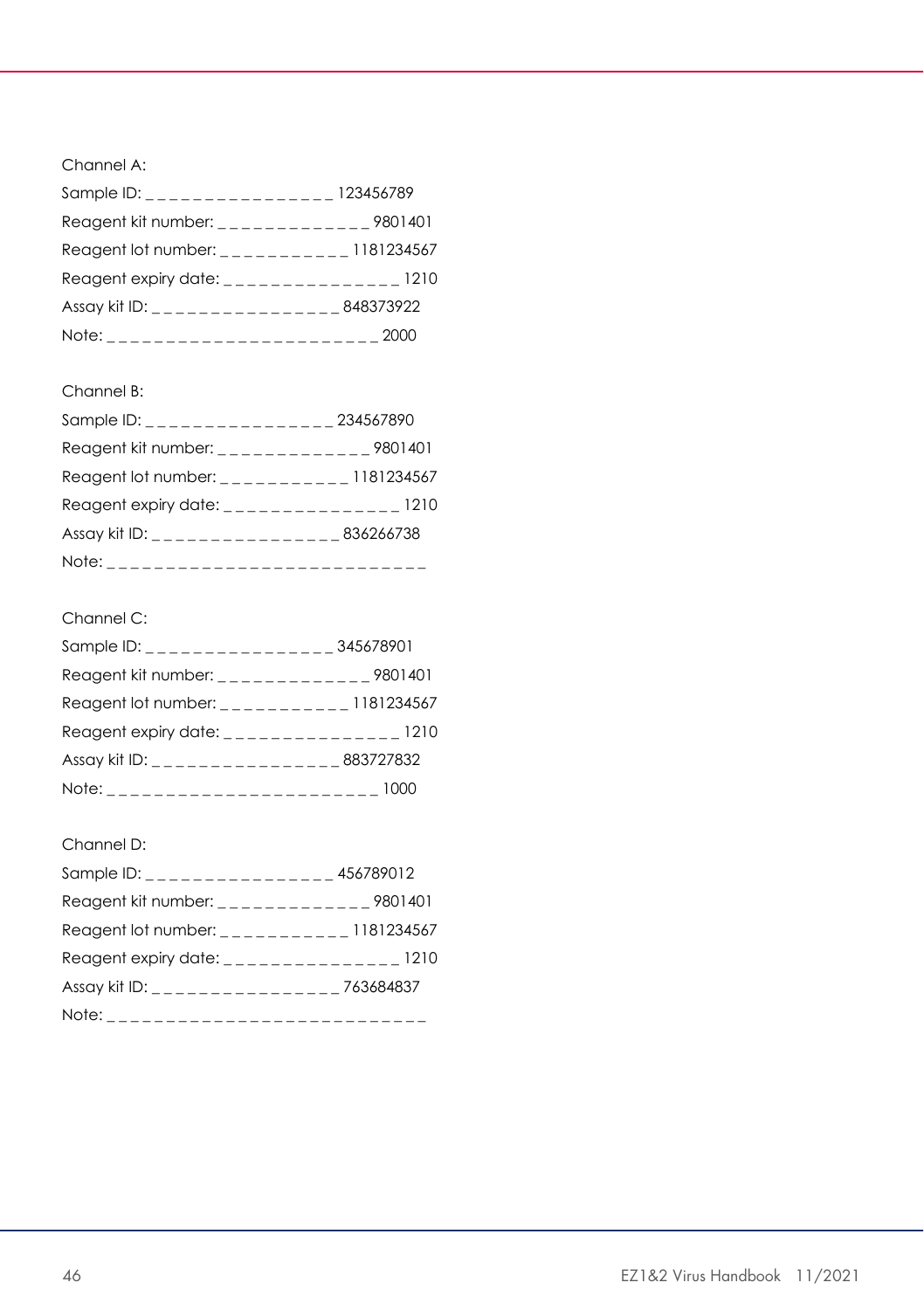Channel E:

| Sample ID: _ _ _ _ _ _ _ _ _ _ _ _ _ _ _ 567890123                                                                                       |  |
|------------------------------------------------------------------------------------------------------------------------------------------|--|
| Reagent kit number: $\frac{1}{2}$ = $\frac{1}{2}$ = $\frac{1}{2}$ = $\frac{1}{2}$ = $\frac{1}{2}$ = $\frac{1}{2}$ 9801401                |  |
| Reagent lot number: ___________ 1181234567                                                                                               |  |
| Reagent expiry date: ________________ 1210                                                                                               |  |
| Assay kit ID: $\frac{1}{2}$ = $\frac{1}{2}$ = $\frac{1}{2}$ = $\frac{1}{2}$ = $\frac{1}{2}$ = $\frac{1}{2}$ = $\frac{1}{2}$ = 4387728002 |  |
| Note: _ _ _ _ _ _ _ _ _ _ _ _ _ _ _ _ _                                                                                                  |  |

#### Channel F:

| Sample ID: $\frac{1}{2}$ = $\frac{1}{2}$ = $\frac{1}{2}$ = $\frac{1}{2}$ = $\frac{1}{2}$ = $\frac{1}{2}$ = $\frac{1}{2}$ = $\frac{1}{2}$ = $\frac{1}{2}$ = $\frac{1}{2}$ = $\frac{1}{2}$ = $\frac{1}{2}$ = $\frac{1}{2}$ = $\frac{1}{2}$ = $\frac{1}{2}$ = $\frac{1}{2}$ = $\frac{1}{2}$ = $\frac{1}{$ |  |
|--------------------------------------------------------------------------------------------------------------------------------------------------------------------------------------------------------------------------------------------------------------------------------------------------------|--|
| Reagent kit number: _______________ 9801401                                                                                                                                                                                                                                                            |  |
| Reagent lot number: $\frac{1}{2}$ = $\frac{1}{2}$ = $\frac{1}{2}$ = $\frac{1}{2}$ = 1181234567                                                                                                                                                                                                         |  |
| Reagent expiry date: _________________ 1210                                                                                                                                                                                                                                                            |  |
| Assay kit ID: _________________509389403                                                                                                                                                                                                                                                               |  |
|                                                                                                                                                                                                                                                                                                        |  |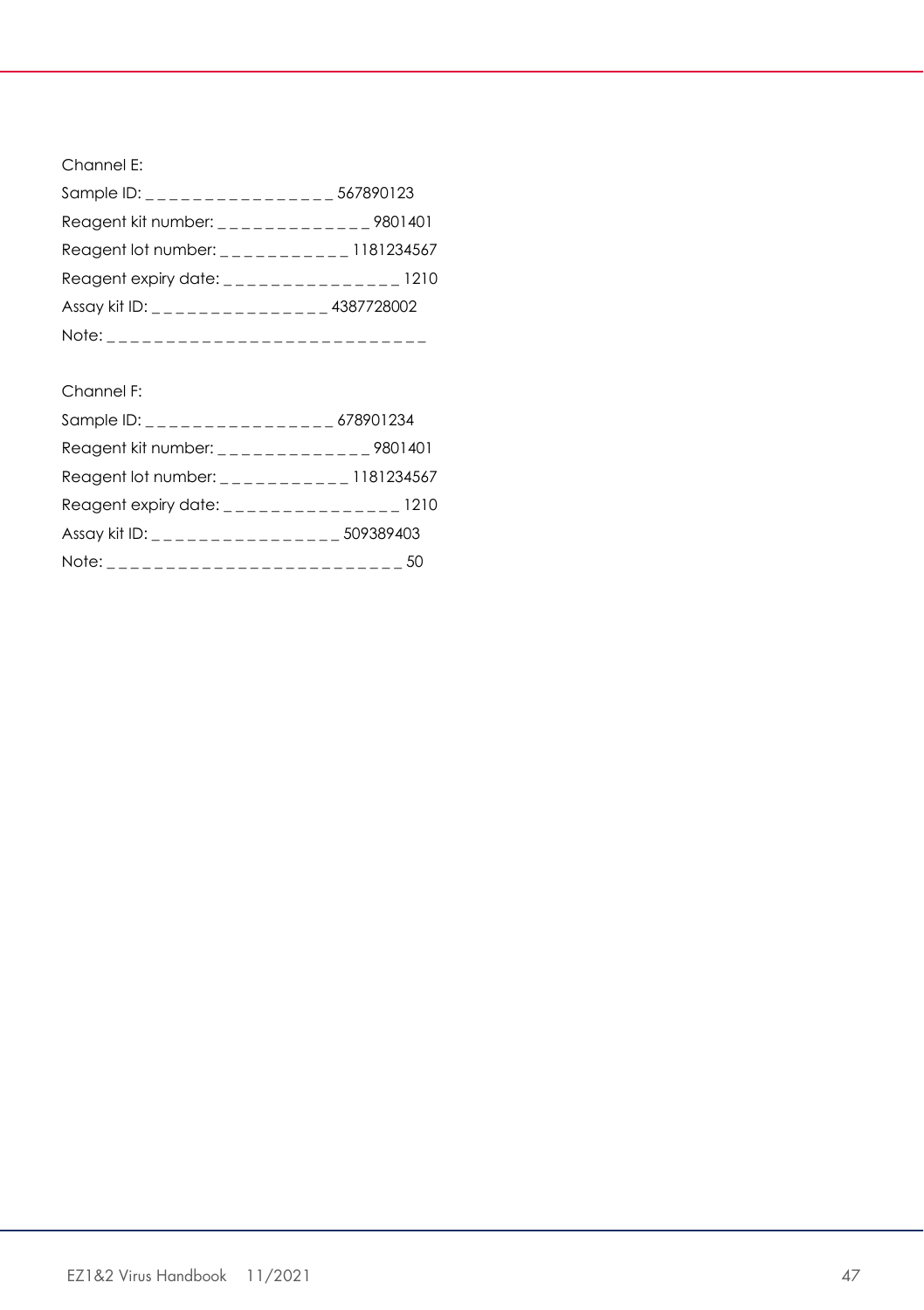# <span id="page-47-0"></span>Ordering Information

| Product                                   | <b>Contents</b>                                                                                                                                                                             | Cat. no. |
|-------------------------------------------|---------------------------------------------------------------------------------------------------------------------------------------------------------------------------------------------|----------|
| EZ1&2 Virus Mini Kit v2.0 (48)            | For 48 preps: Reagent Cartridges<br>(Virus Mini v2.0), Disposable<br>Filter-Tips, Disposable Tip-Holders,<br>Sample Tubes (2 ml), Elution Tubes<br>(1.5 ml), Buffer AVE, Carrier RNA        | 955134   |
| <b>EZ1 Advanced Virus Card v2.0</b>       | Preprogrammed card for EZ1 Virus<br>purification protocols on the EZ1<br>Advanced                                                                                                           | 9018303  |
| <b>EZ1 Advanced XL Virus Card</b><br>v2.0 | Preprogrammed card for EZ1 Virus<br>purification protocols on the EZ1<br><b>Advanced XL</b>                                                                                                 | 9018708  |
| EZ1 Virus Card v2.0                       | Preprogrammed card for EZ1 Virus<br>purification protocols on the BioRobot<br>F71                                                                                                           | 9017330  |
| <b>EZ2 Connect</b>                        | Benchtop instrument for automated<br>isolation of nucleic acids from up to 24<br>samples in parallel, using sealed<br>prefilled cartridges; includes 1-year<br>warranty on parts and labor. | 9003210  |
| <b>Accessories</b>                        |                                                                                                                                                                                             |          |
| Filter-Tips and Holders, EZ1 (50)         | 50 Disposable Filter-Tips, 50<br>Disposable Tip Holders; additional tips<br>and holders for use with EZ1 Kits                                                                               | 994900   |
| Buffer AVE (108 x 2 ml)                   | 108 tubes containing 2 ml Buffer AVE                                                                                                                                                        | 1020953  |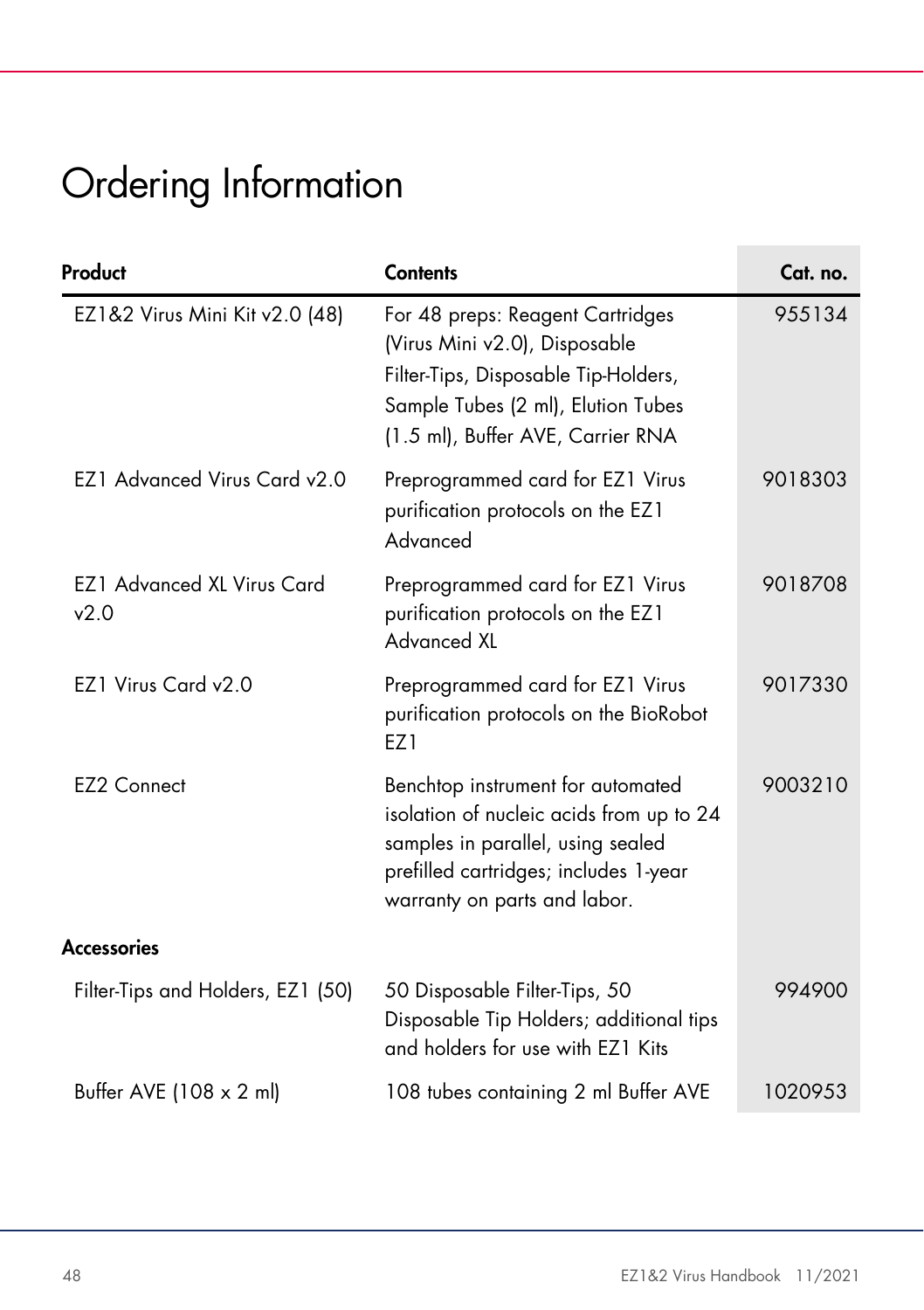| Product                               | <b>Contents</b>                                   | Cat. no. |
|---------------------------------------|---------------------------------------------------|----------|
| Carrier RNA (12 $\times$ 1350 µg)     | 12 tubes containing 1350 µg carrier<br><b>RNA</b> | 1017647  |
| Buffer ATL (200 ml)                   | 200 ml Buffer ATL                                 | 19076    |
| Buffer ATL $(4 \times 50 \text{ ml})$ | $4 \times 50$ ml Buffer ATL                       | 939011   |
| <b>Buffer ASL</b>                     | 560 ml Buffer ASL                                 | 19082    |
| Buffer AE                             | 240 ml Elution Buffer for 1000 preps              | 19077    |

For up-to-date licensing information and product-specific disclaimers, see the respective QIAGEN kit handbook or user manual. QIAGEN kit handbooks and user manuals are available at www.qiagen.com or can be requested from QIAGEN Technical Services or your local distributor.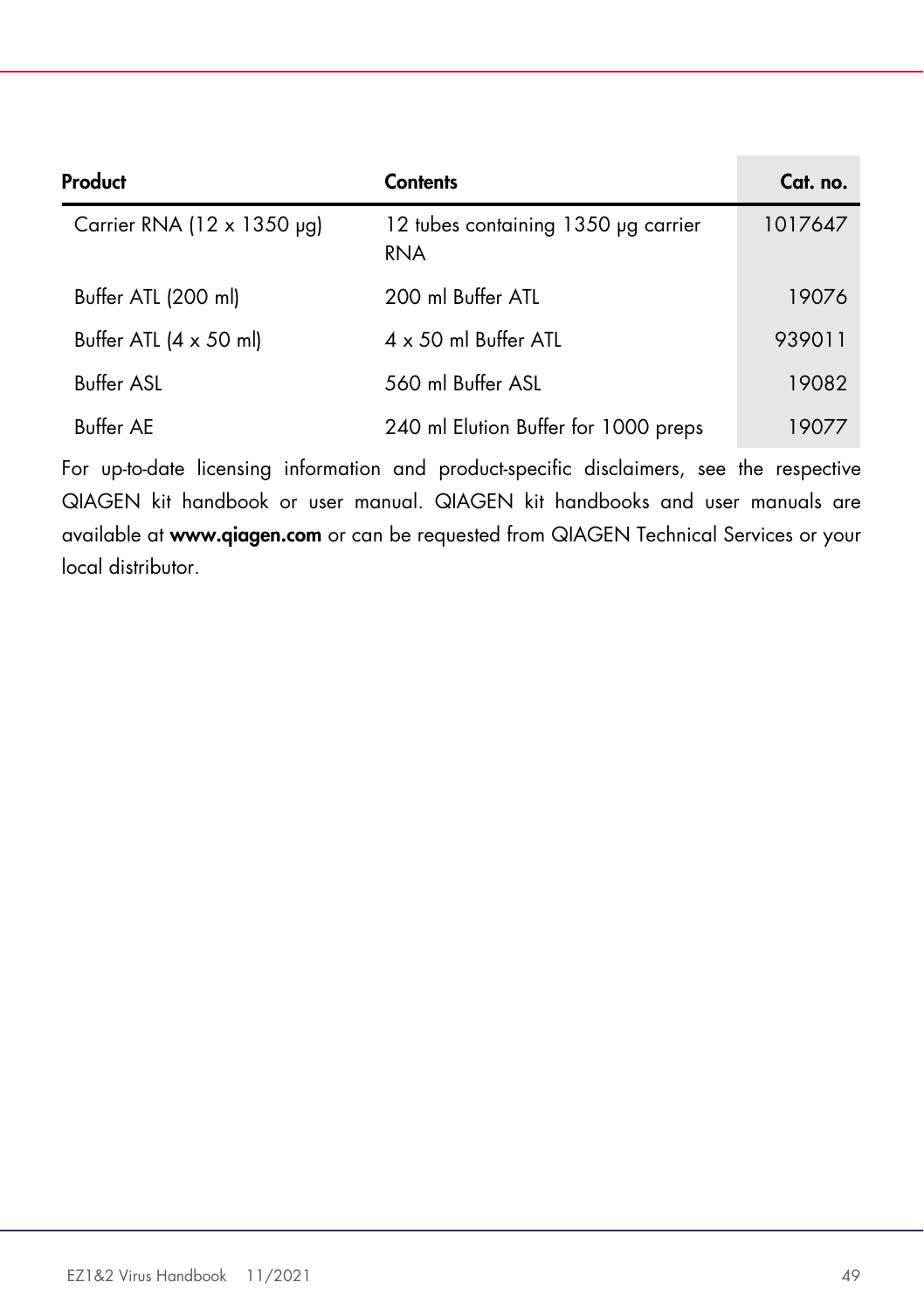# <span id="page-49-0"></span>Document Revision History

| Date    | Changes                                                                                                                                                       |
|---------|---------------------------------------------------------------------------------------------------------------------------------------------------------------|
| 11/2021 | Rebranded the name of the kit from "EZ1" to "EZ1&2". Added the EZ2 Connect Instrument<br>to the "Ordering Information" section. Editorial and layout changes. |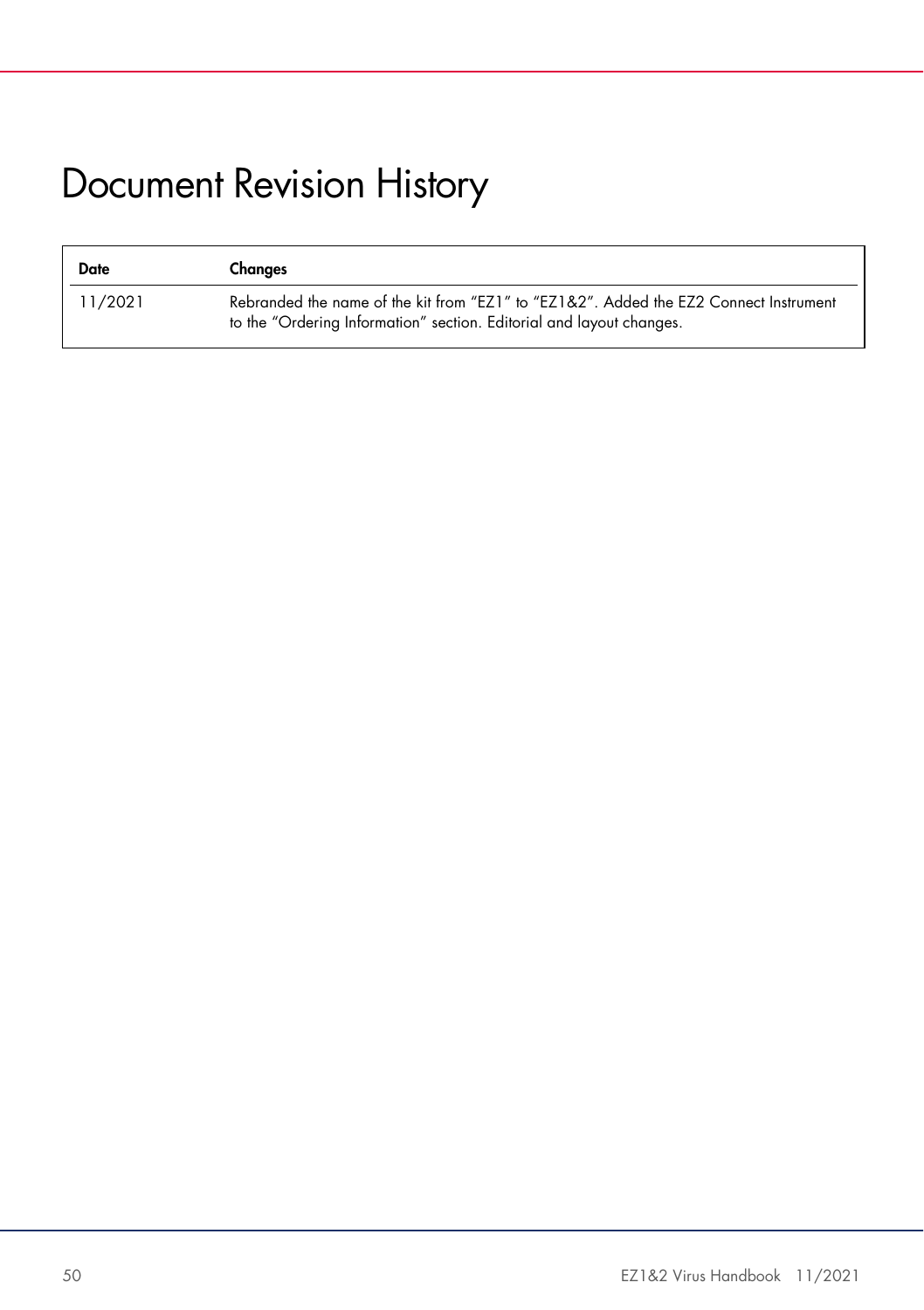**Notes**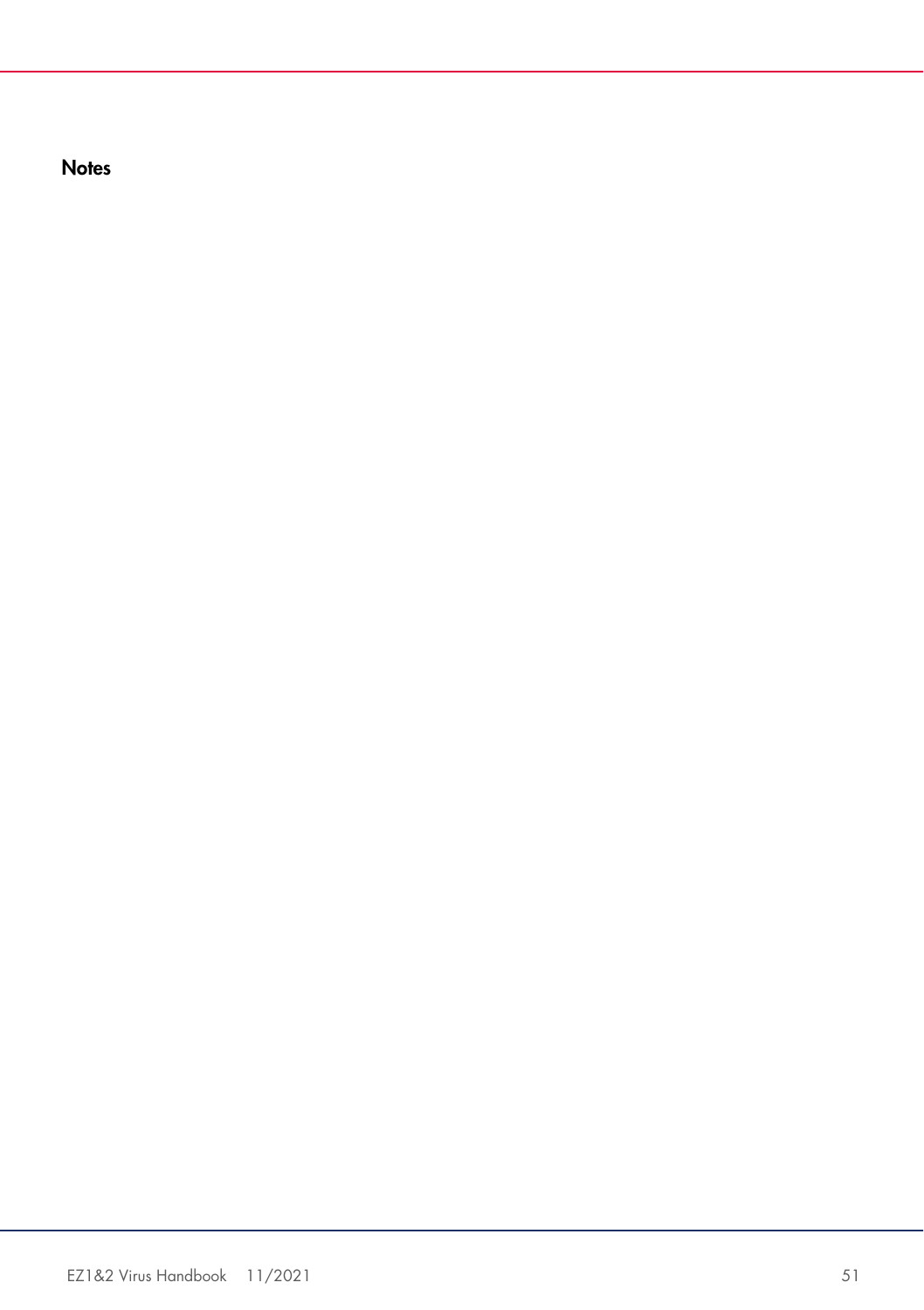#### Limited License Agreement for EZ1 Virus Mini Kit v2.0

Use of this product signifies the agreement of any purchaser or user of the product to the following terms:

- 1. The product may be used solely in accordance with the protocols provided with the product and this handbook and for use with components contained in the kit only. QIAGEN grants no license under any of its intellectual property to use or incorporate the enclosed components of this kit with any components not included within this kit except as described in the protocols provided with the product, this handbook, and additional protocols available at www.qiagen.com. Some of these additional protocols have been provided by QIAGEN users for QIAGEN users. These protocols have not been thoroughly tested or optimized by QIAGEN. QIAGEN neither guarantees them nor warrants that they do not infringe the rights of third-parties.
- 2. Other than expressly stated licenses, QIAGEN makes no warranty that this kit and/or its use(s) do not infringe the rights of third-parties.
- 3. This kit and its components are licensed for one-time use and may not be reused, refurbished, or resold.
- 4. QIAGEN specifically disclaims any other licenses, expressed or implied other than those expressly stated.
- 5. The purchaser and user of the kit agree not to take or permit anyone else to take any steps that could lead to or facilitate any acts prohibited above. QIAGEN may enforce the prohibitions of this Limited License Agreement in any Court, and shall recover all its investigative and Court costs, including attorney fees, in any action to enforce this Limited License Agreement or any of its intellectual property rights relating to the kit and/or its components.

For updated license terms, see www.qiagen.com.

Trademarks: QIAGEN®, Sample to Insight®, BioRobot®, EZ1®, EZ1&2™ (QIAGEN Group). Registered names, trademarks, etc. used in this document, even when not specifically marked as such, are not to be considered unprotected by law.

11/2021 HB-0113-006 © 2021 QIAGEN, all rights reserved.